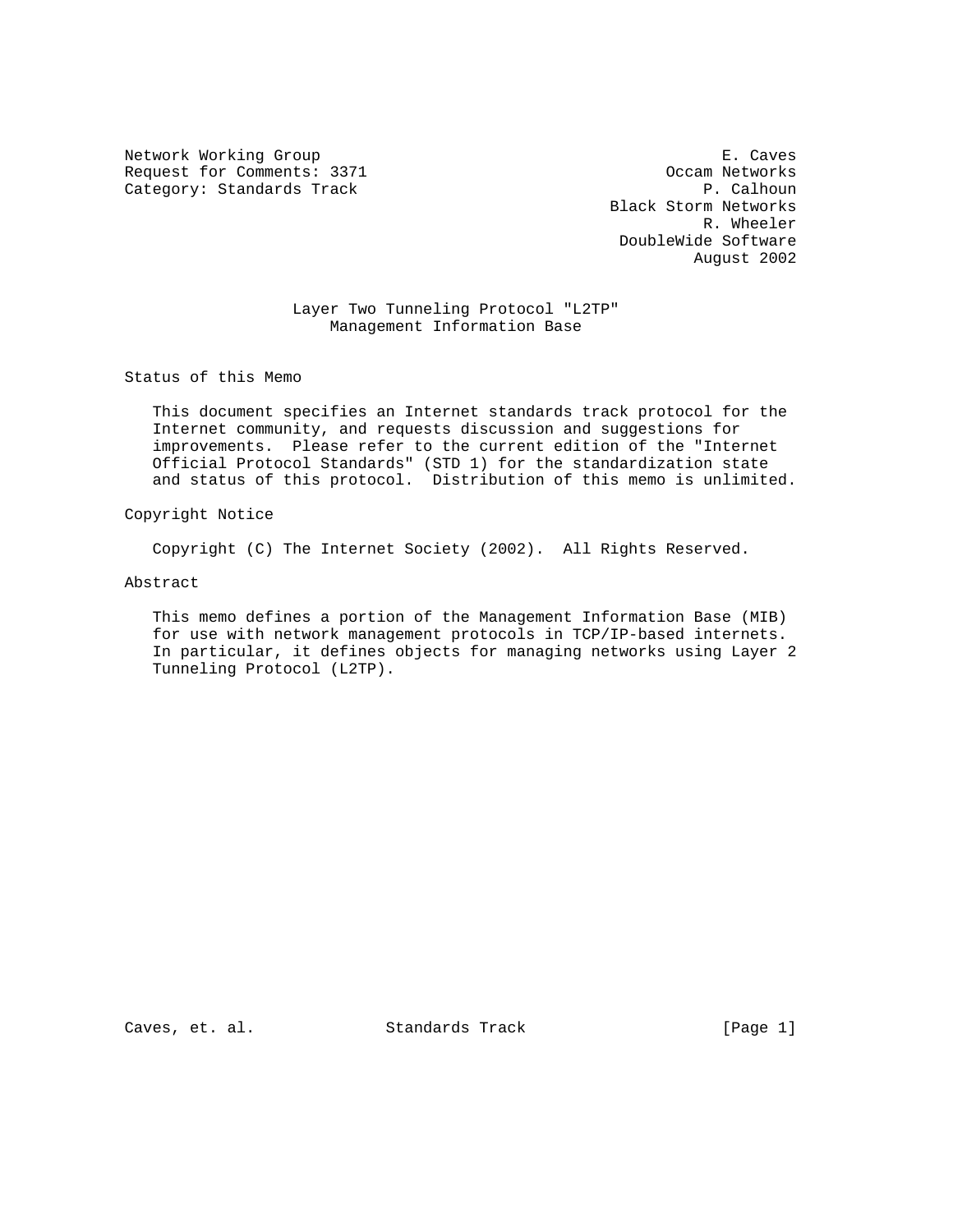Table of Contents

| 1.0     | Introduction                          | $\mathfrak{D}$  |
|---------|---------------------------------------|-----------------|
| 2.0     | The SNMP Management Framework         | $\overline{2}$  |
| 3.0     |                                       | $\overline{4}$  |
| 3.1     | Relationship to the Interface MIB     | - 5             |
| 3 1 1   |                                       | $5\overline{5}$ |
| 3.1.2   |                                       |                 |
| 3.1.2.1 |                                       |                 |
| 3.2     |                                       |                 |
| 3.2.1   | Relationship to the IP Tunnel MIB  10 |                 |
| 3.3     |                                       |                 |
| 34      |                                       |                 |
| 4.0     | L2TP Object Definitions  11           |                 |
| 5.0     |                                       |                 |
| 6.0     |                                       |                 |
| 7.0     |                                       |                 |
| 8.0     |                                       |                 |
| 9.0     |                                       |                 |

#### 1.0 Introduction

 This memo defines a portion of the Management Information Base (MIB) for use with network management protocols in the Internet Community. In particular, it describes managed objects used for managing L2TP devices.

 The key words "MUST", "MUST NOT", "REQUIRED", "SHALL", "SHALL NOT", "SHOULD", "SHOULD NOT", "RECOMMENDED", "MAY", and "OPTIONAL" in this document are to be interpreted as described in [RFC2119].

2.0 The SNMP Management Framework

 The SNMP Management Framework presently consists of five major components:

o An overall architecture, described in RFC 2571 [RFC2571].

 o Mechanisms for describing and naming objects and events for the purpose of management. The first version of this Structure of Management Information (SMI) is called SMIv1 and described in STD 16, RFC 1155 [RFC1155], STD 16, RFC 1212 [RFC1212] and RFC 1215 [RFC1215]. The second version, called SMIv2, is described in STD 58, RFC 2578 [RFC2578], STD 58, RFC 2579 [RFC2579] and STD 58, RFC 2580 [RFC2580].

Caves, et. al. Standards Track [Page 2]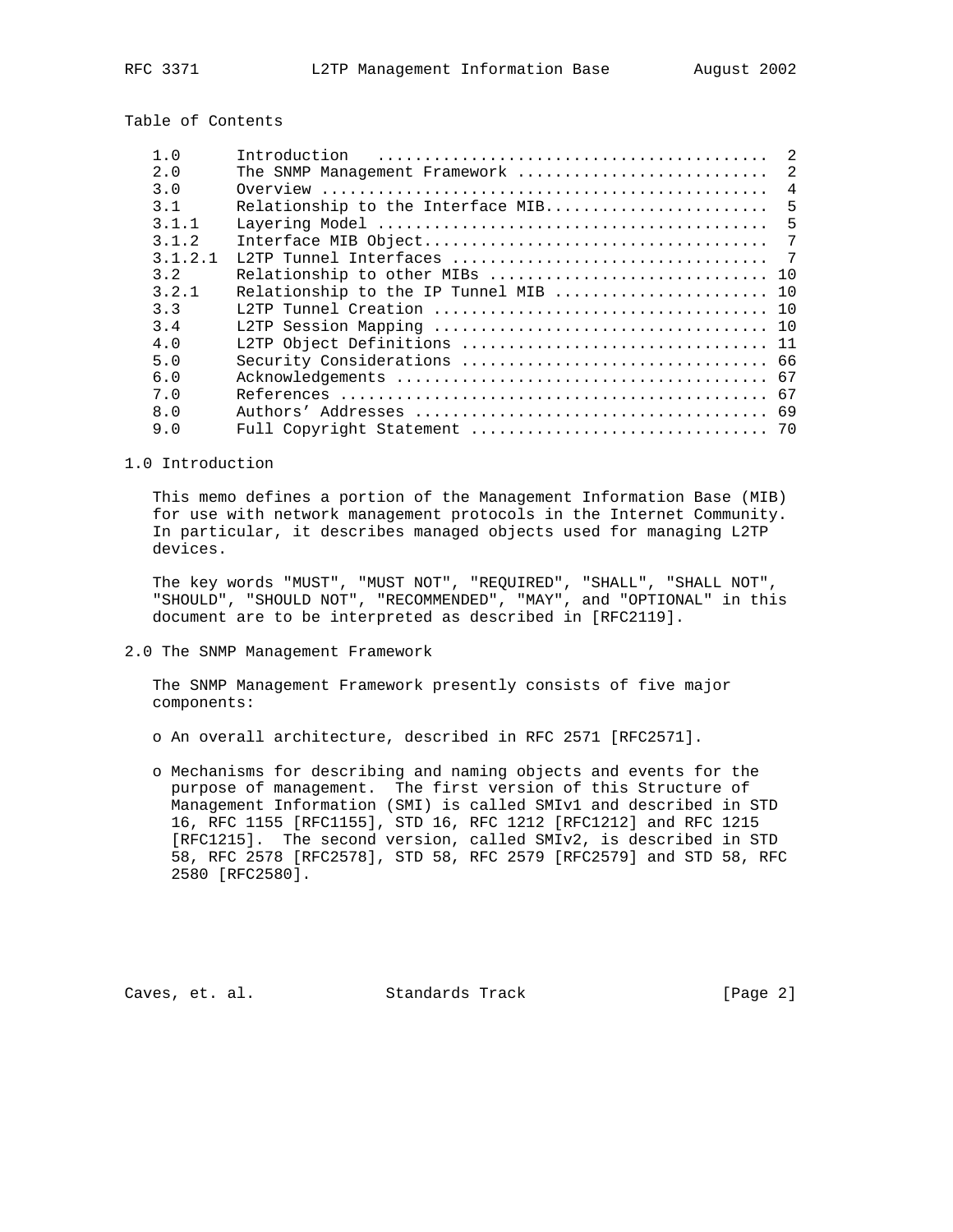- o Message protocols for transferring management information. The first version of the SNMP message protocol is called SNMPv1 and described in STD 15, RFC 1157 [RFC1157]. A second version of the SNMP message protocol, which is not an Internet standards track protocol, is called SNMPv2c and described in RFC 1901 [RFC1901] and RFC 1906 [RFC1906]. The third version of the message protocol is called SNMPv3 and described in RFC 1906 [RFC1906], RFC 2572 [RFC2572] and RFC 2574 [RFC2574].
- o Protocol operations for accessing management information. The first set of protocol operations and associated PDU formats is described in STD 15, RFC 1157 [RFC1157]. A second set of protocol operations and associated PDU formats is described in RFC 1905 [RFC1905].
- o A set of fundamental applications described in RFC 2573 [RFC2573] and the view-based access control mechanism described in RFC 2575 [RFC2575].

 A more detailed introduction to the current SNMP Management Framework can be found in RFC 2570 [RFC2570].

 Managed objects are accessed via a virtual information store, termed the Management Information Base or MIB. Objects in the MIB are defined using the mechanisms defined in the SMI.

 This memo specifies a MIB module that is compliant to the SMIv2. A MIB conforming to the SMIv1 can be produced through the appropriate translations. The resulting translated MIB must be semantically equivalent, except where objects or events are omitted because no translation is possible (use of Counter64). Some machine readable information in SMIv2 will be converted into textual descriptions in SMIv1 during the translation process. However, this loss of machine readable information is not considered to change the semantics of the MIB.

Caves, et. al. Standards Track [Page 3]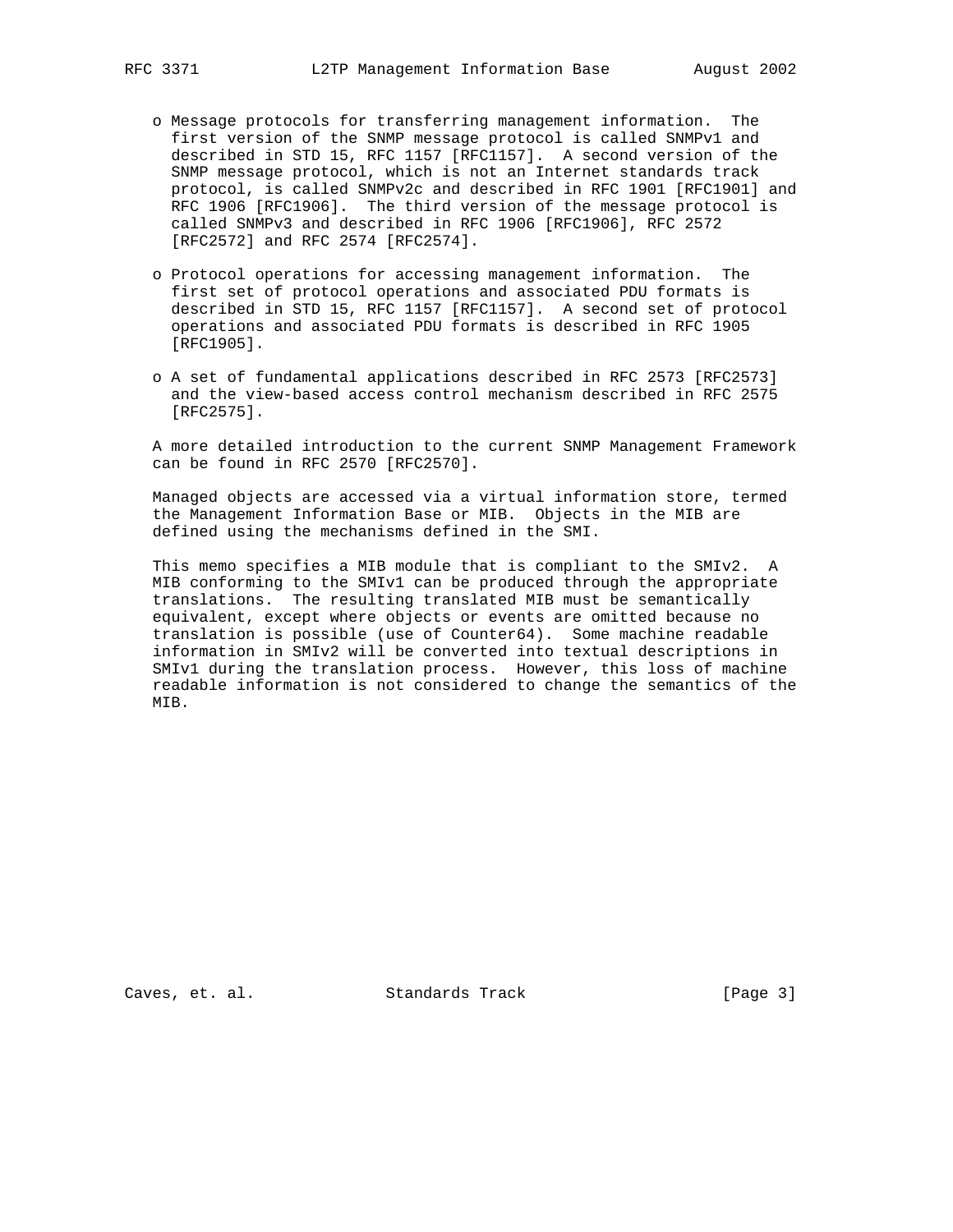# 3.0 Overview

 The objects defined in this MIB are to be used when describing Layer Two Tunneling Protocol (L2TP) tunnels. The L2TP protocol is defined in [RFC2661]. This MIB consists of seven groups briefly described below:

# l2tpConfigGroup

l2tpStatsGroup

 These two groups of objects provide information on the configuration, state and statistics of the L2TP protocol, its tunnels and sessions. These groups are mandatory for implementors of this MIB.

l2tpDomainGroup

 This optional group of objects provides configuration, state and statistical information for L2TP tunnel endpoint domains. A L2TP tunnel endpoint domain is considered to be a collection of L2TP devices typically belonging to a common administrative domain or geographic location.

### l2tpMappingGroup

 This optional group contains mapping tables to assist management applications to map between protocol identifiers and table indices.

#### l2tpIpUdpGroup

 This group provides the state and statistics information for L2TP tunnels which are being transported by UDP/IP. This group is mandatory for L2TP implementations that support L2TP over UDP/IP.

#### l2tpSecurityGroup

 This group is optional for SNMP agents which support both authentication and privacy of SNMP messages for the management of L2TP keys.

#### l2tpTrapGroup

 This group contains the notifications that could be generated by a L2TP implementation.

#### l2tpHCPacketGroup

 This group is optional for L2TP implementations that could potentially overflow the L2TP Domain tables 32-bit statistics counters in less than an hour.

Caves, et. al. Standards Track [Page 4]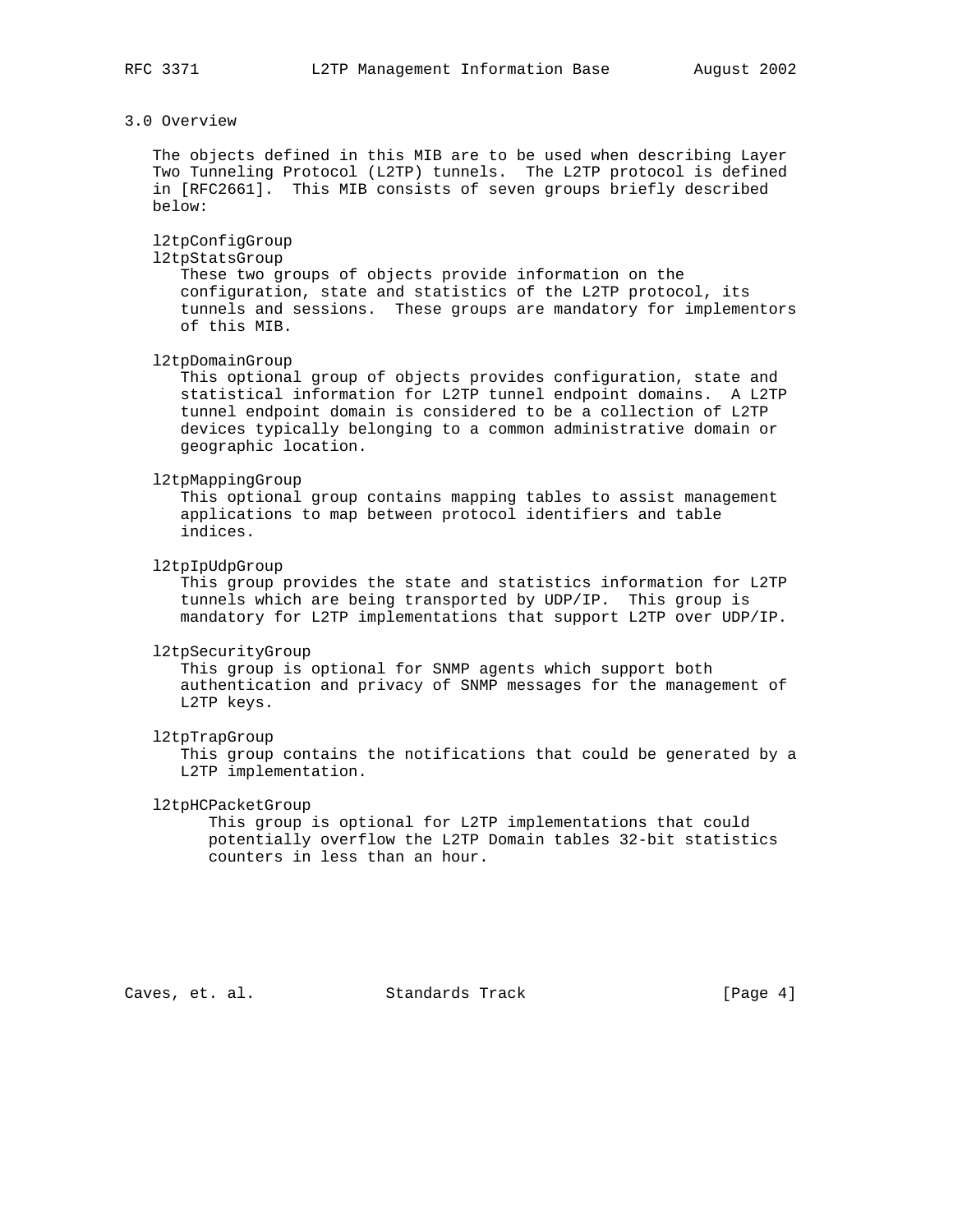3.1 Relationship to the Interface MIB

 This section clarifies the relationship of this MIB to the Interfaces MIB [RFC2863]. Several areas of correlation are addressed in the following subsections. The implementor is referred to the Interfaces MIB document in order to understand the general intent of these areas.

3.1.1 Layering Model

 This MIB contains several tables which are extensions to the IP Tunnel MIB described in [RFC2667] which itself defines extensions to the Interface MIB [RFC2863]. An L2TP tunnel is represented as a separate identifiable logical interface sub-layer. The tunnel stack layering model is described in [RFC2667].

 In addition to that described in [RFC2667] an L2TP tunnel will not be at the top of the ifStack on a L2TP device that is acting as a L2TP Network Server (LNS). In this case PPP interfaces will be layered on top of the tunnel interface.

Caves, et. al. Standards Track [Page 5]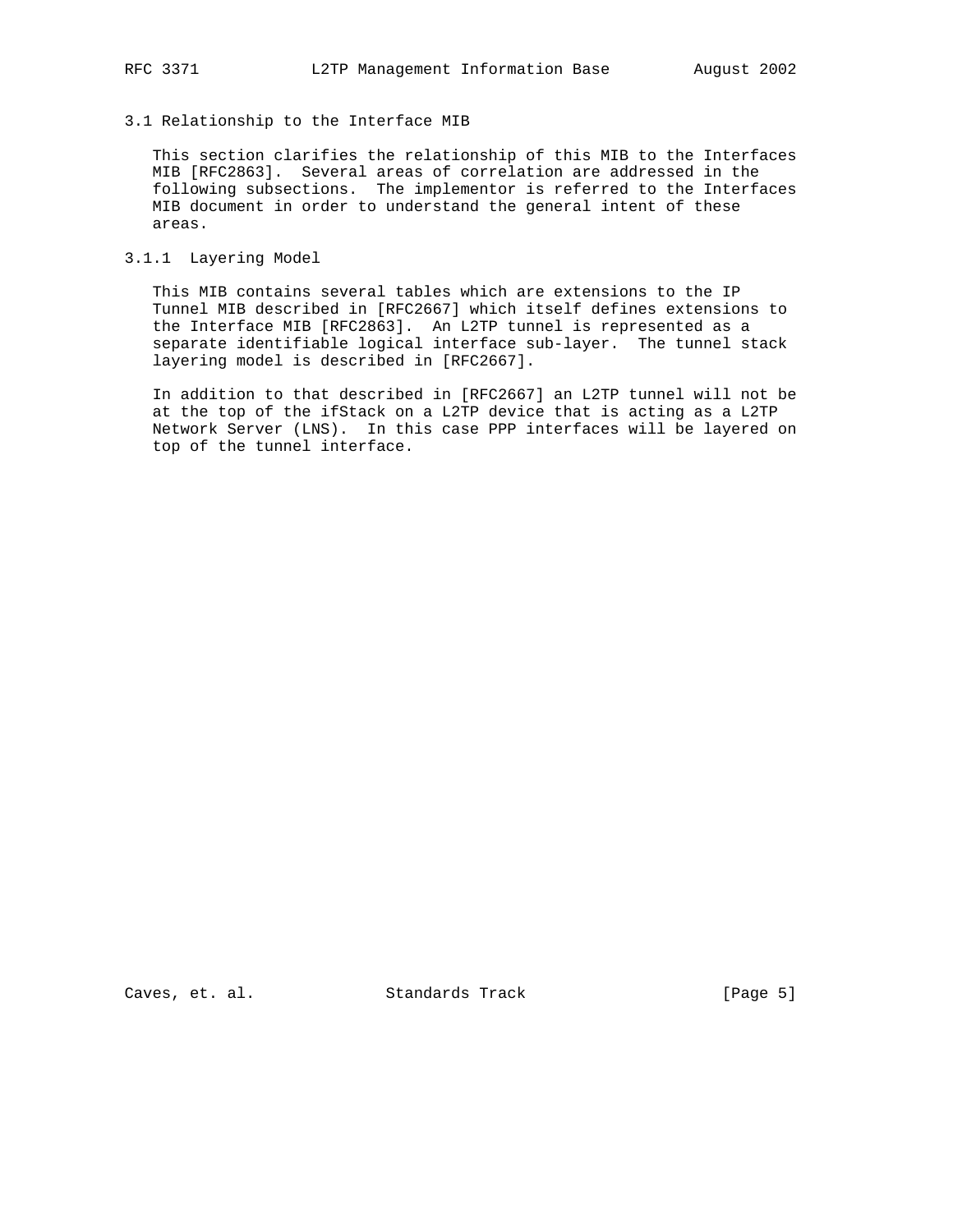In the example diagram below, the interface layering is shown as it might appear at the LNS.



 The ifStackTable is used to describe the layering of the interface sub-layers. For the example given above the ifTable and ifStackTable may appear as follows:

| ifIndex ifType |                   | Tunnel MIB tables                                                          | Description      |
|----------------|-------------------|----------------------------------------------------------------------------|------------------|
|                | ethernetCsmacd(6) | Ethernet interface                                                         |                  |
| 2              |                   | tunnel(131) tunnelIfTable<br>12tpTunnelConfiqTable<br>12tpTunnelStatsTable | Tunnel interface |
| 3              | ppp(23)           |                                                                            | PPP interface #1 |
| 4              | ppp(23)           |                                                                            | PPP interface #2 |
| 5              | ppp(23)           |                                                                            | PPP interface #3 |
| 6              | ppp(23)           |                                                                            | PPP interface #4 |
|                | mlppp(108)        |                                                                            | MLPPP interface  |
|                |                   |                                                                            |                  |

Caves, et. al. Standards Track [Page 6]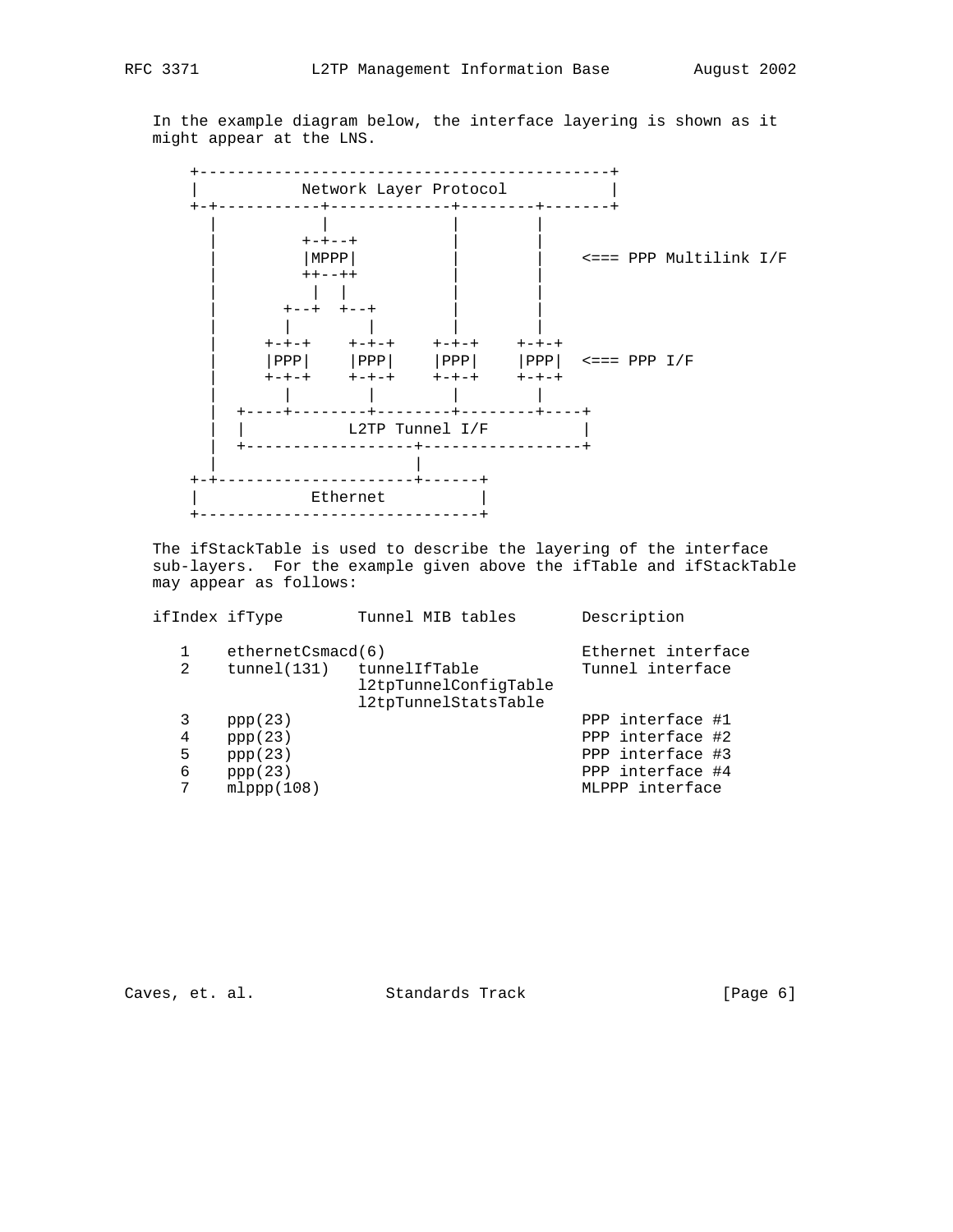The corresponding ifStack table entries would then be:

| ifStackTable Entries                  |                       |
|---------------------------------------|-----------------------|
| HigherLayer LowerLayer<br>1<br>2<br>3 | 5<br>6<br>7<br>1<br>2 |
| 4                                     | 2                     |
| 5                                     | 2                     |
| 6                                     | 2                     |
|                                       | 3                     |
|                                       |                       |

 L2TP Access Concentrator (LAC) tunnel interfaces on the other hand appear at the top of the interface layering stack. In this case the layering model is as described in [RFC2667].

 However in order to support the tunneling of packets received from interfaces carrying framed PPP packets on the LAC to the LNS (and the propagation of decapsulated PPP packets to that interface) additional configuration is required. This is further described in section 3.4.

### 3.1.2 Interface MIB Objects

 Except where noted in the tables below, all objects MUST be supported from the ifGeneralInformationGroup and one of the following three groups:

- o ifPacketGroup OR
- o ifHCPacketGroup OR
- o ifVHCPacketGroup

depending on the particular implementation.

 The following tables describe how objects from the ifGeneralInformationGroup and ifPacketGroup (similar support should be provided for the high and very high capacity packet groups) are to be interpreted and supported for L2TP tunnel interfaces.

3.1.2.1 L2TP Tunnel Interfaces

 All Interface MIB objects not listed in the above groups for L2TP tunnel interfaces MUST be supported as described in [RFC2863].

Caves, et. al. Standards Track [Page 7]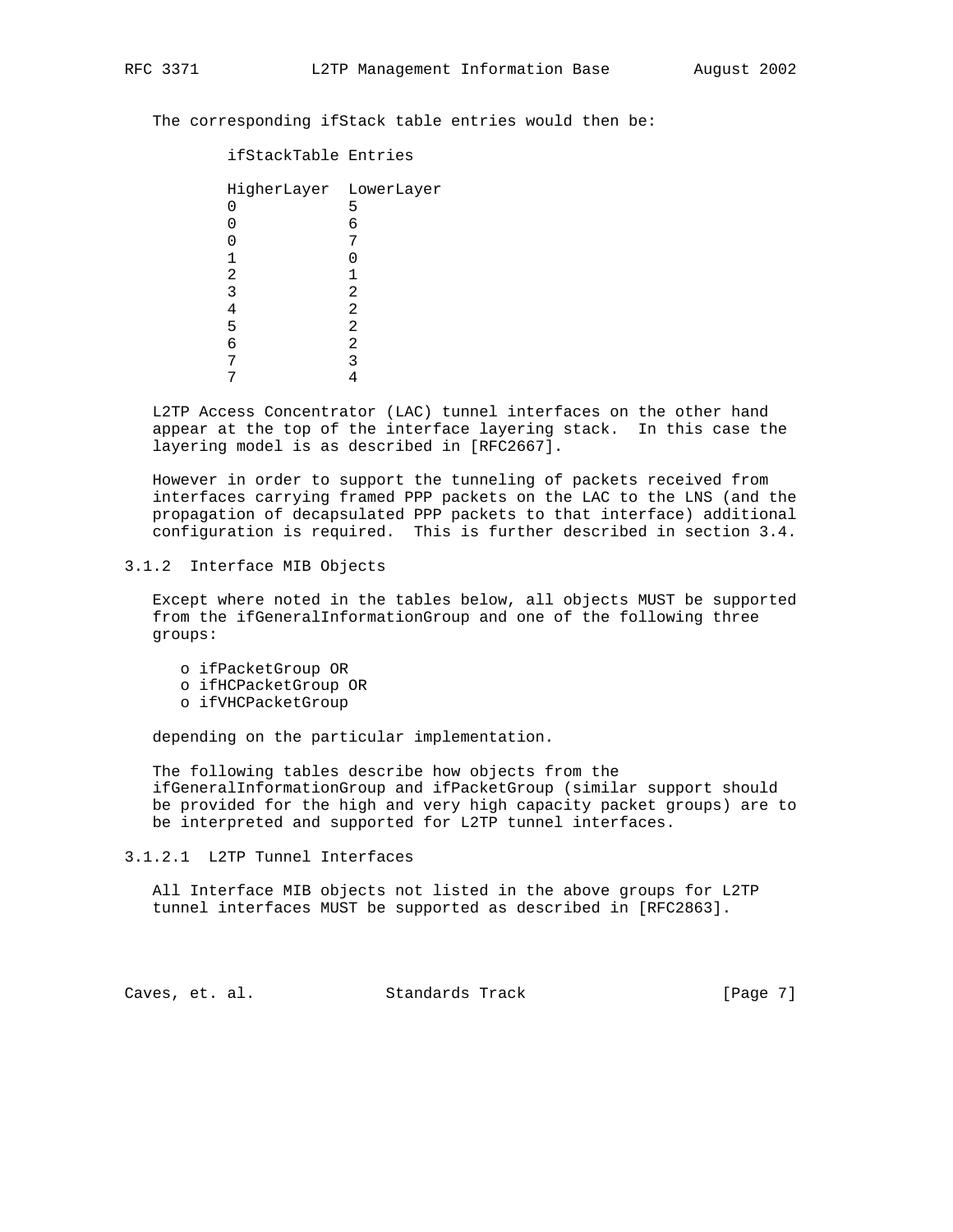| Interface MIB Object<br>===================== | Support Description                                                                                                                                                                                                                                                                                                                                                                                                                                                                                                    |  |
|-----------------------------------------------|------------------------------------------------------------------------------------------------------------------------------------------------------------------------------------------------------------------------------------------------------------------------------------------------------------------------------------------------------------------------------------------------------------------------------------------------------------------------------------------------------------------------|--|
| ifTable.ifDescr                               | ----------------------------------<br>Refer to the Interface MIB.                                                                                                                                                                                                                                                                                                                                                                                                                                                      |  |
| ifTable.ifType                                | $tunnel(131)$ .                                                                                                                                                                                                                                                                                                                                                                                                                                                                                                        |  |
| ifTable.ifMtu                                 | Dependent on the tunnel transport layer.<br>For UDP/IP transports the MTU should<br>be $65467$ $(65535-60(IP)-8(UDP))$ .                                                                                                                                                                                                                                                                                                                                                                                               |  |
| ifTable.ifSpeed                               | Return zero.                                                                                                                                                                                                                                                                                                                                                                                                                                                                                                           |  |
| ifTable.ifPhyAddress                          | The assigned tunnel identifier.<br>Setting ifAdminStatus to 'up' injects a<br>'Local Open' request into the tunnel FSM.<br>Setting ifAdminStatus to 'down' injects<br>a 'Tunnel Close' event into the tunnel<br>FSM. Setting ifAdminStatus to 'testing'<br>is not currently defined but could be<br>used to test tunnel connectivity.                                                                                                                                                                                  |  |
| ifTable.ifAdminStatus                         |                                                                                                                                                                                                                                                                                                                                                                                                                                                                                                                        |  |
| ifTable.ifOperStatus                          | ifOperStatus values are to be interpreted<br>as follows:<br>$^\prime$ up $^\prime$<br>- tunnel is established.<br>'down'<br>- administratively down<br>or peer unreachable.<br>'testing'<br>- in some test mode.<br>'unknown'<br>- status cannot be<br>determined for some<br>reason.<br>'dormant'<br>- operational but<br>waiting for local or<br>remote trigger to bring<br>up the tunnel.<br>- configuration missing.<br>'notPresent'<br>'lowerLayerDown' - down due to state of<br>lower-layer<br>$interface(s)$ . |  |
| ifTable.ifInOctets                            | The total number of octets received on the<br>tunnel including control and payload<br>octets.                                                                                                                                                                                                                                                                                                                                                                                                                          |  |
| ifTable.ifInUcastPkts                         | The total number of packets received on<br>the tunnel including control and payload<br>packets.                                                                                                                                                                                                                                                                                                                                                                                                                        |  |
| Caves, et. al.                                | Standards Track<br>[Page 8]                                                                                                                                                                                                                                                                                                                                                                                                                                                                                            |  |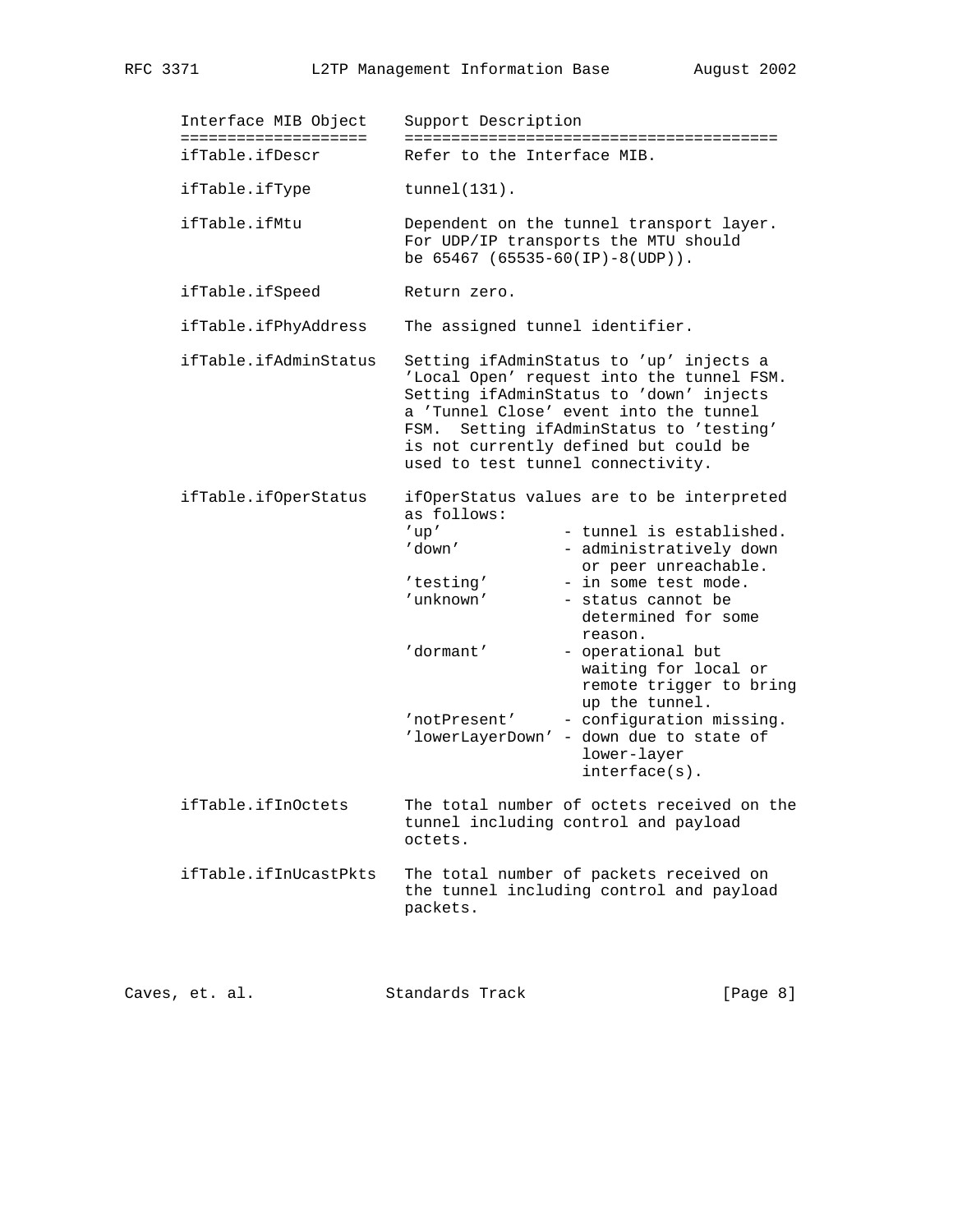- ifTable.ifInDiscards The total number of received packets that were discarded on both control and payload channels.
- ifTable.ifInErrors The total number of packets received in error including control and payload packets.

ifTable.ifInUnknownProtos

Return zero.

- ifTable.ifOutOctets The total number of octets transmitted from the tunnel including control and payload octets.
- ifTable.ifOutUcastPkts The total number of packets transmitted from the tunnel including control and payload packets.
- ifTable.ifOutDiscards The total number of discarded packets that were requested to be transmitted including control and payload packets.
- ifTable.ifOutErrors The total number of packets that were requested to be transmitted that were in error including control and payload packets.
- ifXTable.ifName Refer to the Interface MIB.

ifXTable.ifInMulticastPkts

Return zero.

 ifXTable.ifInBroadcastPkts Return zero.

 ifXTable.ifOutMulticastPkts Return zero.

 ifXTable.ifOutBroadcastPkts Return zero.

 ifXTable.ifOutBroadcastPkts Return zero.

 ifXTable.ifLinkUpDownTrapEnable Default set to enabled(1).

Caves, et. al. Standards Track [Page 9]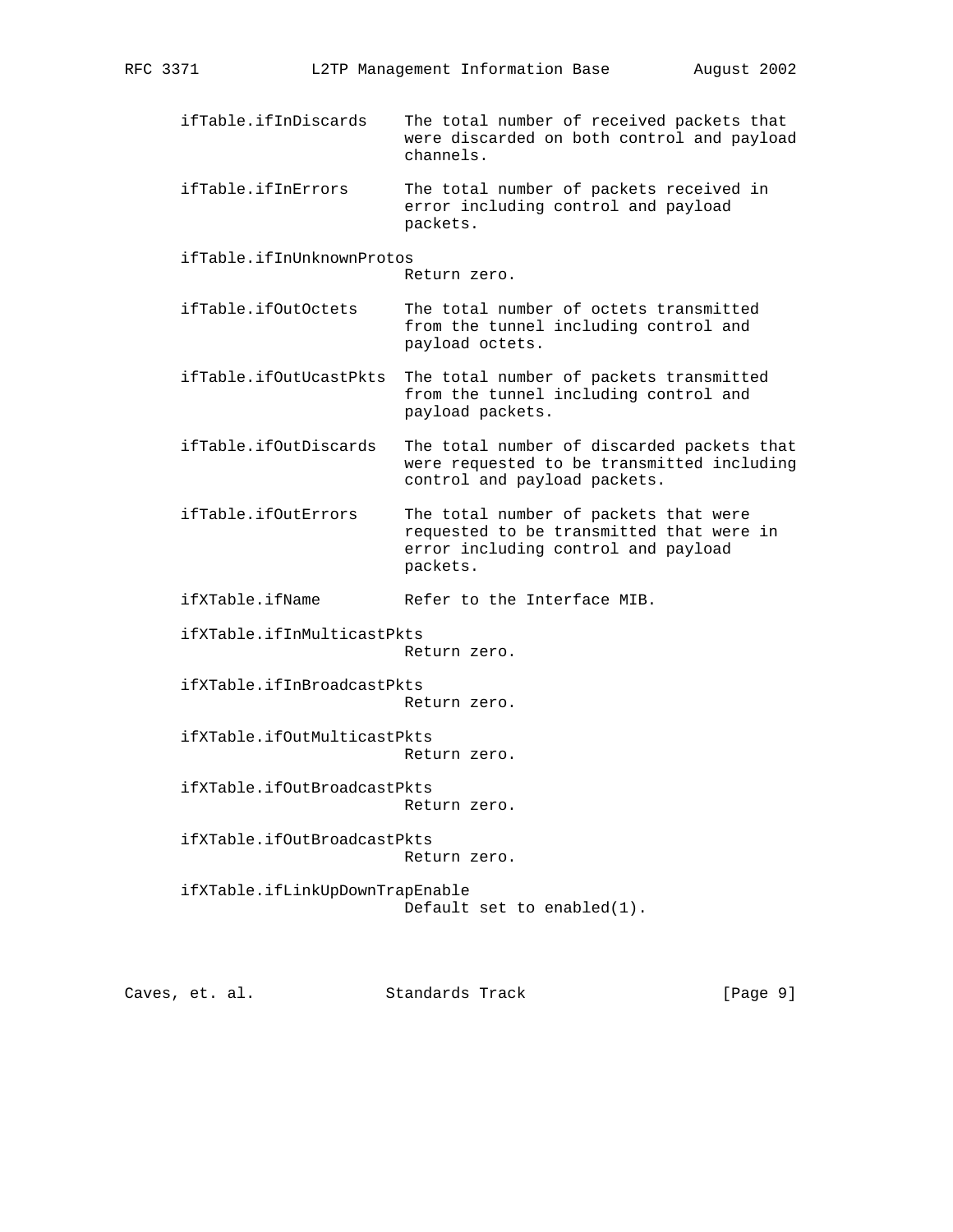ifXTable.ifHighSpeed Return zero.

 ifXTable.ifPromiscuousMode Set to false(2).

 ifXTable.ifConnectorPresent Set to false(2).

3.2 Relationship to other MIBs

### 3.2.1 Relationship to the IP Tunnel MIB

 The IP Tunnel MIB [RFC2667] describes tunnel interfaces that have an ifType of tunnel(131). The IP Tunnel MIB is considered to contain a collection of objects common to all IP tunneling protocols, including L2TP. In addition to the IP Tunnel MIB, tunnel encapsulation specific MIBs (like this MIB) extend the IP Tunnel MIB to further describe encapsulation specific information. Implementation of the IP Tunnel MIB is required for L2TP tunnels over IP.

# 3.3 L2TP Tunnel Creation

 Tunnel creation is detailed for tunnels over IP in the IP Tunnel MIB. The creation of a tunnelIfEntry in [RFC2667] when the encapsulation method is "l2tp" will have the side effect of creating entries in the l2tpTunnelConfigTable, l2tpTunnelStatsTable and the l2tpUdpStatsTable's.

 The creation of L2TP tunnel interfaces over transports other than IP is expected to be defined in the MIB definition for that specific L2TP tunnel transport.

#### 3.4 L2TP Session Mapping

 The l2tpSessionMapTable table allows management applications to determine which session within a tunnel a particular interface (either a PPP or DS0 interface) is mapped to. On the LAC it also provides a management application the ability to map a particular physical or virtual interface terminating a PPP link to a particular L2TP tunnel. This is required since the interface stacking as performed (and instrumented by the ifStackTable) on the LNS cannot be applied at the LAC.

Caves, et. al. Standards Track [Page 10]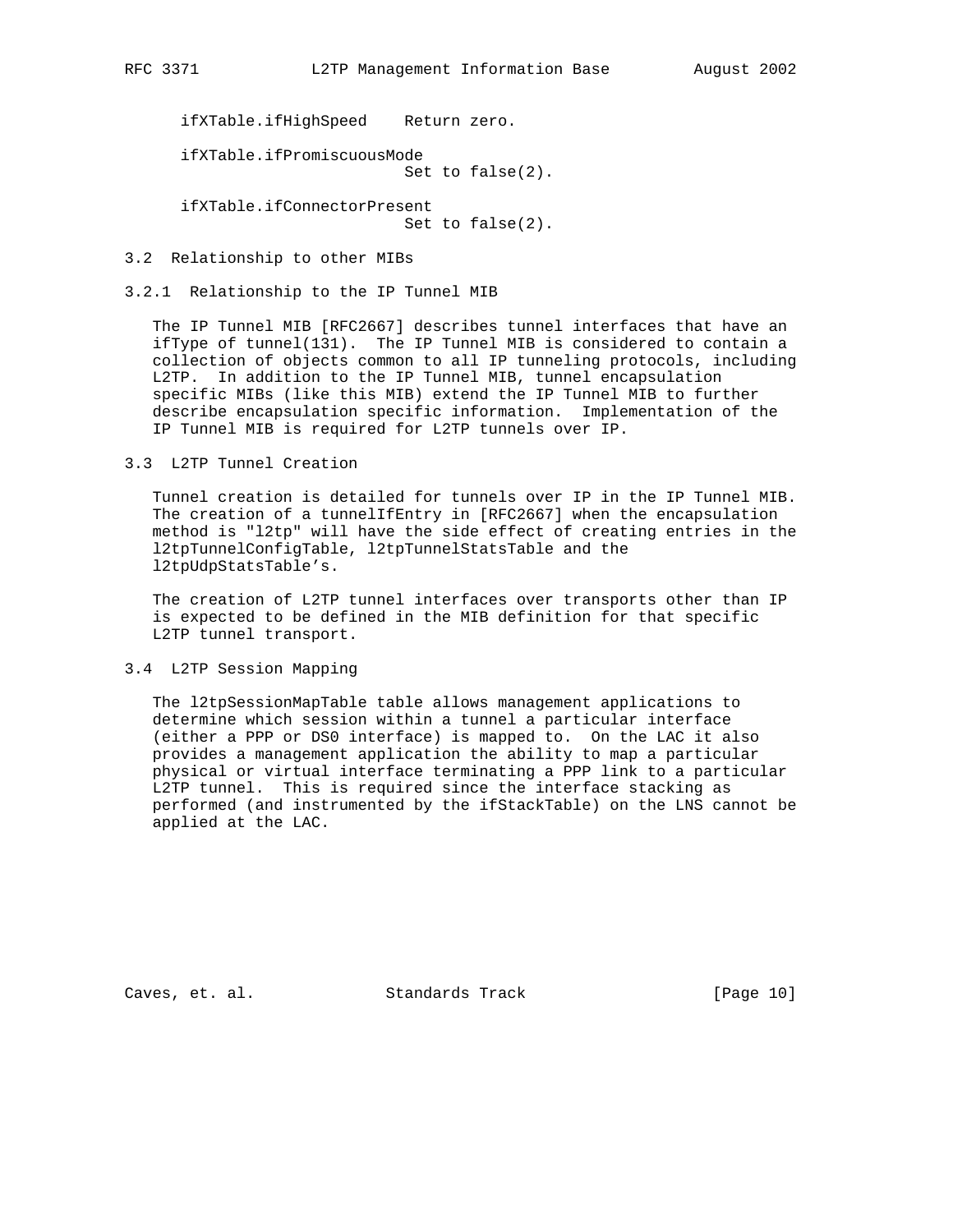The following diagram illustrates the conceptual binding that occurs.



 The stacking of the individual interface stacks would be described by the ifStackTable.

#### 4.0 L2TP Object Definitions

L2TP-MIB DEFINITIONS ::= BEGIN

IMPORTS

 Integer32, Unsigned32, Counter32, Gauge32, Counter64, transmission, MODULE-IDENTITY, OBJECT-TYPE, NOTIFICATION-TYPE FROM SNMPv2-SMI TEXTUAL-CONVENTION, RowStatus, TruthValue, StorageType FROM SNMPv2-TC SnmpAdminString FROM SNMP-FRAMEWORK-MIB OBJECT-GROUP, MODULE-COMPLIANCE, NOTIFICATION-GROUP FROM SNMPv2-CONF InterfaceIndex FROM IF-MIB;

 l2tp MODULE-IDENTITY LAST-UPDATED "200208230000Z" -- 23 August 2002 ORGANIZATION "IETF L2TP Working Group" CONTACT-INFO "Evan Caves Postal: Occam Networks 77 Robin Hill Road Santa Barbara, CA, 93117 Tel: +1 805692 2900 Email: evan@occamnetworks.com

Pat R. Calhoun

Caves, et. al. Standards Track [Page 11]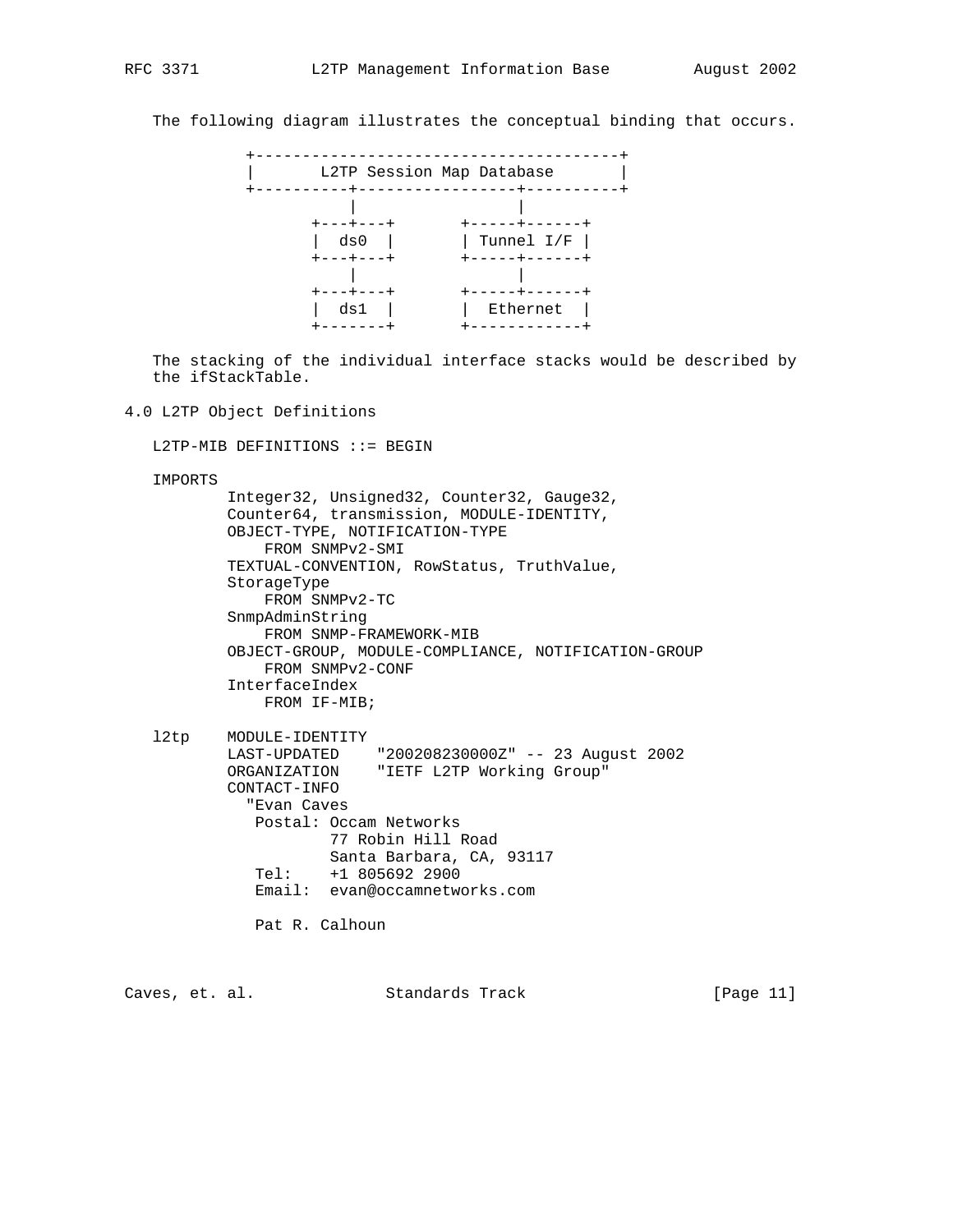```
 Postal: Black Storm Networks
                     110 Nortech Parkway
                    San Jose, CA, 95143
             Tel: +1 408 941-0500
             Email: pcalhoun@bstormnetworks.com
             Ross Wheeler
             Postal: DoubleWide Software, Inc.
                    2953 Bunker Hill Lane
                    Suite 101
                    Santa Clara, CA 95054
             Tel: +1 6509260599
             Email: ross@doublewidesoft.com
             Layer Two Tunneling Protocol Extensions WG
 Working Group Area: Internet
 Working Group Name: l2tpext
 General Discussion: l2tp@l2tp.net"
          DESCRIPTION
             "The MIB module that describes managed objects of
              general use by the Layer Two Transport Protocol."
           -- revision log
          REVISION "200208230000Z" -- 23 August 2002
          DESCRIPTION
             "First revision, published as RFC 3371."
         ::= { transmission 95 }
 --
   -- Textual Conventions
 --
   L2tpMilliSeconds ::= TEXTUAL-CONVENTION
 DISPLAY-HINT "d-3"
 STATUS current
          DESCRIPTION
             "A period of time measured in units of .001 of seconds
              when used in conjunction with the DISPLAY-HINT will
              show seconds and fractions of second with a resolution
              of .001 of a second."
          SYNTAX Integer32 (0..2147483646)
 --
   -- Definitions of significant branches
  -
```
Caves, et. al. Standards Track [Page 12]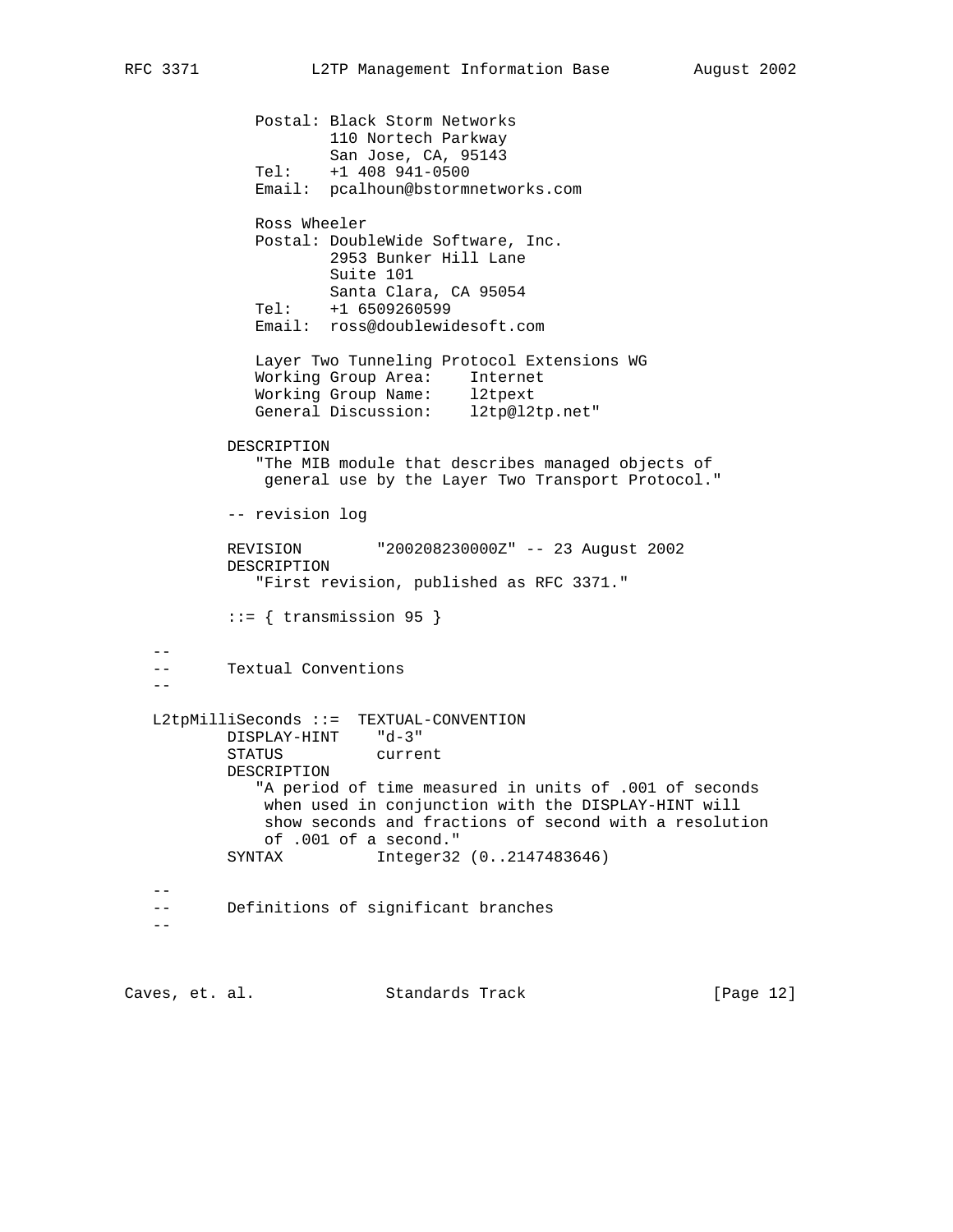l2tpNotifications OBJECT IDENTIFIER ::= { l2tp 0 } l2tpObjects OBJECT IDENTIFIER ::= { l2tp 1 } l2tpTransports OBJECT IDENTIFIER ::= { l2tp 3 } l2tpConformance OBJECT IDENTIFIER ::= { l2tp 4 }  $- -$  -- Definitions of significant branches under l2tpObjects  $-$  l2tpScalar OBJECT IDENTIFIER ::= { l2tpObjects 1 } l2tpConfig OBJECT IDENTIFIER ::= { l2tpScalar 1 } l2tpStats OBJECT IDENTIFIER ::= { l2tpScalar 2 }  $- -$  -- Definitions of significant branches under l2tpTransports  $- -$  -- Note that future transports of L2TP (e.g.: Frame relay) -- should create their own branch under l2tpTransports. l2tpTransportIpUdp OBJECT IDENTIFIER ::= { l2tpTransports 1 } l2tpIpUdpObjects OBJECT IDENTIFIER ::= { l2tpTransportIpUdp 1 } l2tpIpUdpTraps OBJECT IDENTIFIER ::= { l2tpTransportIpUdp 2 }  $- -$  -- The L2TP Scalar Configuration Group -- -- This group of objects is used to manage configuration -- of the L2TP protocol environment. l2tpAdminState OBJECT-TYPE SYNTAX INTEGER { enabled(1), disabled(2)<br>} } MAX-ACCESS read-write STATUS current DESCRIPTION "This object defines the administrative state of the L2TP protocol. Setting this object to 'disabled' causes all tunnels to be immediately disconnected and no further tunnels to be either initiated or accepted. The value of this object must be maintained in non-volatile memory."  $::= \{ 12tpConfig 1 \}$  l2tpDrainTunnels OBJECT-TYPE SYNTAX TruthValue MAX-ACCESS read-write STATUS current

Caves, et. al. Standards Track [Page 13]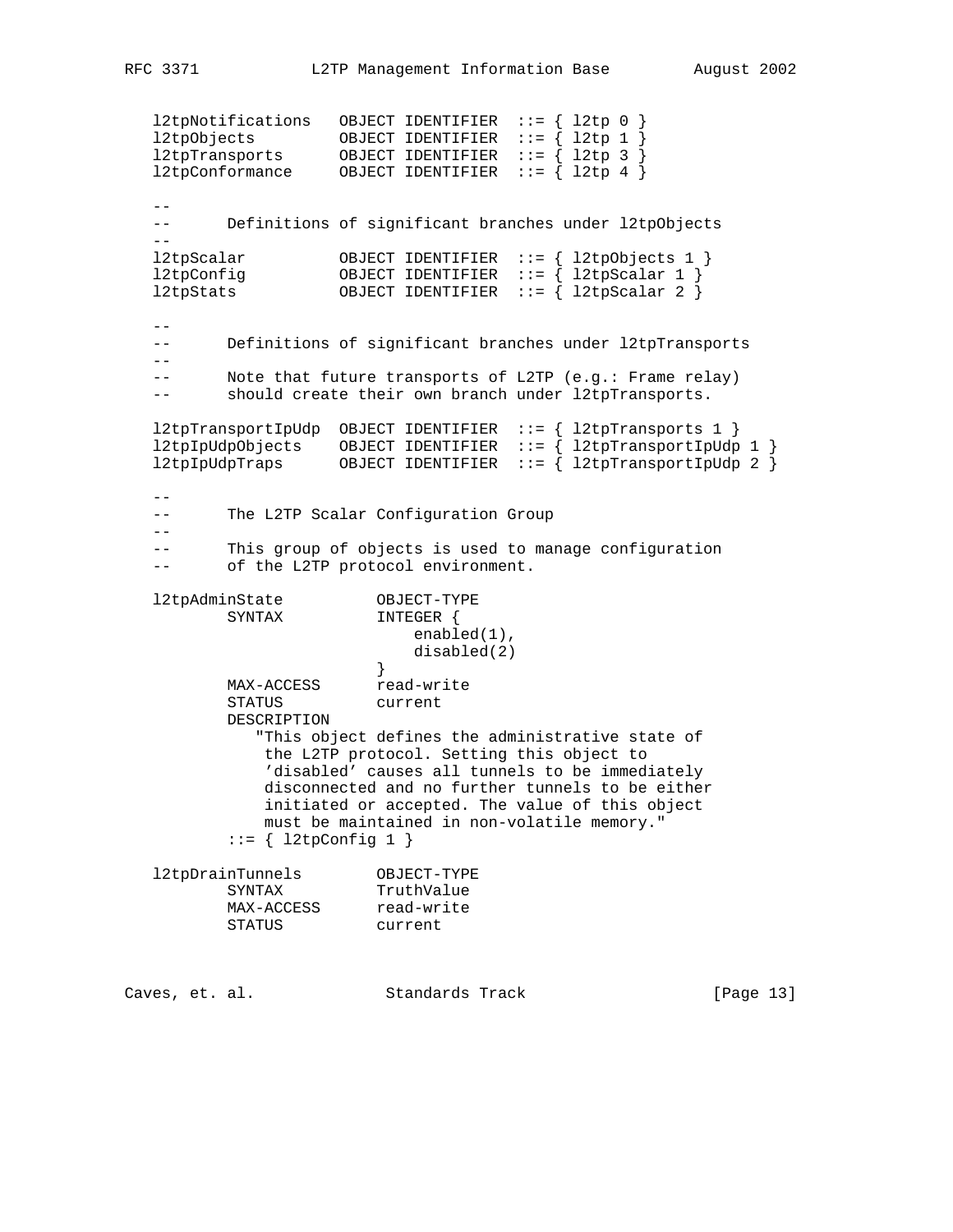DESCRIPTION "Setting this object to 'true' will prevent any new tunnels and/or sessions to be either initiated or accepted but does NOT disconnect any active tunnels/sessions. Setting this object to true(1) causes all domains and their respective tunnels to transition to the draining state. Note that when this occurs the 'xxxDraining' status objects of the domains and their tunnels should reflect that they are 'draining'. Setting this object has no affect on the domains or their tunnels 'xxxDrainTunnels' configuration objects. To cancel a drain this object should be set to false(2). The object l2tpDrainingTunnels reflects the current L2TP draining state. The value of this object must be maintained in non-volatile memory."  $::=$  {  $12tpConfig 2$  }  $-$  -- The L2TP Scalar Status and Statistics Group  $-$  -- This group of objects describe the current state and -- statistics of L2TP. l2tpProtocolVersions OBJECT-TYPE SYNTAX OCTET STRING (SIZE(2..256)) MAX-ACCESS read-only STATUS current DESCRIPTION "Vector of supported L2TP protocol version and revision numbers. Supported versions are identified via a two octet pairing where the first octet indicates the version and the second octet contains the revision."  $::= \{ 12tpStats 1 \}$  l2tpVendorName OBJECT-TYPE SYNTAX SnmpAdminString MAX-ACCESS read-only STATUS current DESCRIPTION "This object identifies the Vendor name of the L2TP protocol stack."  $::= \{ 12tpStats 2 \}$  l2tpFirmwareRev OBJECT-TYPE SYNTAX Integer32 MAX-ACCESS read-only Caves, et. al. Standards Track [Page 14]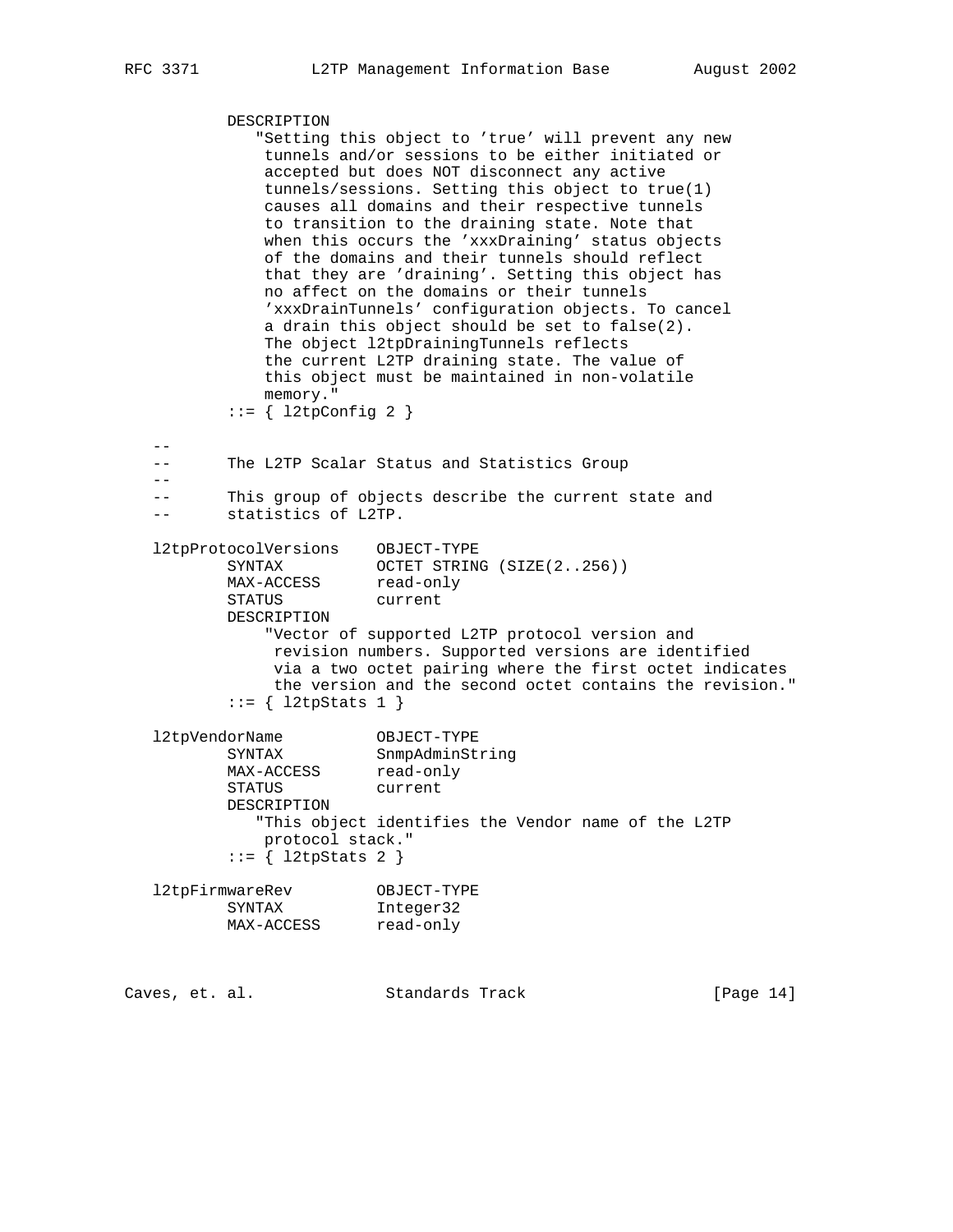```
 STATUS current
          DESCRIPTION
             "This object defines the firmware revision for the
             L2TP protocol stack."
          ::= { l2tpStats 3 }
 l2tpDrainingTunnels OBJECT-TYPE
SYNTAX TruthValue
MAX-ACCESS read-only
 STATUS current
          DESCRIPTION
             "This object indicates if the local L2TP is draining
             off sessions from all tunnels."
         ::= \{ 12tpStats 4 \} --
   -- The L2TP Domain Configuration Table
- l2tpDomainConfigTable OBJECT-TYPE
SYNTAX SEQUENCE OF L2tpDomainConfigEntry
MAX-ACCESS not-accessible
 STATUS current
          DESCRIPTION
             "The L2TP Domain configuration table. This table
              contains objects that can be used to configure
              the operational characteristics of a tunnel
              domain. There is a 1-1 correspondence between
              conceptual rows of this table and conceptual
              rows of the l2tpDomainStatsTable."
         ::= { l2tpObjects 2 }
   l2tpDomainConfigEntry OBJECT-TYPE
 SYNTAX L2tpDomainConfigEntry
MAX-ACCESS not-accessible
 STATUS current
          DESCRIPTION
             "An L2TP Domain configuration entry. An entry in this
              table may correspond to a single endpoint or a group
             of tunnel endpoints."
          INDEX { l2tpDomainConfigId }
          ::= { l2tpDomainConfigTable 1 }
   L2tpDomainConfigEntry ::=
          SEQUENCE {
              l2tpDomainConfigId
                 SnmpAdminString,
              l2tpDomainConfigAdminState
```
Caves, et. al. Standards Track [Page 15]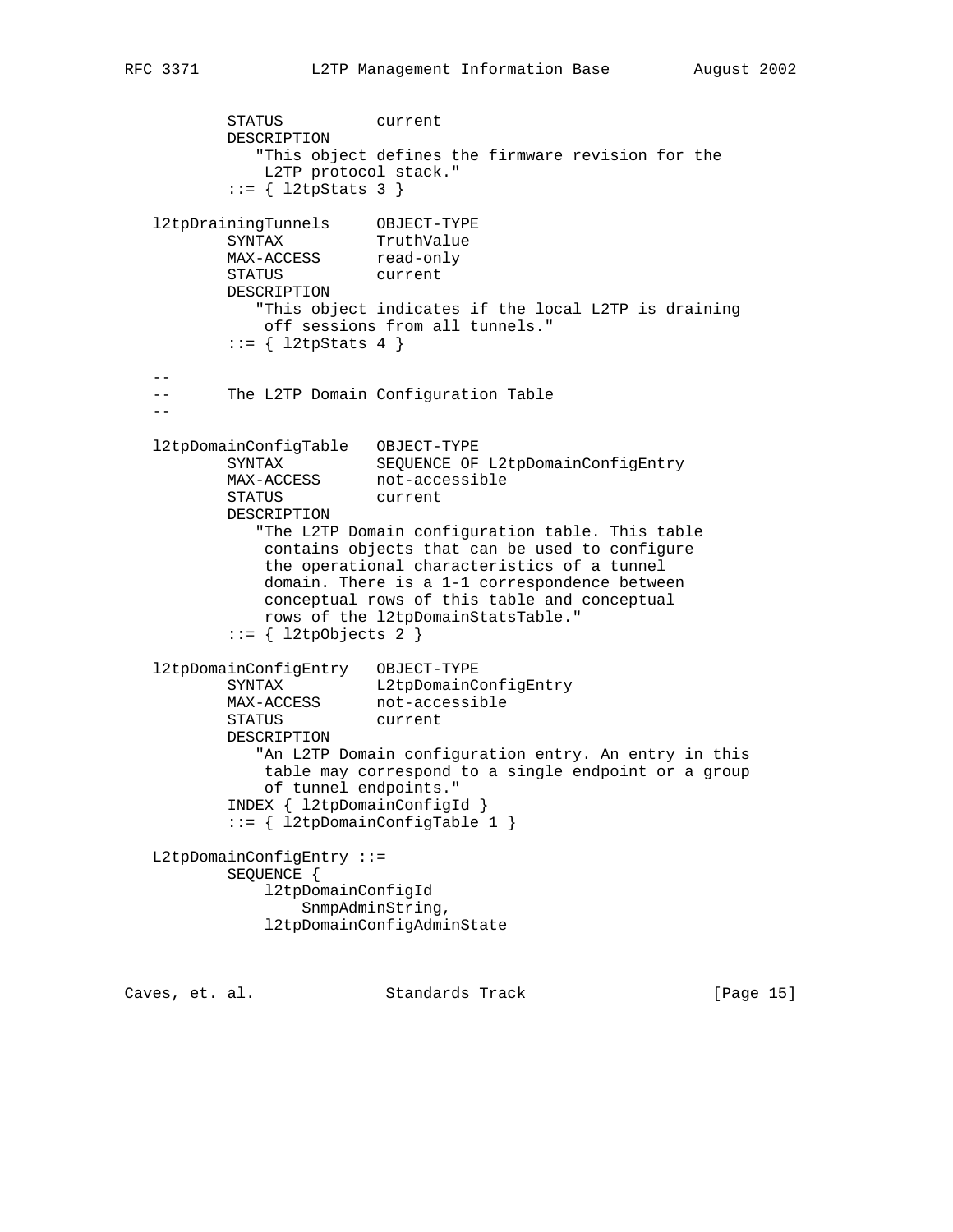INTEGER, l2tpDomainConfigDrainTunnels TruthValue, l2tpDomainConfigAuth INTEGER, l2tpDomainConfigSecret SnmpAdminString, l2tpDomainConfigTunnelSecurity INTEGER, l2tpDomainConfigTunnelHelloInt Integer32, l2tpDomainConfigTunnelIdleTO Integer32, l2tpDomainConfigControlRWS Integer32, l2tpDomainConfigControlMaxRetx Integer32, l2tpDomainConfigControlMaxRetxTO Integer32, l2tpDomainConfigPayloadSeq INTEGER, l2tpDomainConfigReassemblyTO L2tpMilliSeconds, l2tpDomainConfigProxyPPPAuth TruthValue, l2tpDomainConfigStorageType StorageType, l2tpDomainConfigStatus RowStatus<br>} } l2tpDomainConfigId OBJECT-TYPE SYNTAX SnmpAdminString (SIZE (1..80)) MAX-ACCESS not-accessible STATUS current DESCRIPTION "The identifier, usually in the form of a Domain Name (full or partial), describing a single tunnel endpoint or a domain of tunnel endpoints. This is typically used as a 'handle' to identify the tunnel configuration requirements for both incoming and outgoing tunnel connection attempts. Both the LAC and LNS could use information provided in the Host Name AVP attribute however the tunnel initiator could use other means not specified to identify the domain's tunnel configuration requirements. For example; three rows in this table have l2tpDomainConfigId values of 'lac1.isp.com',

Caves, et. al. Standards Track [Page 16]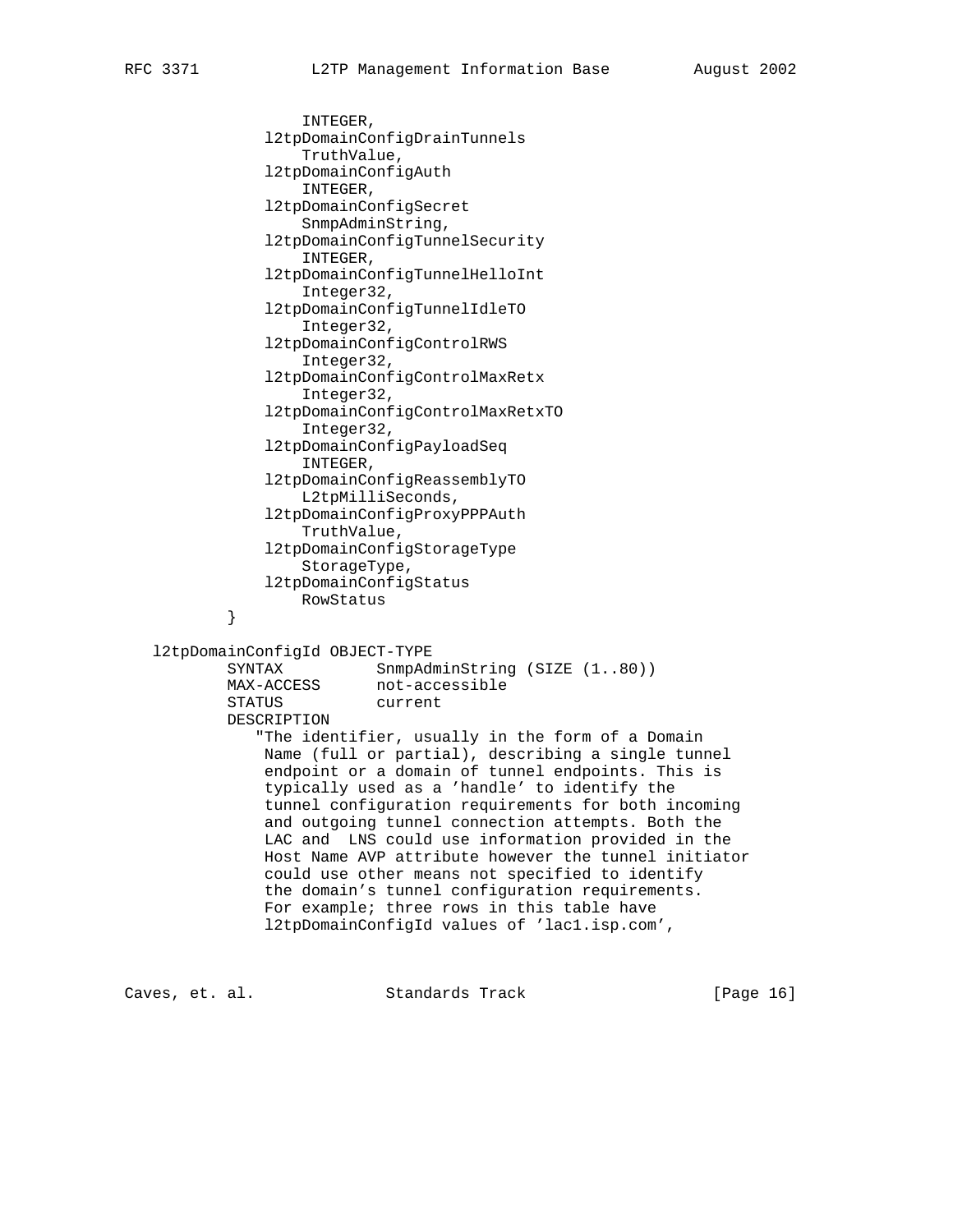'isp.com' and 'com'. A tunnel endpoint then identifies itself as 'lac1.isp.com' which would match the 'lac1.isp.com' entry in this table. A second tunnel endpoint then identifies itself as 'lac2.isp.com'. This endpoint is then associated with the 'isp.com' entry of this table." ::= { l2tpDomainConfigEntry 1 } l2tpDomainConfigAdminState OBJECT-TYPE SYNTAX INTEGER { enabled(1), disabled(2)  $\}$  } MAX-ACCESS read-create STATUS current DESCRIPTION "This object defines the administrative state of this tunnel domain. Setting this object to disabled(2) causes all tunnels to be immediately disconnected and no further tunnels to be either initiated or accepted. Note that all columnar objects corresponding to this conceptual row cannot be modified when the administrative state is enabled EXCEPT those objects which specifically state otherwise." DEFVAL { enabled } ::= { l2tpDomainConfigEntry 2 } l2tpDomainConfigDrainTunnels OBJECT-TYPE SYNTAX TruthValue MAX-ACCESS read-create STATUS current DESCRIPTION "Setting this object to 'true' will prevent any new tunnels and/or sessions from being either initiated or accepted but does NOT disconnect any active tunnels/sessions for this tunnel domain. Setting this object to true(1) causes all tunnels within this domain to transition to the draining state. Note that when this occurs the l2tpTunnelStatsDrainingTunnel status objects of all of this domain's tunnels should reflect that they are 'draining'. Setting this object has no effect on this domain's associated tunnels l2tpTunnelConfigDrainTunnel configuration objects. To cancel a drain this object should be set to false(2). Setting this object to false(2) when the L2TP object l2tpDrainTunnels is true(1) has no affect, all domains and their tunnels will

Caves, et. al. Standards Track [Page 17]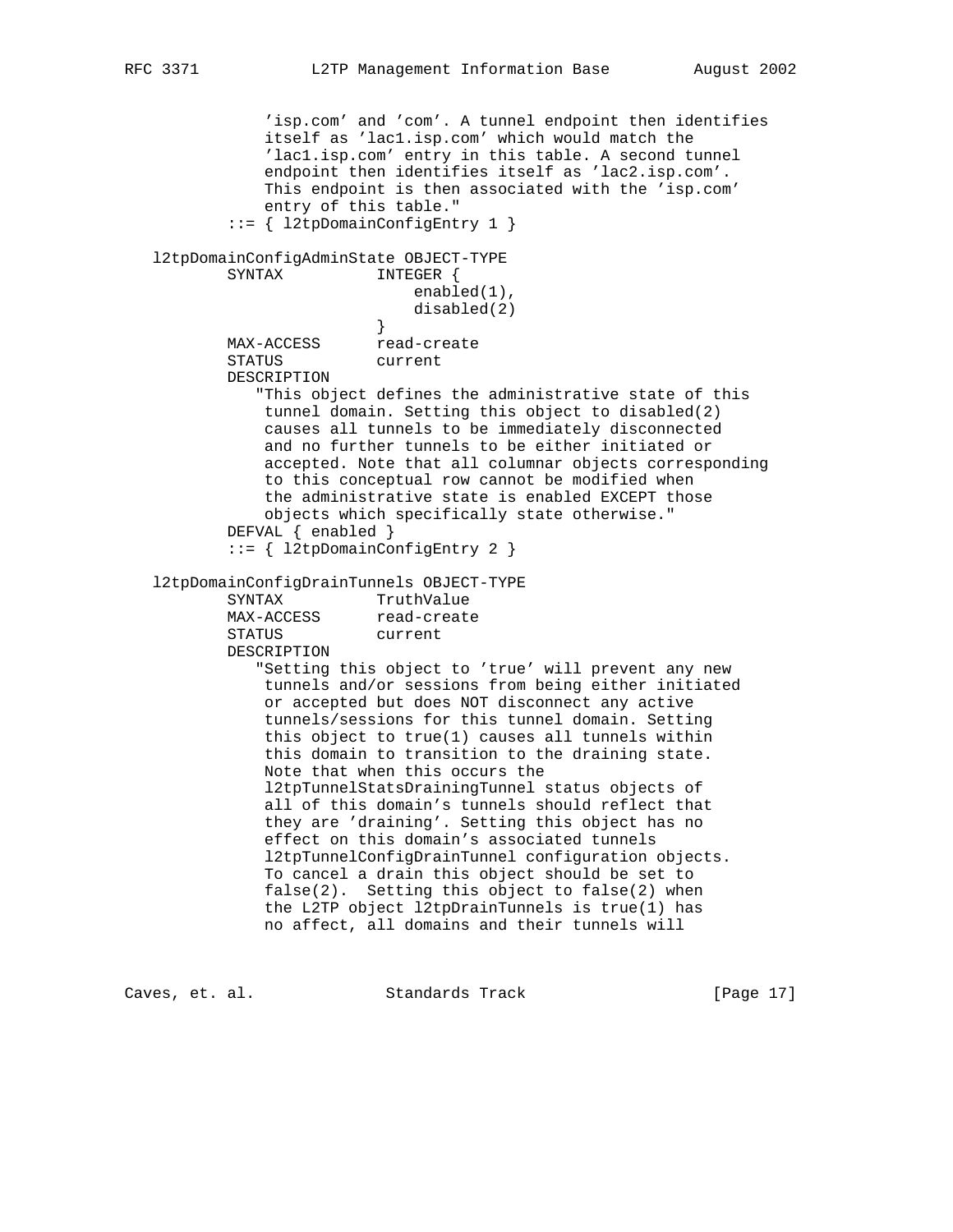```
 continue to drain."
          DEFVAL { false }
           ::= { l2tpDomainConfigEntry 3 }
   l2tpDomainConfigAuth OBJECT-TYPE
         SYNTAX INTEGER {
                            none(1),
                             simple(2),
                            challenge(3)
 }
         MAX-ACCESS read-create
          STATUS current
          DESCRIPTION
             "This object describes how tunnel peers belonging
              to this domain are to be authenticated. The value
              simple(2) indicates that peers are authenticated
              simply by their host name as described in the Host
              Name AVP. The value challenge(3) indicates that
              all peers are challenged to prove their identification.
              This mechanism is described in the L2TP protocol."
          REFERENCE "RFC 2661 Section 5.1"
          DEFVAL { none }
           ::= { l2tpDomainConfigEntry 4 }
   l2tpDomainConfigSecret OBJECT-TYPE
SYNTAX SnmpAdminString (SIZE (0..255))
MAX-ACCESS read-create
          STATUS current
          DESCRIPTION
              "This object is used to configure the shared secret
              used during the tunnel authentication phase of
              tunnel establishment. This object MUST be accessible
              only via requests using both authentication and
              privacy. The agent MUST report an empty string in
              response to get, get-next and get-bulk requests."
           ::= { l2tpDomainConfigEntry 5 }
   l2tpDomainConfigTunnelSecurity OBJECT-TYPE
         SYNTAX INTEGER {
                            none(1),
                             other(2),
                        ipSec(3) }
         MAX-ACCESS read-create
          STATUS current
          DESCRIPTION
             "This object defines whether this tunnel domain
              requires that all tunnels are to be secured. The
```
Caves, et. al. Standards Track [Page 18]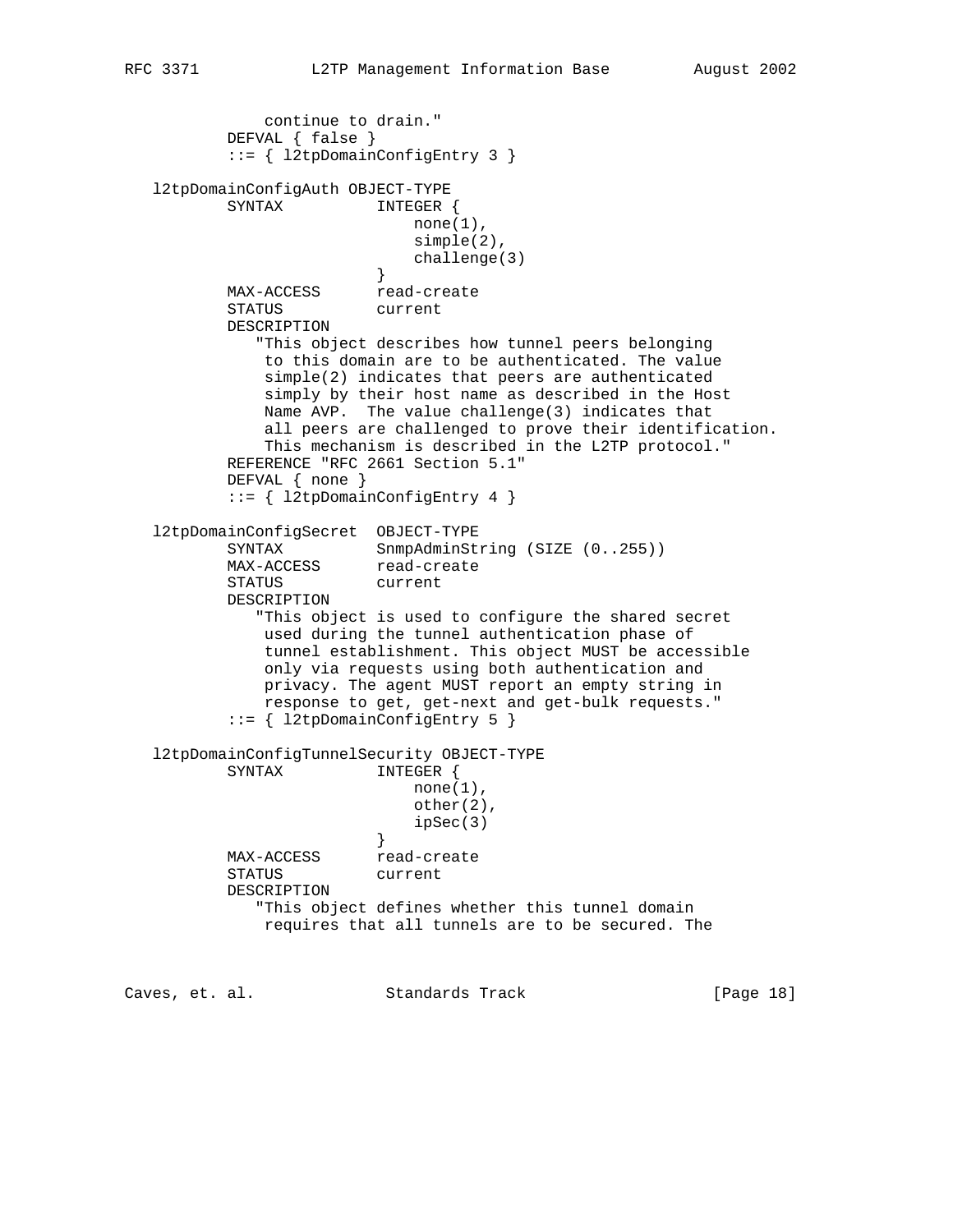```
 value of ipsec(3) indicates that all tunnel packets,
               control and session, have IP Security headers. The
               type of IP Security headers (AH, ESP etc) and how
               they are further described is outside the scope of
               this document."
           DEFVAL { none }
           ::= { l2tpDomainConfigEntry 6 }
   l2tpDomainConfigTunnelHelloInt OBJECT-TYPE
          SYNTAX Integer32 (0..3600)
           UNITS "seconds"
                       read-create
           STATUS current
           DESCRIPTION
              "This object defines the interval in which Hello
               (or keep-alive) packets are to be sent by local
               peers belonging to this tunnel domain. The value
               zero effectively disables the sending of Hello
               packets. This object may be modified when the
               administrative state is enabled for this conceptual
               row."
           DEFVAL { 60 }
           ::= { l2tpDomainConfigEntry 7 }
   l2tpDomainConfigTunnelIdleTO OBJECT-TYPE
          SYNTAX Integer32 (-1..86400)
           UNITS "seconds"
          MAX-ACCESS read-create
           STATUS current
           DESCRIPTION
              "This object defines the period of time that an
               established tunnel belonging to this tunnel
               domain with no active sessions will wait before
               disconnecting the tunnel. A value of zero indicates
               that the tunnel will disconnect immediately after the
               last session disconnects. A value of -1 leaves the
               tunnel up indefinitely. This object may be modified
               when the administrative state is enabled for this
               conceptual row."
           DEFVAL { 0 }
           ::= { l2tpDomainConfigEntry 8 }
   l2tpDomainConfigControlRWS OBJECT-TYPE
           SYNTAX Integer32 (1..65535)
          MAX-ACCESS read-create
           STATUS current
           DESCRIPTION
              "This object defines the control channel receive
Caves, et. al. Standards Track [Page 19]
```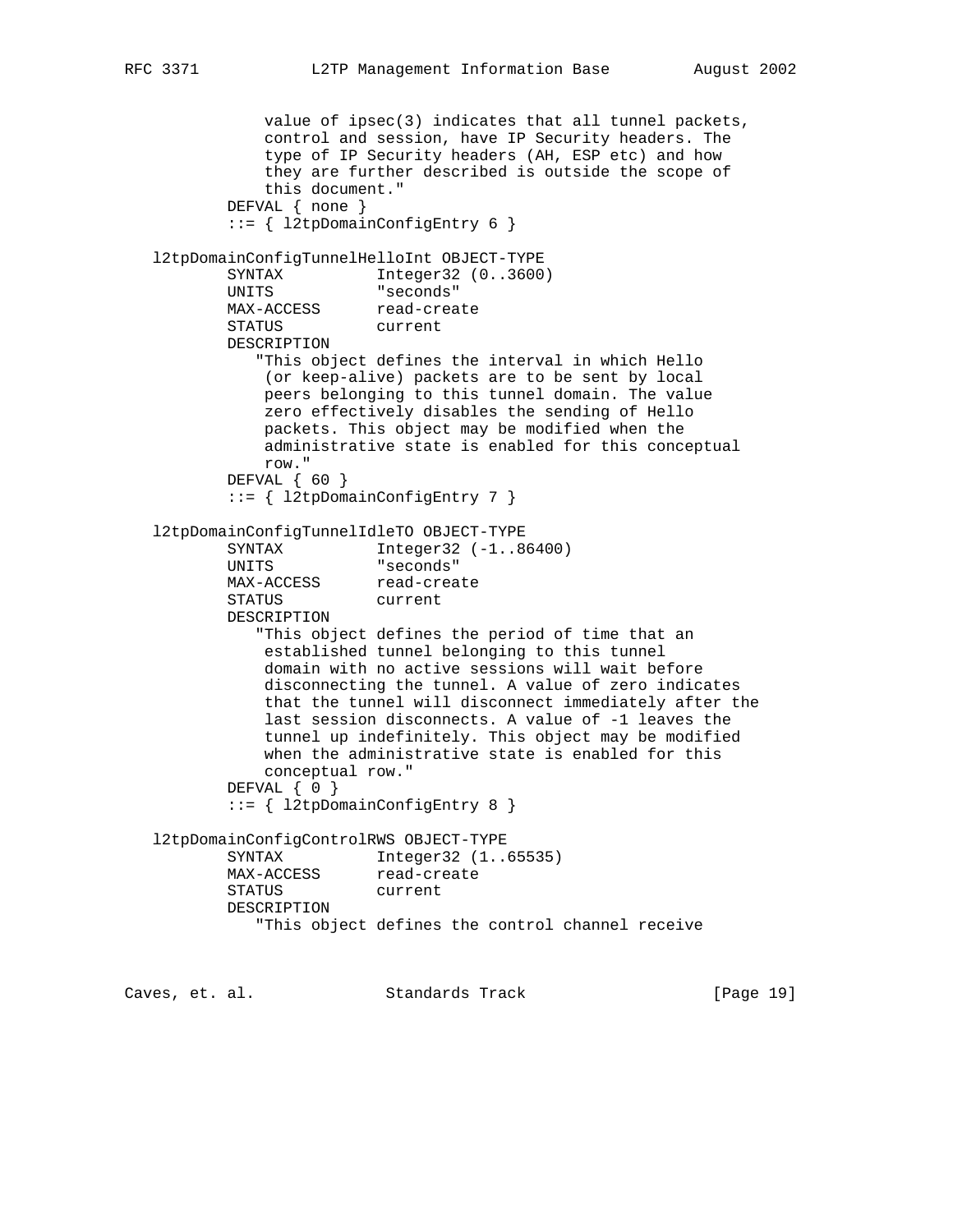```
 window size for tunnels belonging to this domain. It
               specifies the maximum number of packets the tunnel
               peer belonging to this domain can send without waiting
               for an acknowledgement from this peer."
           DEFVAL { 4 }
           ::= { l2tpDomainConfigEntry 9 }
   l2tpDomainConfigControlMaxRetx OBJECT-TYPE
SYNTAX Integer32 (0..32)
MAX-ACCESS read-create
          MAX-ACCESS read-cre<br>STATUS current
           DESCRIPTION
              "This object defines the maximum number of retransmissions
              which the L2TP stack will attempt for tunnels belonging
               to this domain before assuming that the peer is no
               longer responding."
          DEFVAL \{ 5 \} ::= { l2tpDomainConfigEntry 10 }
   l2tpDomainConfigControlMaxRetxTO OBJECT-TYPE
          SYNTAX Integer32 (1..32)
           UNITS "seconds"
          MAX-ACCESS read-create
           STATUS current
           DESCRIPTION
              "This object defines the maximum retransmission timeout
               interval which the L2TP stack will wait for tunnels
              belonging to this domain before retransmitting a
              control packet that has not been acknowledged."
           DEFVAL { 16 }
           ::= { l2tpDomainConfigEntry 11 }
   l2tpDomainConfigPayloadSeq OBJECT-TYPE
           SYNTAX INTEGER {
                             onDemand(1),
                             never(2),
                         always(3)<br>}
 }
MAX-ACCESS read-create
           STATUS current
           DESCRIPTION
              "This object determines whether or not session payload
               packets will be requested to be sent with sequence
               numbers from tunnel peers belonging to this domain.
               The value onDemand(1) allows the L2TP implementation
               to initiate payload sequencing when necessary based
               on local information (e.g: during LCP/NCP negotiations
               or for CCP). The value never(2) indicates that L2TP
Caves, et. al. Standards Track [Page 20]
```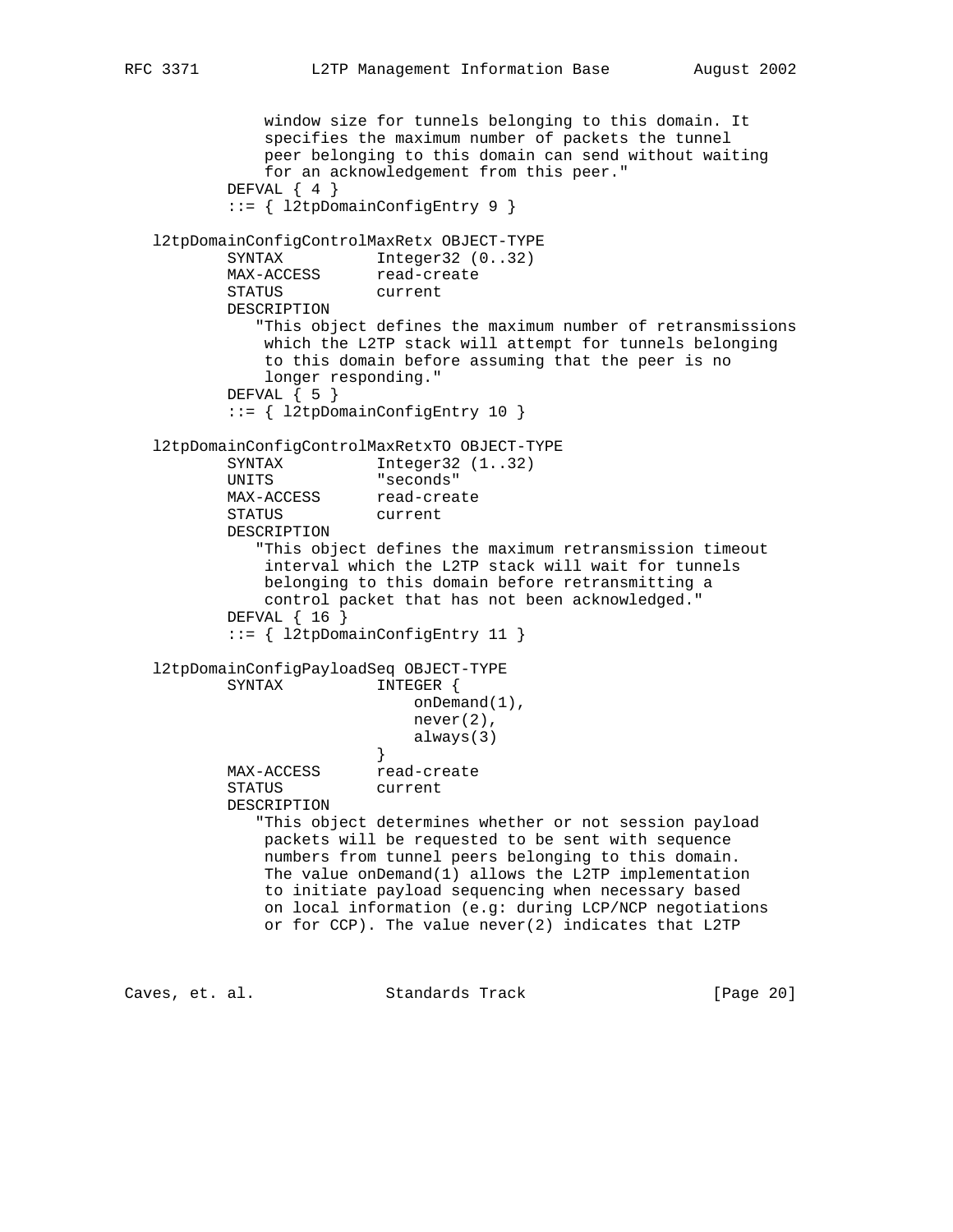```
 will never initiate sequencing but will do sequencing
               if asked. The value always(3) indicates that L2TP
               will send the Sequencing Required AVP during session
               establishment."
           DEFVAL { onDemand }
           ::= { l2tpDomainConfigEntry 12 }
   l2tpDomainConfigReassemblyTO OBJECT-TYPE
          SYNTAX L2tpMilliSeconds
MAX-ACCESS read-create
 STATUS current
           DESCRIPTION
              "This object defines the number of milliseconds that
               local peers of this tunnel domain will wait before
               processing payload packets that were received out of
               sequence (which are waiting for the packet(s) to put
               them in sequence). A low value increases the chance
               of delayed packets to be discarded (which MAY cause
               the PPP decompression engine to reset) while a high
               value may cause more queuing and possibly degrade
               throughput if packets are truly lost. The default
               value for this object is zero which will result in
               all delayed packets being lost."
           DEFVAL { 0 }
           ::= { l2tpDomainConfigEntry 13 }
   l2tpDomainConfigProxyPPPAuth OBJECT-TYPE
SYNTAX TruthValue
MAX-ACCESS read-create
           STATUS current
           DESCRIPTION
              "This object is used to configure the sending
              or acceptance of the PPP Proxy Authentication
               AVP's on the LAC or LNS."
           DEFVAL { true }
           ::= { l2tpDomainConfigEntry 14 }
   l2tpDomainConfigStorageType OBJECT-TYPE
          SYNTAX StorageType<br>MAX-ACCESS read-create
          SINIME-<br>MAX-ACCESS
           STATUS current
           DESCRIPTION
              "The storage type for this conceptual row.
               Conceptual rows having the value 'permanent' must
               allow write-access at a minimum to:
               - l2tpDomainConfigAdminState and
Caves, et. al. Standards Track [Page 21]
```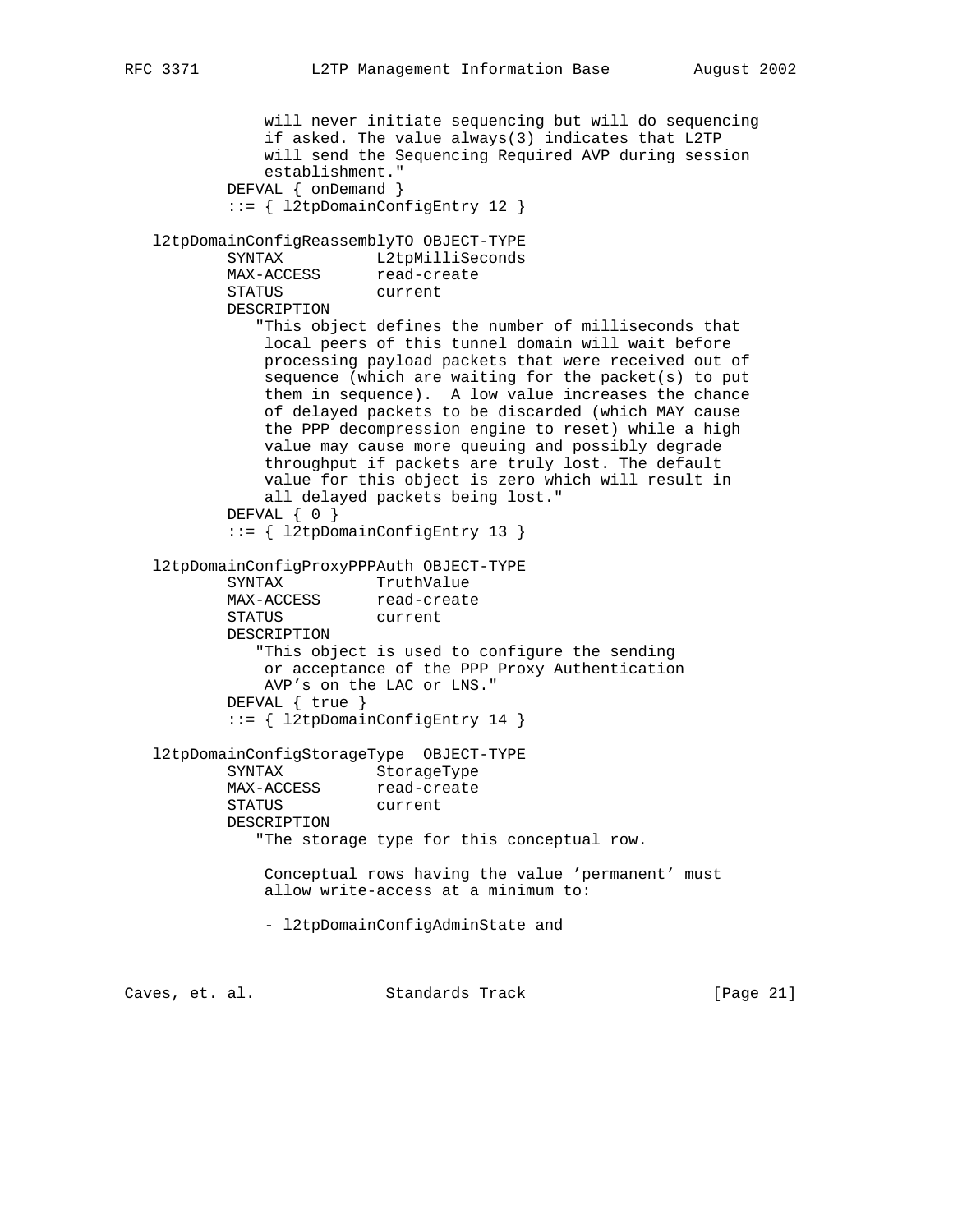l2tpDomainConfigDrainTunnels at all times - l2tpDomainConfigSecret if l2tpDomainConfigAuth has been configured as 'challenge' It is an implementation issue to decide if a SET for a readOnly or permanent row is accepted at all. In some contexts this may make sense, in others it may not. If a SET for a readOnly or permanent row is not accepted at all, then a 'wrongValue' error must be returned." ::= { l2tpDomainConfigEntry 15 } l2tpDomainConfigStatus OBJECT-TYPE SYNTAX RowStatus MAX-ACCESS read-create STATUS current DESCRIPTION "The status of this Domain entry. Columnar objects corresponding to this conceptual row may be modified according to their description clauses when this RowStatus object is 'active'." ::= { l2tpDomainConfigEntry 16 } -- -- The L2TP Domain Status and Statistics Table  $$  l2tpDomainStatsTable OBJECT-TYPE SYNTAX SEQUENCE OF L2tpDomainStatsEntry MAX-ACCESS not-accessible STATUS current DESCRIPTION "The L2TP Domain Status and Statistics table. This table contains objects that can be used to describe the current status and statistics of a tunnel domain. There is a 1-1 correspondence between conceptual rows of this table and conceptual rows of the l2tpDomainConfigTable."  $::=$  { 12tpObjects 3 } l2tpDomainStatsEntry OBJECT-TYPE SYNTAX L2tpDomainStatsEntry MAX-ACCESS not-accessible STATUS current DESCRIPTION "An L2TP Domain Stats entry. An entry in this table may correspond to a single endpoint or a group of tunnel endpoints." AUGMENTS { l2tpDomainConfigEntry }

Caves, et. al. Standards Track [Page 22]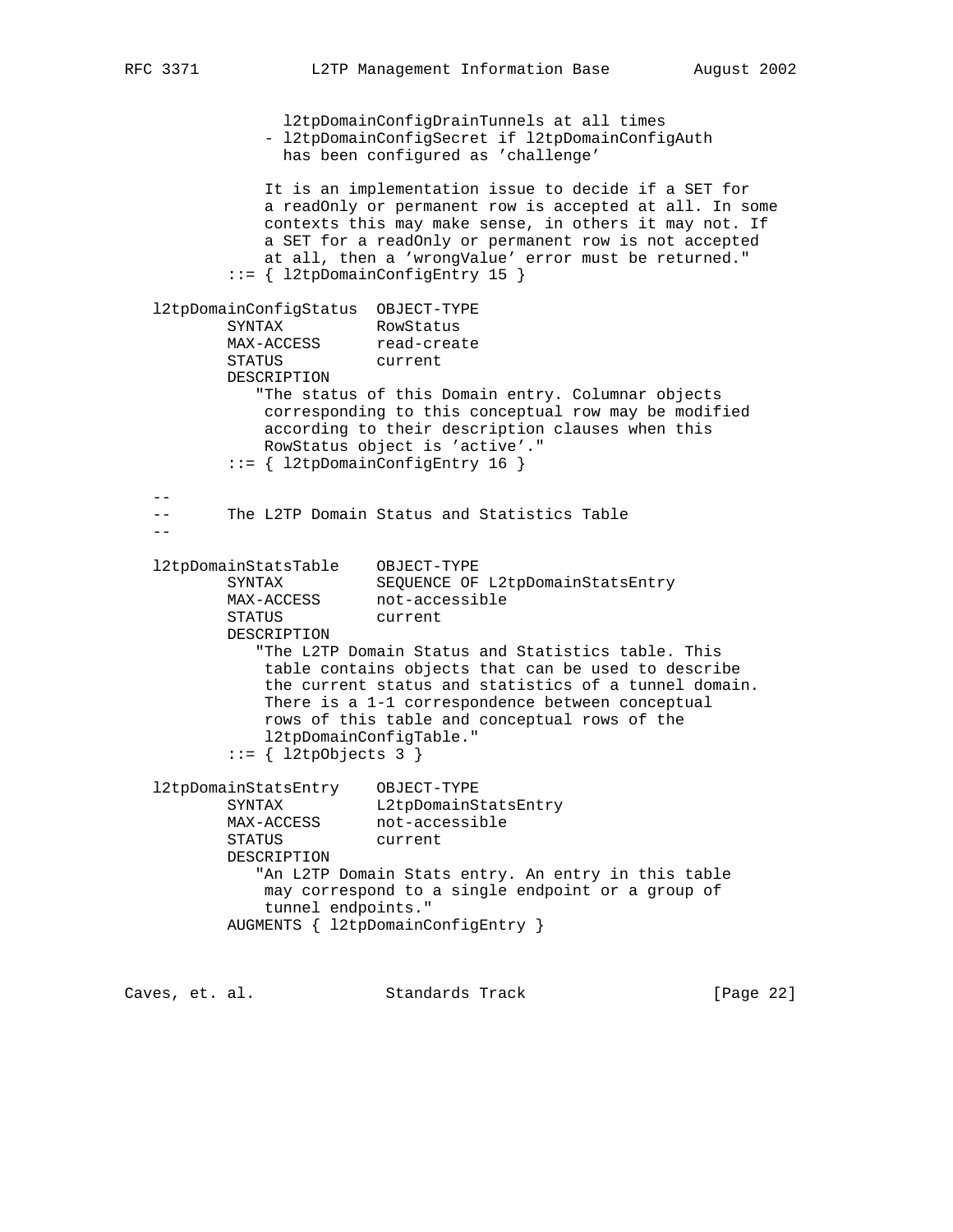::= { l2tpDomainStatsTable 1 } L2tpDomainStatsEntry ::= SEQUENCE { l2tpDomainStatsTotalTunnels Counter32, l2tpDomainStatsFailedTunnels Counter32, l2tpDomainStatsFailedAuths Counter32, l2tpDomainStatsActiveTunnels Gauge32, l2tpDomainStatsTotalSessions Counter32, l2tpDomainStatsFailedSessions Counter32, l2tpDomainStatsActiveSessions Gauge32, l2tpDomainStatsDrainingTunnels TruthValue, l2tpDomainStatsControlRxOctets Counter32, l2tpDomainStatsControlRxPkts Counter32, l2tpDomainStatsControlTxOctets Counter32, l2tpDomainStatsControlTxPkts Counter32, l2tpDomainStatsPayloadRxOctets Counter32, l2tpDomainStatsPayloadRxPkts Counter32, l2tpDomainStatsPayloadRxDiscs Counter32, l2tpDomainStatsPayloadTxOctets Counter32, l2tpDomainStatsPayloadTxPkts Counter32, l2tpDomainStatsControlHCRxOctets Counter64, l2tpDomainStatsControlHCRxPkts Counter64, l2tpDomainStatsControlHCTxOctets Counter64, l2tpDomainStatsControlHCTxPkts Counter64, l2tpDomainStatsPayloadHCRxOctets Counter64,

Caves, et. al. Standards Track [Page 23]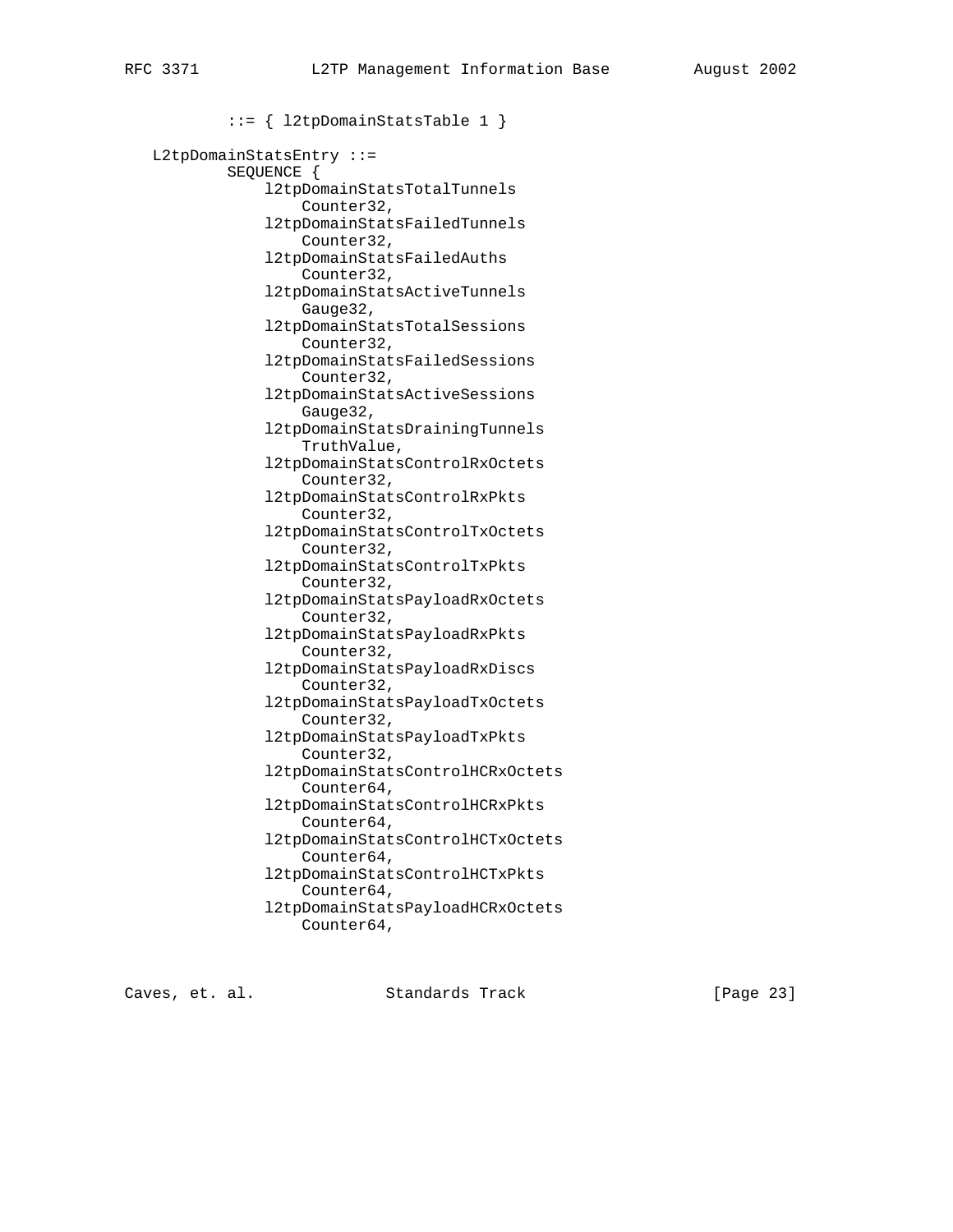```
 l2tpDomainStatsPayloadHCRxPkts
                  Counter64,
              l2tpDomainStatsPayloadHCRxDiscs
                  Counter64,
              l2tpDomainStatsPayloadHCTxOctets
                  Counter64,
              l2tpDomainStatsPayloadHCTxPkts
          Counter64
 }
   l2tpDomainStatsTotalTunnels OBJECT-TYPE
         SYNTAX Counter32<br>MAX-ACCESS read-only
MAX-ACCESS read-only
 STATUS current
          DESCRIPTION
             "This object returns the total number of tunnels
              that have successfully reached the established
              state for this tunnel domain."
          ::= { l2tpDomainStatsEntry 1 }
   l2tpDomainStatsFailedTunnels OBJECT-TYPE
          SYNTAX Counter32
MAX-ACCESS read-only
 STATUS current
          DESCRIPTION
             "This object returns the number of tunnels that
              failed (eg: connection timeout, unsupported
              or malformed AVP's etc) to reach the established
              state for this tunnel domain."
           ::= { l2tpDomainStatsEntry 2 }
   l2tpDomainStatsFailedAuths OBJECT-TYPE
 SYNTAX Counter32
MAX-ACCESS read-only
 STATUS current
          DESCRIPTION
             "This object returns the number of failed tunnel
              connection attempts for this domain because the
              tunnel peer failed authentication."
           ::= { l2tpDomainStatsEntry 3 }
   l2tpDomainStatsActiveTunnels OBJECT-TYPE
          SYNTAX Gauge32
MAX-ACCESS read-only
 STATUS current
          DESCRIPTION
             "This object returns the number of tunnels that
              are currently active for this domain."
```
Caves, et. al. Standards Track [Page 24]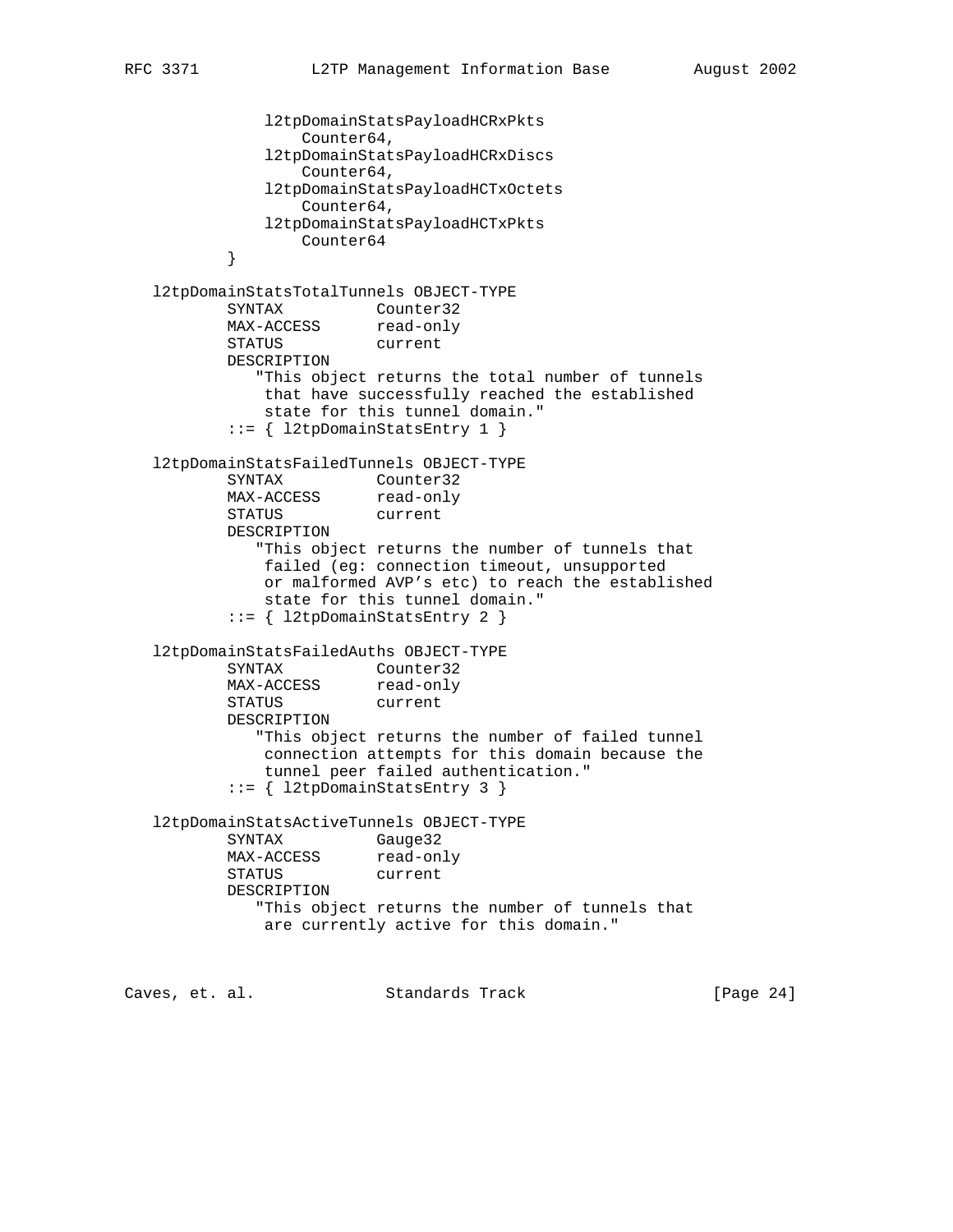::= { l2tpDomainStatsEntry 4 } l2tpDomainStatsTotalSessions OBJECT-TYPE SYNTAX Counter32 MAX-ACCESS read-only STATUS current DESCRIPTION "This object returns the total number of sessions that have successfully reached the established state for this tunnel domain." ::= { l2tpDomainStatsEntry 5 } l2tpDomainStatsFailedSessions OBJECT-TYPE SYNTAX Counter32 MAX-ACCESS read-only STATUS current DESCRIPTION "This object returns the number of sessions that failed (eg: connection timeout, unsupported or malformed AVP's etc) to reach the established state for this tunnel domain." ::= { l2tpDomainStatsEntry 6 } l2tpDomainStatsActiveSessions OBJECT-TYPE SYNTAX Gauge32 MAX-ACCESS read-only STATUS current DESCRIPTION "This object returns the number of sessions that are currently active for this domain." ::= { l2tpDomainStatsEntry 7 } l2tpDomainStatsDrainingTunnels OBJECT-TYPE SYNTAX TruthValue MAX-ACCESS read-only STATUS current DESCRIPTION "This object indicates if this domain is draining off sessions from all tunnels." ::= { l2tpDomainStatsEntry 8 } l2tpDomainStatsControlRxOctets OBJECT-TYPE SYNTAX Counter32 MAX-ACCESS read-only STATUS current DESCRIPTION "This object returns the number of control channel octets received for this tunnel domain."

Caves, et. al. Standards Track [Page 25]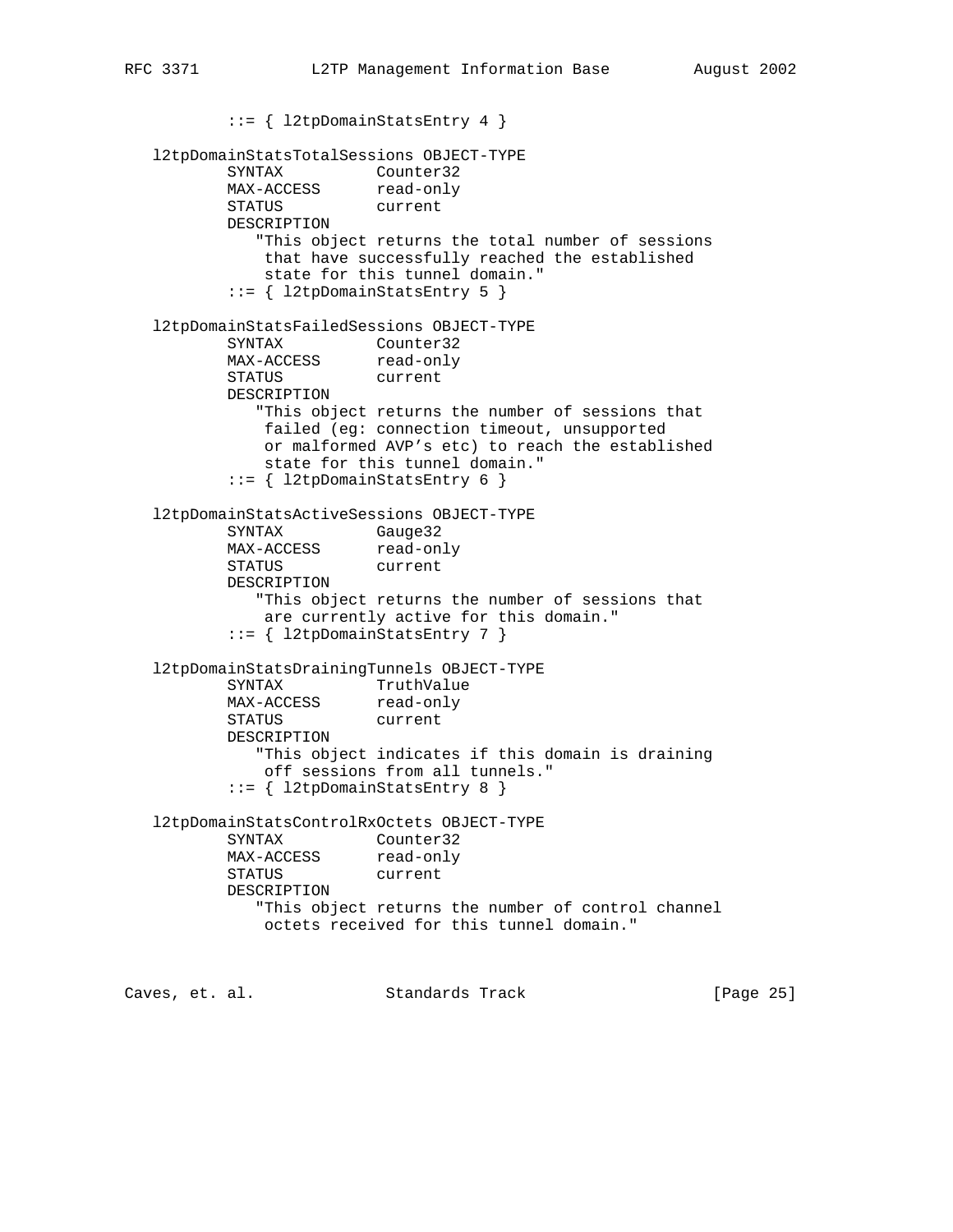::= { l2tpDomainStatsEntry 9 } l2tpDomainStatsControlRxPkts OBJECT-TYPE SYNTAX Counter32 MAX-ACCESS read-only STATUS current DESCRIPTION "This object returns the number of control packets received for this tunnel domain." ::= { l2tpDomainStatsEntry 10 } l2tpDomainStatsControlTxOctets OBJECT-TYPE SYNTAX Counter32 MAX-ACCESS read-only STATUS current DESCRIPTION "This object returns the number of control channel octets that were transmitted to tunnel endpoints for this domain." ::= { l2tpDomainStatsEntry 11 } l2tpDomainStatsControlTxPkts OBJECT-TYPE SYNTAX Counter32 MAX-ACCESS read-only STATUS current DESCRIPTION "This object returns the number of control packets that were transmitted to tunnel endpoints for this domain." ::= { l2tpDomainStatsEntry 12 } l2tpDomainStatsPayloadRxOctets OBJECT-TYPE SYNTAX Counter32 MAX-ACCESS read-only STATUS current DESCRIPTION "This object returns the number of payload channel octets that were received for this tunnel domain." ::= { l2tpDomainStatsEntry 13 } l2tpDomainStatsPayloadRxPkts OBJECT-TYPE SYNTAX Counter32 MAX-ACCESS read-only STATUS current DESCRIPTION "This object returns the number of payload packets that were received for this tunnel domain." ::= { l2tpDomainStatsEntry 14 } Caves, et. al. Standards Track [Page 26]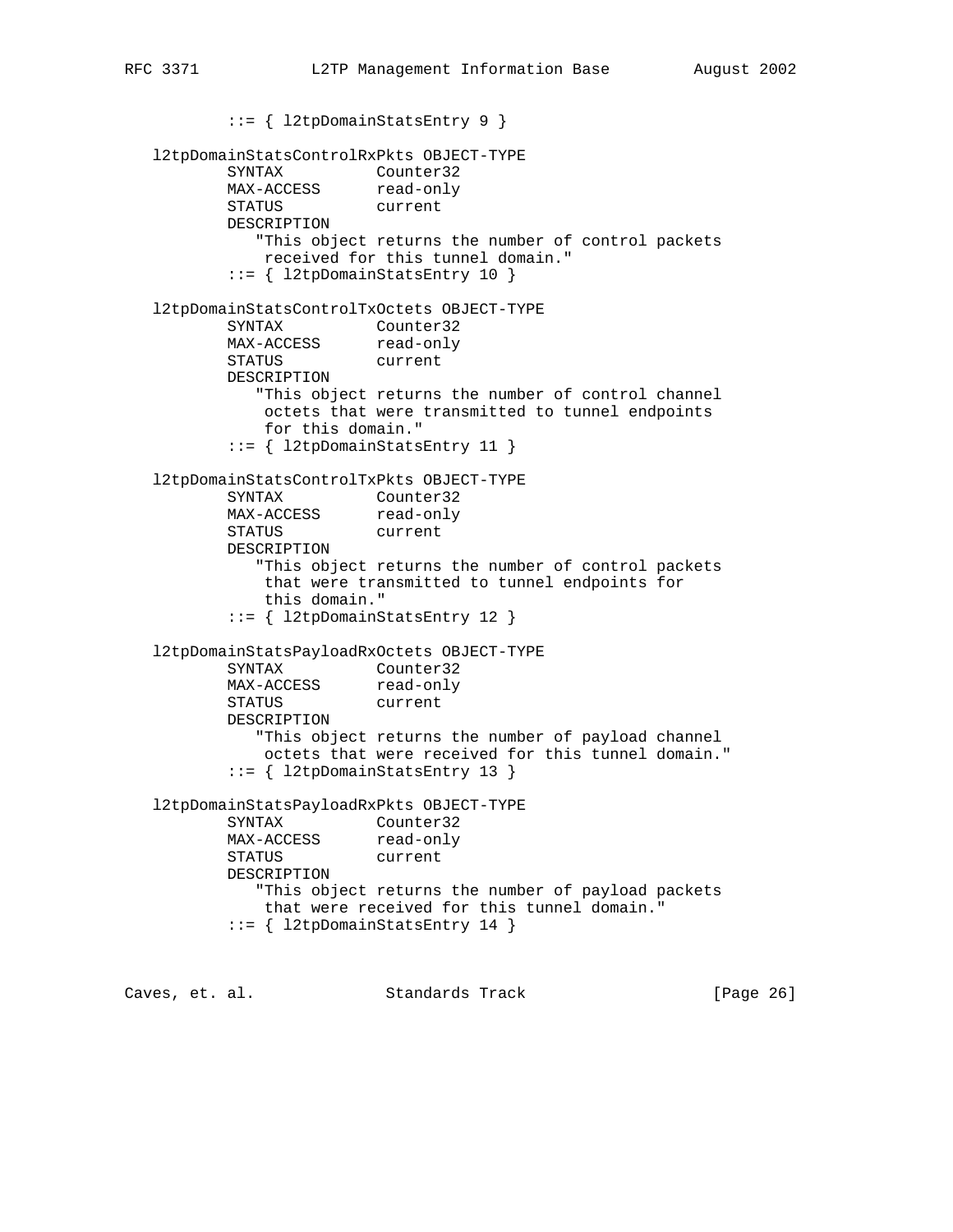```
 l2tpDomainStatsPayloadRxDiscs OBJECT-TYPE
SYNTAX Counter32
MAX-ACCESS read-only
          STATUS current
          DESCRIPTION
             "This object returns the number of received payload
             packets that were discarded by this tunnel domain."
          ::= { l2tpDomainStatsEntry 15 }
   l2tpDomainStatsPayloadTxOctets OBJECT-TYPE
SYNTAX Counter32
MAX-ACCESS read-only
 STATUS current
          DESCRIPTION
             "This object returns the number of payload channel
             octets that were transmitted to tunnel peers
             within this tunnel domain."
          ::= { l2tpDomainStatsEntry 16 }
   l2tpDomainStatsPayloadTxPkts OBJECT-TYPE
          SYNTAX Counter32
MAX-ACCESS read-only
 STATUS current
          DESCRIPTION
             "This object returns the number of payload packets
              that were transmitted to tunnel peers within
              this tunnel domain."
          ::= { l2tpDomainStatsEntry 17 }
- -- High Capacity Counter objects. These objects are all
   -- 64 bit versions of the above 32-bit counters. These
   -- objects all have the same basic semantics as their
   -- 32-bit counterparts, however, their syntax has been
   -- extended to 64 bits.
   --
   l2tpDomainStatsControlHCRxOctets OBJECT-TYPE
          SYNTAX Counter64
MAX-ACCESS read-only
 STATUS current
          DESCRIPTION
             "This object is a 64-bit version of
             l2tpDomainStatsControlRxOctets."
          ::= { l2tpDomainStatsEntry 18 }
   l2tpDomainStatsControlHCRxPkts OBJECT-TYPE
          SYNTAX Counter64
Caves, et. al. Standards Track [Page 27]
```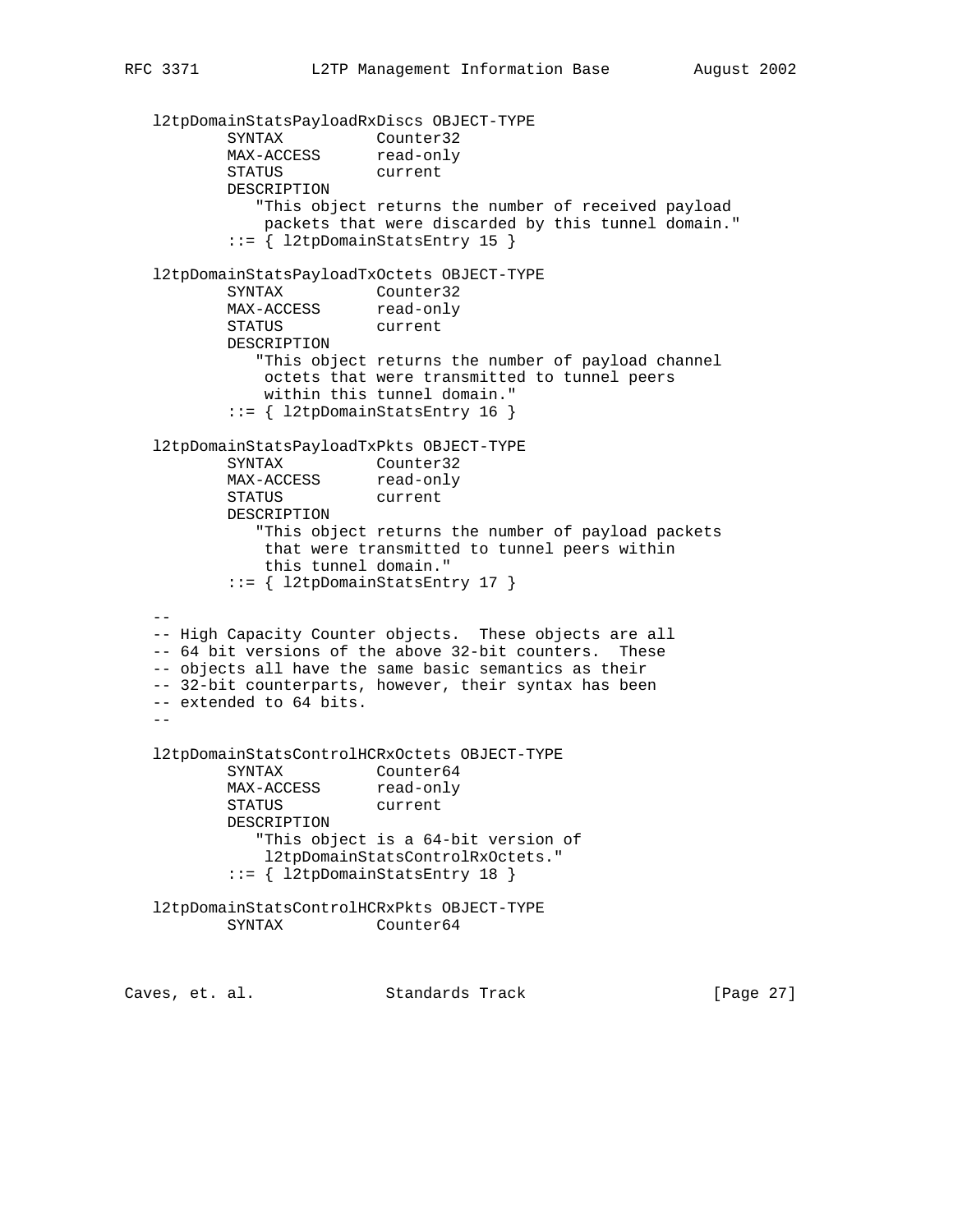MAX-ACCESS read-only STATUS current DESCRIPTION "This object is a 64-bit version of l2tpDomainStatsControlRxPkts." ::= { l2tpDomainStatsEntry 19 } l2tpDomainStatsControlHCTxOctets OBJECT-TYPE SYNTAX Counter64 MAX-ACCESS read-only STATUS current DESCRIPTION "This object is a 64-bit version of l2tpDomainStatsControlTxOctets." ::= { l2tpDomainStatsEntry 20 } l2tpDomainStatsControlHCTxPkts OBJECT-TYPE SYNTAX Counter64 MAX-ACCESS read-only STATUS current DESCRIPTION "This object is a 64-bit version of l2tpDomainStatsControlTxPkts." ::= { l2tpDomainStatsEntry 21 } l2tpDomainStatsPayloadHCRxOctets OBJECT-TYPE SYNTAX Counter64 MAX-ACCESS read-only STATUS current DESCRIPTION "This object is a 64-bit version of l2tpDomainStatsPayloadRxOctets." ::= { l2tpDomainStatsEntry 22 } l2tpDomainStatsPayloadHCRxPkts OBJECT-TYPE SYNTAX Counter64 MAX-ACCESS read-only STATUS current DESCRIPTION "This object is a 64-bit version of l2tpDomainStatsPayloadRxPkts." ::= { l2tpDomainStatsEntry 23 } l2tpDomainStatsPayloadHCRxDiscs OBJECT-TYPE SYNTAX Counter64 MAX-ACCESS read-only STATUS current DESCRIPTION

Caves, et. al. Standards Track [Page 28]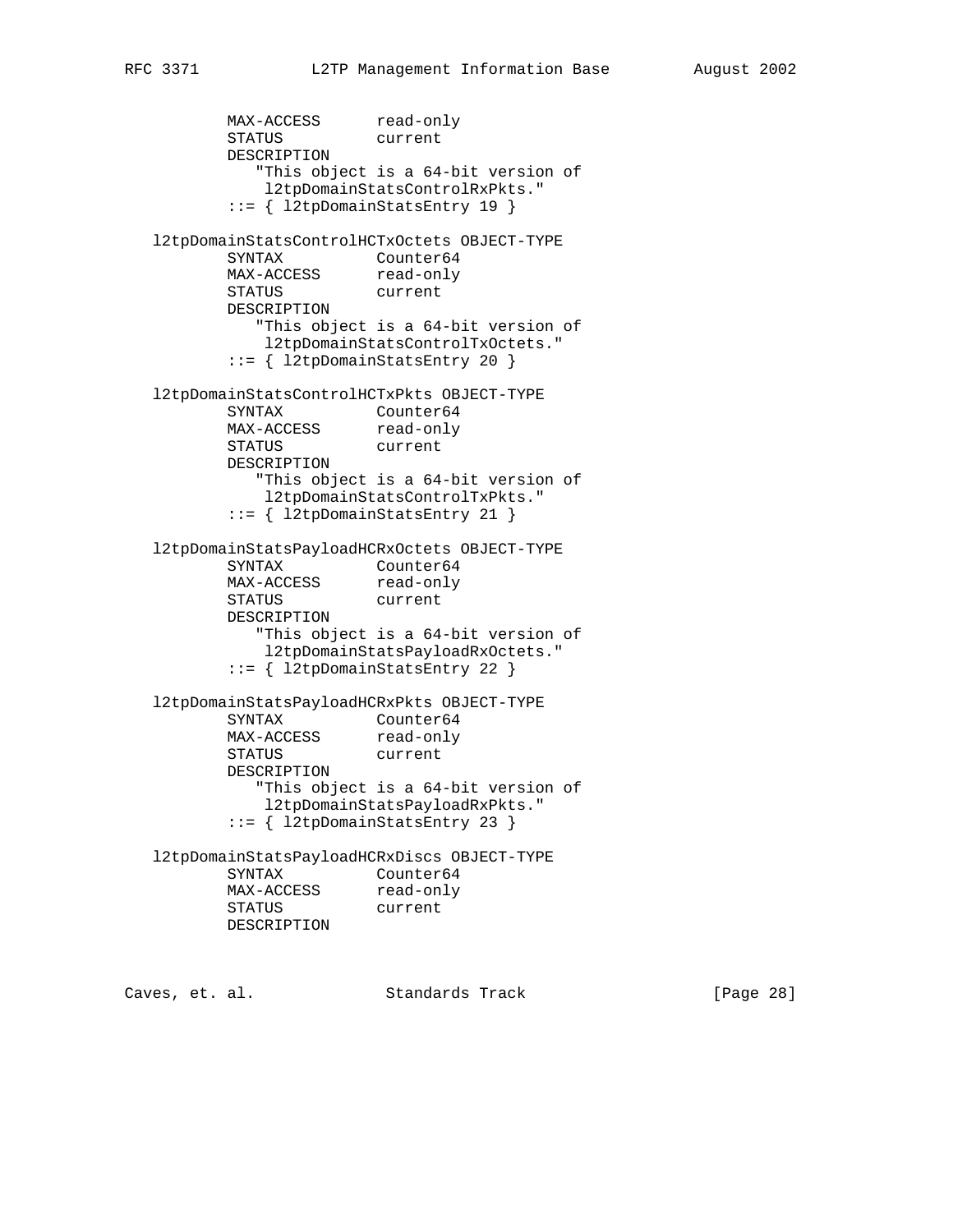```
 "This object is a 64-bit version of
             l2tpDomainStatsPayloadRxDiscs."
          ::= { l2tpDomainStatsEntry 24 }
   l2tpDomainStatsPayloadHCTxOctets OBJECT-TYPE
SYNTAX Counter64
MAX-ACCESS read-only
 STATUS current
          DESCRIPTION
             "This object is a 64-bit version of
             l2tpDomainStatsPayloadTxOctets."
          ::= { l2tpDomainStatsEntry 25 }
   l2tpDomainStatsPayloadHCTxPkts OBJECT-TYPE
         SYNTAX Counter64
MAX-ACCESS read-only
 STATUS current
          DESCRIPTION
             "This object is a 64-bit version of
             l2tpDomainStatsPayloadTxPkts."
          ::= { l2tpDomainStatsEntry 26 }
 --
   -- The L2TP Tunnel Configuration Table
  - l2tpTunnelConfigTable OBJECT-TYPE
 SYNTAX SEQUENCE OF L2tpTunnelConfigEntry
MAX-ACCESS not-accessible
 STATUS current
          DESCRIPTION
             "The L2TP tunnel configuration table. This
             table contains objects that can be used to
             (re)configure the operational characteristics
             of a single L2TP tunnel. There is a 1-1
             correspondence between conceptual rows of
             this table and conceptual rows of the
              l2tpTunnelStatsTable. Entries in this table
             have the same persistency characteristics as
             that of the tunnelConfigTable."
          REFERENCE "RFC 2667"
         ::= { l2tpObjects 4 }
   l2tpTunnelConfigEntry OBJECT-TYPE
SYNTAX L2tpTunnelConfigEntry
MAX-ACCESS not-accessible
 STATUS current
          DESCRIPTION
```
Caves, et. al. Standards Track [Page 29]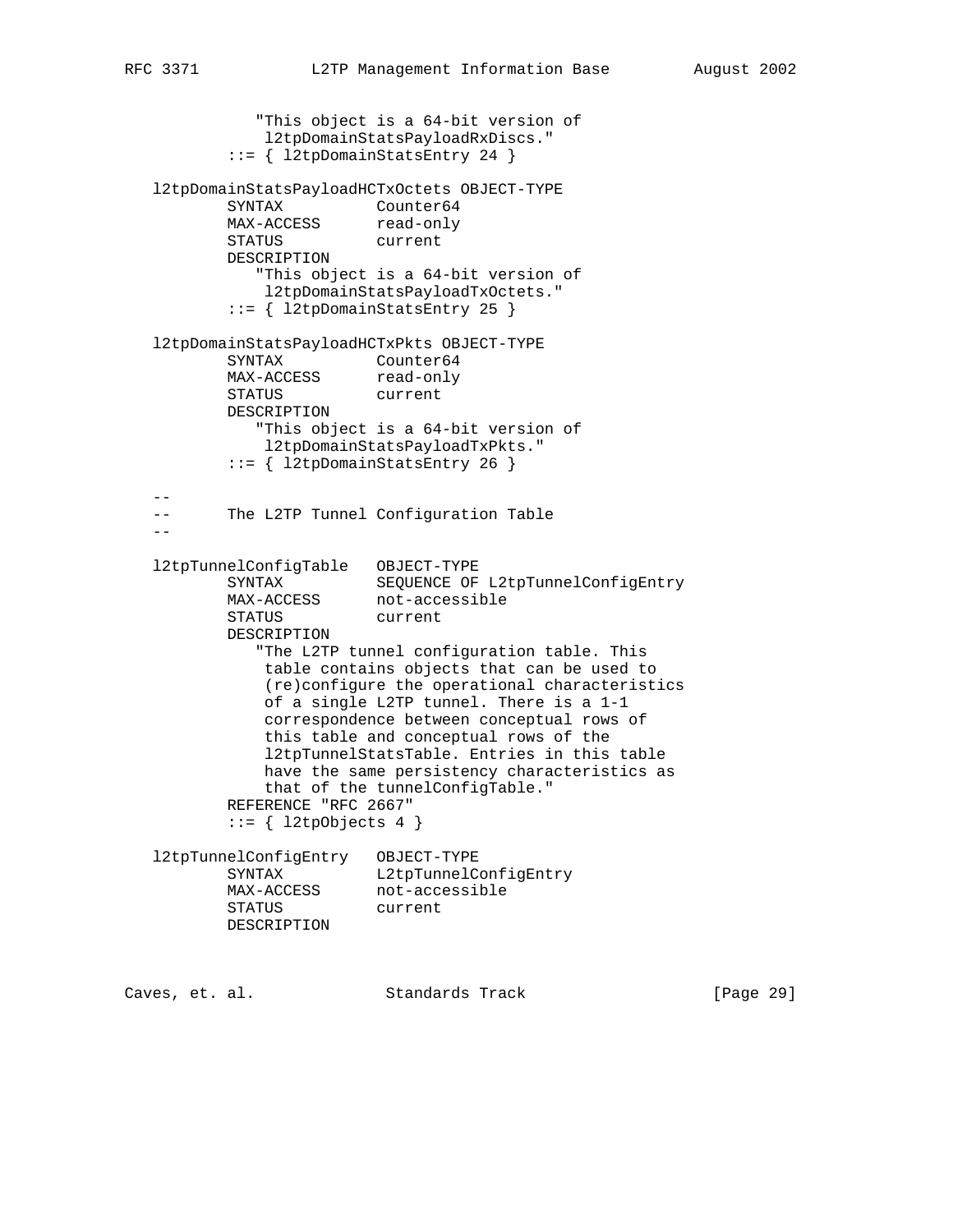"A L2TP tunnel interface configuration entry. Entries in this table come and go as a result of protocol interactions or on management operations. The latter occurs when a row is instantiated in the tunnelConfigTable row and the encapsulation method is 'l2tp'." REFERENCE "RFC 2667" INDEX { l2tpTunnelConfigIfIndex } ::= { l2tpTunnelConfigTable 1 } L2tpTunnelConfigEntry ::= SEQUENCE { l2tpTunnelConfigIfIndex InterfaceIndex, l2tpTunnelConfigDomainId SnmpAdminString, l2tpTunnelConfigAuth INTEGER, l2tpTunnelConfigSecret SnmpAdminString, l2tpTunnelConfigSecurity INTEGER, l2tpTunnelConfigHelloInterval Integer32, l2tpTunnelConfigIdleTimeout Integer32, l2tpTunnelConfigControlRWS Integer32, l2tpTunnelConfigControlMaxRetx Integer32, l2tpTunnelConfigControlMaxRetxTO Integer32, l2tpTunnelConfigPayloadSeq INTEGER, l2tpTunnelConfigReassemblyTO L2tpMilliSeconds, l2tpTunnelConfigTransport INTEGER, l2tpTunnelConfigDrainTunnel TruthValue, l2tpTunnelConfigProxyPPPAuth TruthValue } } l2tpTunnelConfigIfIndex OBJECT-TYPE SYNTAX InterfaceIndex

| 5 IN LAA |            | THLEI LACE THUEX |
|----------|------------|------------------|
|          | MAX-ACCESS | not-accessible   |
| STATUS   |            | current          |

Caves, et. al. Standards Track [Page 30]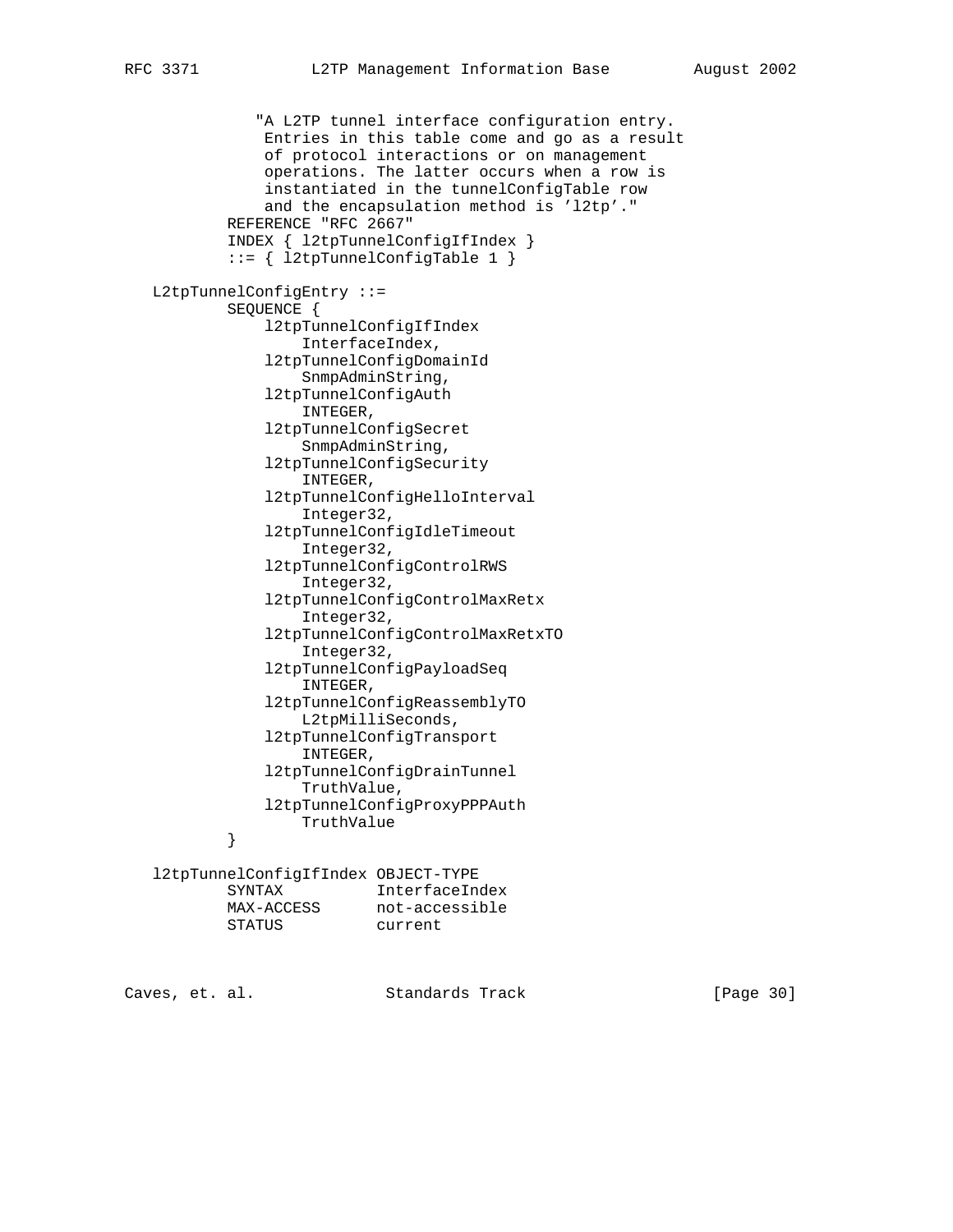```
 DESCRIPTION
              "This value for this object is equal to the value
              of ifIndex of the Interfaces MIB for tunnel
              interfaces of type L2TP."
           ::= { l2tpTunnelConfigEntry 1 }
   l2tpTunnelConfigDomainId OBJECT-TYPE
SYNTAX SnmpAdminString (SIZE (1..80))
MAX-ACCESS read-write
           STATUS current
           DESCRIPTION
              "The tunnel domain that this tunnel belongs
              to. A LNS tunnel endpoint will typically inherit
              this value from the endpoint domain table. A
              LAC may be provided with this information during
              tunnel setup. When a zero length string is returned
              this tunnel does not belong belong to any particular
              domain."
           ::= { l2tpTunnelConfigEntry 2 }
   l2tpTunnelConfigAuth OBJECT-TYPE
           SYNTAX INTEGER {
                            none(1),
                             simple(2),
                         challenge(3)<br>}
 }
          MAX-ACCESS read-write
           STATUS current
           DESCRIPTION
              "This object describes how L2TP tunnel peers are
              to be authenticated. The value 'simple' indicates
              that peers are authenticated simply by their host
              name as described in the Host Name AVP. The value
              'challenge' indicates that all peers are challenged
              to prove their identification. This mechanism is
              described in the L2TP protocol. This object cannot
              be modified when the tunnel is in a connecting or
              connected state."
           DEFVAL { none }
           ::= { l2tpTunnelConfigEntry 3 }
   l2tpTunnelConfigSecret OBJECT-TYPE
          SYNTAX SnmpAdminString (SIZE (0..255))
MAX-ACCESS read-write
 STATUS current
           DESCRIPTION
              "This object is used to configure the shared secret
              used during the tunnel authentication phase of
Caves, et. al. Standards Track [Page 31]
```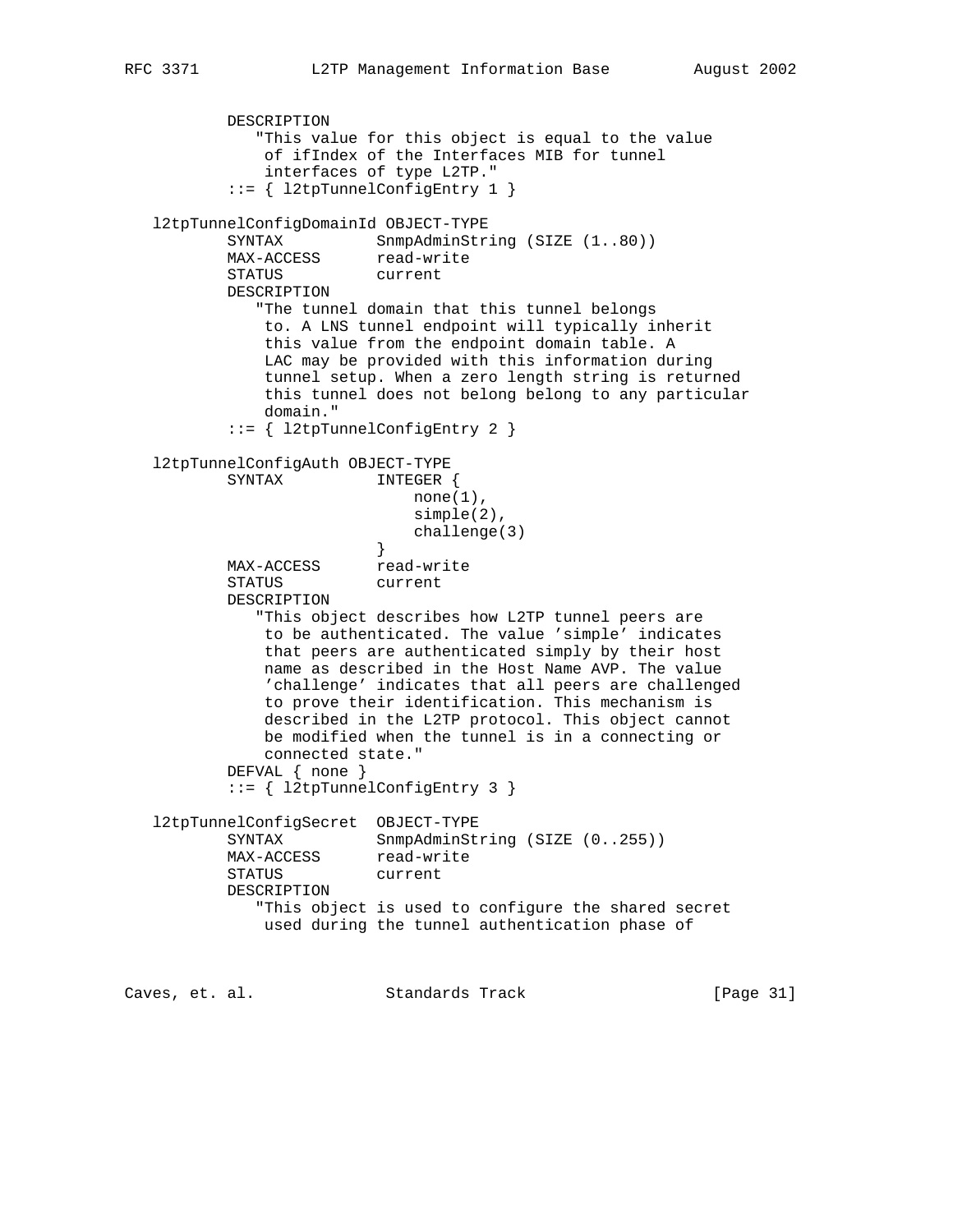tunnel establishment. This object cannot be modified when the tunnel is in a connecting or connected state. This object MUST be accessible only via requests using both authentication and privacy. The agent MUST report an empty string in response to get, get-next and get-bulk requests." ::= { l2tpTunnelConfigEntry 4 } l2tpTunnelConfigSecurity OBJECT-TYPE SYNTAX INTEGER {  $none(1)$ , other(2),  $i$ psec(3) } MAX-ACCESS read-write STATUS current DESCRIPTION "This object defines whether this tunnel is to be secured. The value of 'ipSec' indicates that all tunnel packets, control and session, have IP Security headers. The type of IP Security headers (AH, ESP etc) and how they are further described is outside the scope of this document. This object cannot be modified when the tunnel is in a connecting or connected state." DEFVAL { none } ::= { l2tpTunnelConfigEntry 5 } l2tpTunnelConfigHelloInterval OBJECT-TYPE SYNTAX Integer32 (0..3600)<br>UNITS "seconds" "seconds" MAX-ACCESS read-write STATUS current DESCRIPTION "This object defines the interval in which Hello (or keep-alive) packets are to be sent to the tunnel peer. The value zero effectively disables the sending of Hello packets. Modifications to this object have immediate effect." DEFVAL { 60 } ::= { l2tpTunnelConfigEntry 6 } l2tpTunnelConfigIdleTimeout OBJECT-TYPE SYNTAX Integer32 (-1..86400) UNITS "seconds" MAX-ACCESS read-write STATUS current DESCRIPTION Caves, et. al. Standards Track [Page 32]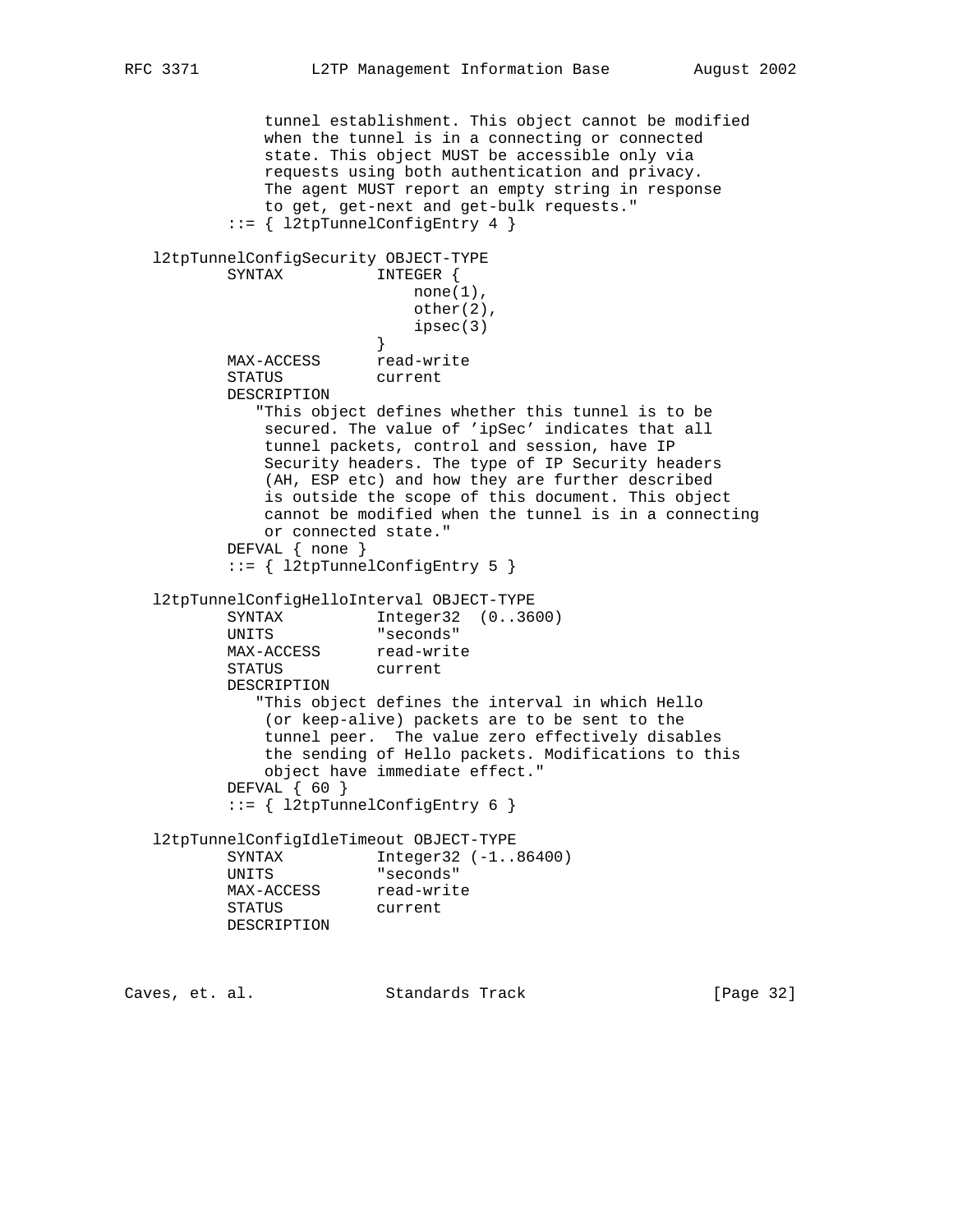```
 "This object defines the period of time that an
               established tunnel with no sessions will wait
               before disconnecting the tunnel. A value of
               zero indicates that the tunnel will disconnect
               immediately after the last session disconnects.
               A value of -1 leaves the tunnel up indefinitely.
              Modifications to this object have immediate
               effect."
           DEFVAL { 0 }
           ::= { l2tpTunnelConfigEntry 7 }
   l2tpTunnelConfigControlRWS OBJECT-TYPE
           SYNTAX Integer32 (1..65535)
MAX-ACCESS read-write
 STATUS current
           DESCRIPTION
              "This object defines the control channel receive
              window size. It specifies the maximum number of
              packets the tunnel peer can send without waiting
              for an acknowledgement from this peer. This object
              cannot be modified when the tunnel is in a con-
              necting or connected state."
          DEFVAL \{ 4 \} ::= { l2tpTunnelConfigEntry 8 }
   l2tpTunnelConfigControlMaxRetx OBJECT-TYPE
SYNTAX Integer32 (0..32)
MAX-ACCESS read-write
           STATUS current
           DESCRIPTION
              "This object defines the number of retransmissions
              which the tunnel will attempt before assuming that
              the peer is no longer responding. A value of zero
              indicates that this peer will not attempt to
              retransmit an unacknowledged control packet.
              Modifications to this object have immediate
              effect."
          DEFVAL { 5 }
           ::= { l2tpTunnelConfigEntry 9 }
   l2tpTunnelConfigControlMaxRetxTO OBJECT-TYPE
          SYNTAX Integer32 (1..32)<br>UNITS "seconds"
                        "seconds"
MAX-ACCESS read-write
 STATUS current
           DESCRIPTION
              "This object defines the maximum retransmission timeout
              interval which the tunnel will wait before retrans-
Caves, et. al. Standards Track [Page 33]
```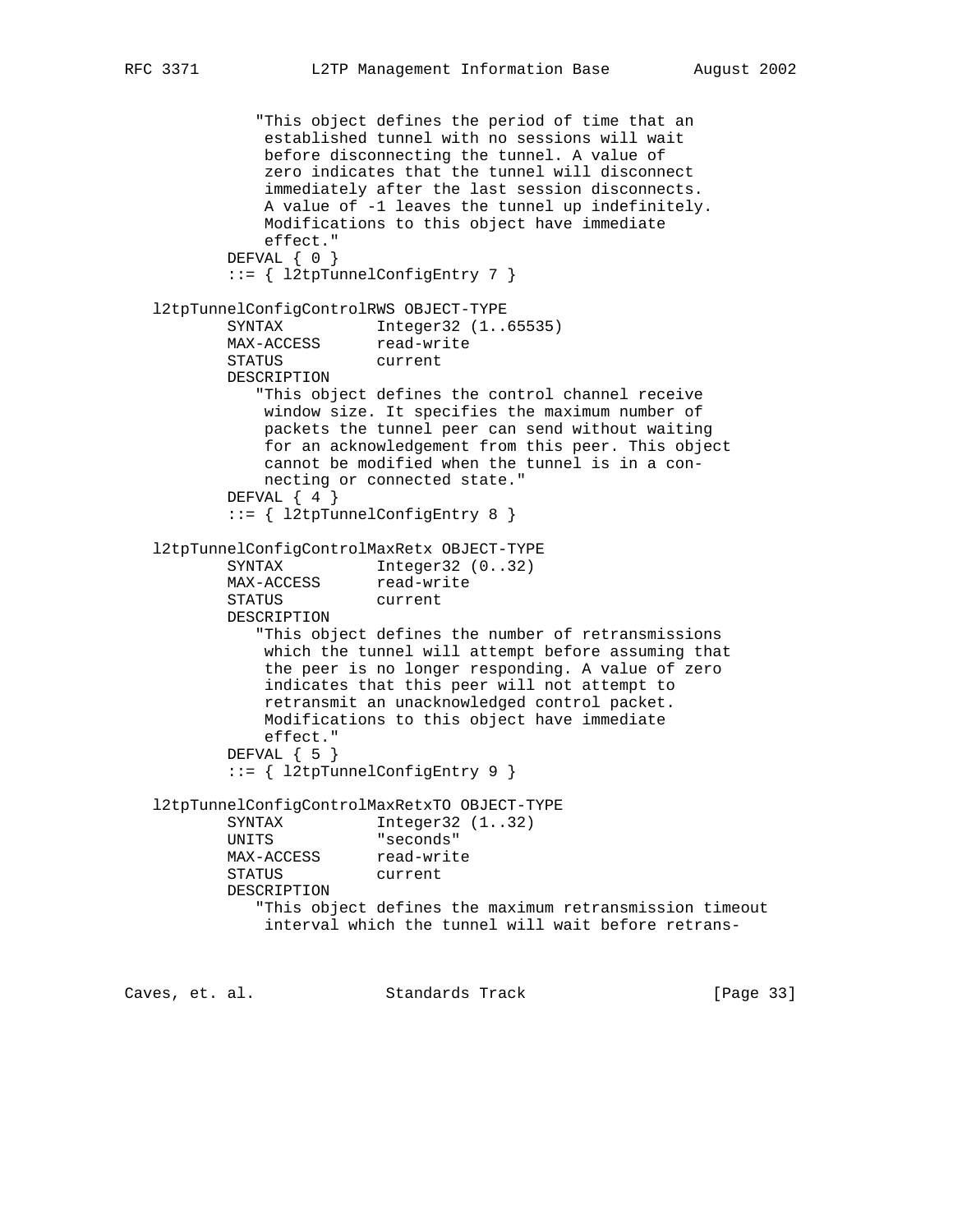```
 mitting a control packet that has not been acknowledged.
               Modifications to this object have immediate effect."
           DEFVAL { 16 }
           ::= { l2tpTunnelConfigEntry 10 }
   l2tpTunnelConfigPayloadSeq OBJECT-TYPE
          SYNTAX INTEGER {
                             onDemand(1),
                              never(2),
                          always(3)<br>}
 }
MAX-ACCESS read-write
           STATUS current
           DESCRIPTION
              "This object determines whether or not session payload
               packets will be requested to be sent with sequence
               numbers from tunnel peers belonging to this domain.
               The value onDemand(1) allows the L2TP implementation
               to initiate payload sequencing when necessary based
               on local information (e.g: during LCP/NCP negotiations
               or for CCP). The value never(2) indicates that L2TP
               will never initiate sequencing but will do sequencing
               if asked. The value always(3) indicates that L2TP
               will send the Sequencing Required AVP during session
               establishment. Modifications to this object have
               immediate effect."
           DEFVAL { onDemand }
           ::= { l2tpTunnelConfigEntry 11 }
   l2tpTunnelConfigReassemblyTO OBJECT-TYPE
SYNTAX L2tpMilliSeconds
MAX-ACCESS read-write
           STATUS current
           DESCRIPTION
              "This object defines the number of milliseconds that
               this tunnel will wait before processing payload packets
               that were received out of sequence (which are waiting
               for the packet(s) to put them in sequence). A low value
               increases the chance of delayed packets to be discarded
               (which MAY cause the PPP decompression engine to
               reset) while a high value may cause more queuing and
               possibly degrade throughput if packets are truly lost.
               The default value for this object is zero which will
               result in all delayed packets being lost. Modifications
               to this object have immediate effect."
          DEFVAL { 0 }
           ::= { l2tpTunnelConfigEntry 12 }
```
Caves, et. al. Standards Track [Page 34]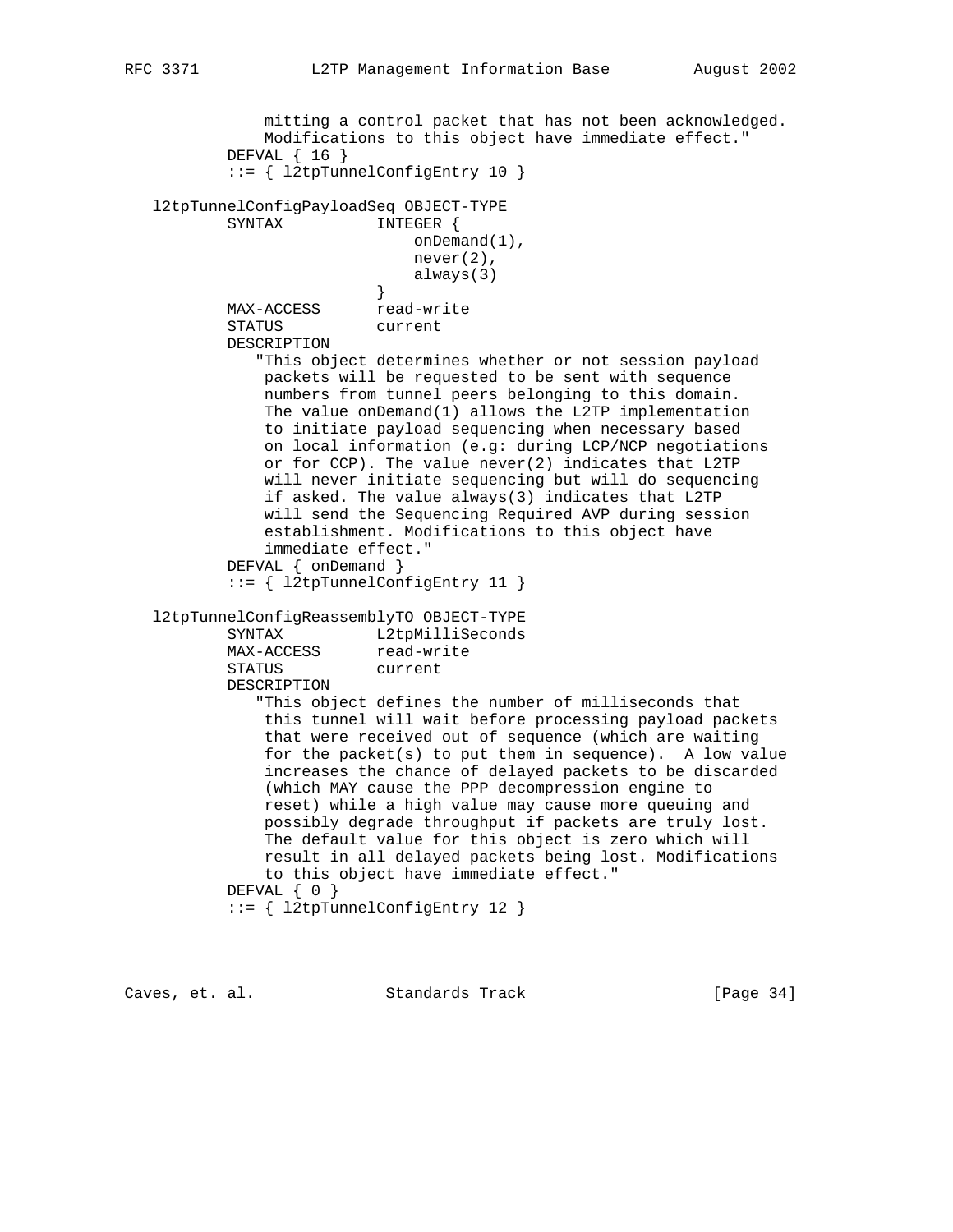l2tpTunnelConfigTransport OBJECT-TYPE SYNTAX INTEGER { other(1),  $none(2)$ , udpIp(3), frameRelay(4),  $atm(5)$  } MAX-ACCESS read-write STATUS current DESCRIPTION "This object defines the underlying transport media that is in use for this tunnel entry. Different tunnel transports may define MIB extensions to the L2TP tunnel table to realize the transport layer. For example if the value of this object is 'udpIp' then the value of ifIndex for this table may be used to determine state from the l2tpUdpStatsTable. This object cannot be modified when the tunnel is in a connecting or connected state." ::= { l2tpTunnelConfigEntry 13 } l2tpTunnelConfigDrainTunnel OBJECT-TYPE SYNTAX TruthValue MAX-ACCESS read-write STATUS current DESCRIPTION "Setting this object to 'true' will prevent any new session from being either initiated or accepted but does NOT disconnect any active sessions for this tunnel. Note that when this occurs the l2tpTunnelStatsDrainingTunnel status object of this tunnel should reflect that it is 'draining'. To cancel a drain this object should be set to false(2). Setting this object to false(2) when the L2TP objects l2tpDrainTunnels or l2tpDomainConfigDrainTunnels is true(1) has no affect, this tunnels will continue to drain." DEFVAL { false } ::= { l2tpTunnelConfigEntry 14 } l2tpTunnelConfigProxyPPPAuth OBJECT-TYPE SYNTAX TruthValue MAX-ACCESS read-write STATUS current DESCRIPTION "This object is used to configure the sending or acceptance of the session PPP Proxy Authentication AVP's on the LAC or LNS."

Caves, et. al. Standards Track [Page 35]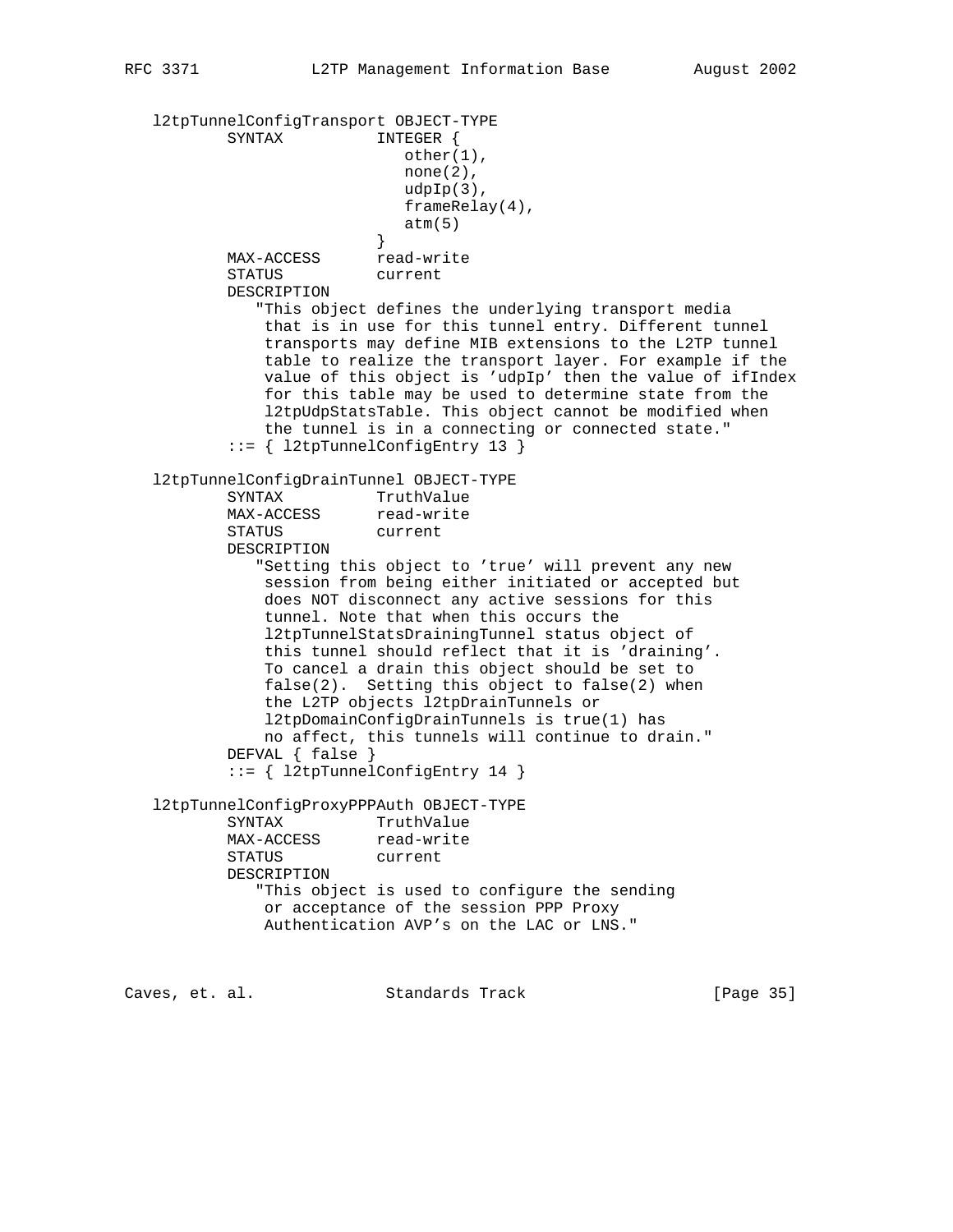```
 DEFVAL { true }
           ::= { l2tpTunnelConfigEntry 15 }
 --
   -- The L2TP Tunnel Status and Statisticss Table
 --
   l2tpTunnelStatsTable OBJECT-TYPE
 SYNTAX SEQUENCE OF L2tpTunnelStatsEntry
MAX-ACCESS not-accessible
 STATUS current
           DESCRIPTION
             "The L2TP tunnel status and statistics table. This
              table contains objects that can be used to describe
              the current status and statistics of a single L2TP
              tunnel. There is a 1-1 correspondence between
              conceptual rows of this table and conceptual rows of
              the l2tpTunnelConfigTable."
          ::= { 12tpObjects 5 }
 l2tpTunnelStatsEntry OBJECT-TYPE
SYNTAX L2tpTunnelStatsEntry
MAX-ACCESS not-accessible
 STATUS current
           DESCRIPTION
              "An L2TP tunnel interface stats entry."
           AUGMENTS { l2tpTunnelConfigEntry }
           ::= { l2tpTunnelStatsTable 1 }
   L2tpTunnelStatsEntry ::=
           SEQUENCE {
              l2tpTunnelStatsLocalTID
                  Integer32,
              l2tpTunnelStatsRemoteTID
                  Integer32,
              l2tpTunnelStatsState
                  INTEGER,
              l2tpTunnelStatsInitiated
                  INTEGER,
              l2tpTunnelStatsRemoteHostName
                  SnmpAdminString,
              l2tpTunnelStatsRemoteVendorName
                  SnmpAdminString,
              l2tpTunnelStatsRemoteFirmwareRev
                  Integer32,
              l2tpTunnelStatsRemoteProtocolVer
                  OCTET STRING,
```
Caves, et. al. Standards Track [Page 36]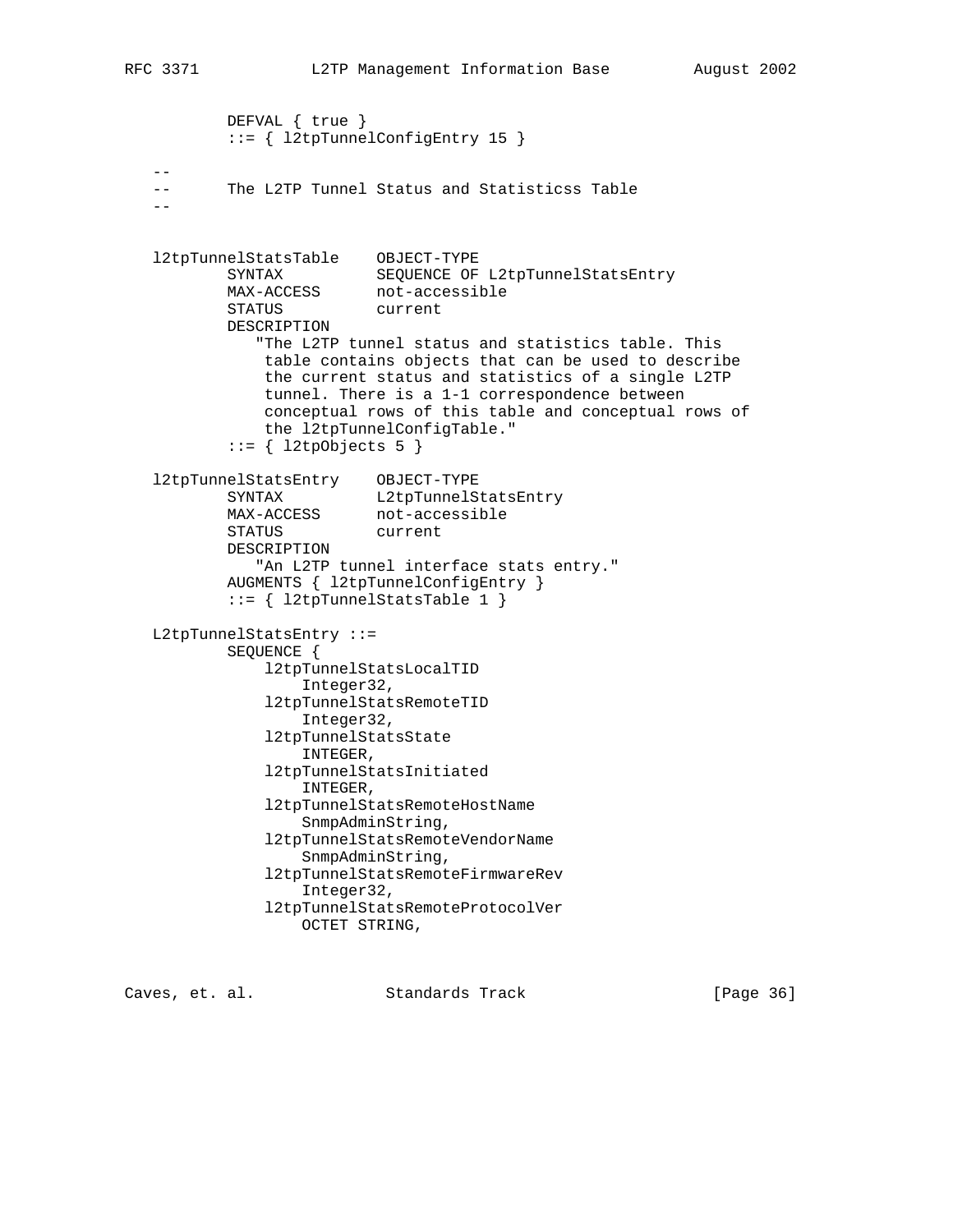l2tpTunnelStatsInitialRemoteRWS Integer32, l2tpTunnelStatsBearerCaps INTEGER, l2tpTunnelStatsFramingCaps INTEGER, l2tpTunnelStatsControlRxPkts Counter32, l2tpTunnelStatsControlRxZLB Counter32, l2tpTunnelStatsControlOutOfSeq Counter32, l2tpTunnelStatsControlOutOfWin Counter32, l2tpTunnelStatsControlTxPkts Counter32, l2tpTunnelStatsControlTxZLB Counter32, l2tpTunnelStatsControlAckTO Counter32, l2tpTunnelStatsCurrentRemoteRWS Gauge32, l2tpTunnelStatsTxSeq Integer32, l2tpTunnelStatsTxSeqAck Integer32, l2tpTunnelStatsRxSeq Integer32, l2tpTunnelStatsRxSeqAck Integer32, l2tpTunnelStatsTotalSessions Counter32, l2tpTunnelStatsFailedSessions Counter32, l2tpTunnelStatsActiveSessions Gauge32, l2tpTunnelStatsLastResultCode Integer32, l2tpTunnelStatsLastErrorCode Integer32, l2tpTunnelStatsLastErrorMessage SnmpAdminString, l2tpTunnelStatsDrainingTunnel TruthValue } }

 l2tpTunnelStatsLocalTID OBJECT-TYPE SYNTAX Integer32 (0..65535)

Caves, et. al. Standards Track [Page 37]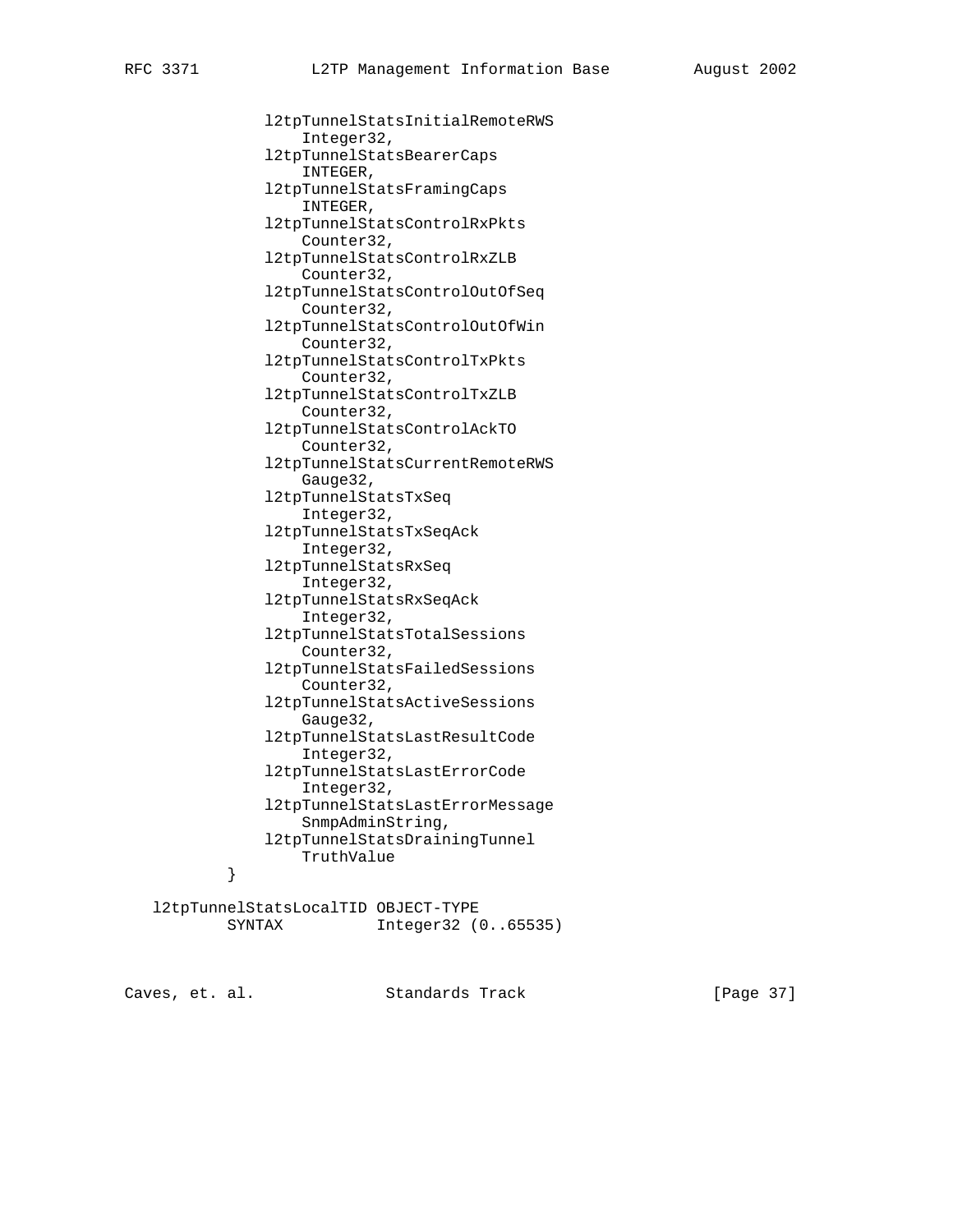MAX-ACCESS read-only STATUS current DESCRIPTION "This object contains the local tunnel Identifier." REFERENCE "RFC 2661, Section 3.1" ::= { l2tpTunnelStatsEntry 1 } l2tpTunnelStatsRemoteTID OBJECT-TYPE SYNTAX Integer32 (0..65535) MAX-ACCESS read-only STATUS current DESCRIPTION "This object contains the remote tunnel Identifier." REFERENCE "RFC 2661, Section 3.1" ::= { l2tpTunnelStatsEntry 2 } l2tpTunnelStatsState OBJECT-TYPE SYNTAX INTEGER { tunnelIdle(1), tunnelConnecting(2), tunnelEstablished(3), tunnelDisconnecting(4)<br>} } MAX-ACCESS read-only STATUS current DESCRIPTION "This field contains the current state of the control tunnel." ::= { l2tpTunnelStatsEntry 3 } l2tpTunnelStatsInitiated OBJECT-TYPE SYNTAX INTEGER { locally(1), remotely(2)<br>} } MAX-ACCESS read-only STATUS current DESCRIPTION "This object indicates whether the tunnel was initiated locally or by the remote tunnel peer." ::= { l2tpTunnelStatsEntry 4 } l2tpTunnelStatsRemoteHostName OBJECT-TYPE SYNTAX SnmpAdminString MAX-ACCESS read-only STATUS current DESCRIPTION "This object contains the host name as discovered Caves, et. al. Standards Track [Page 38]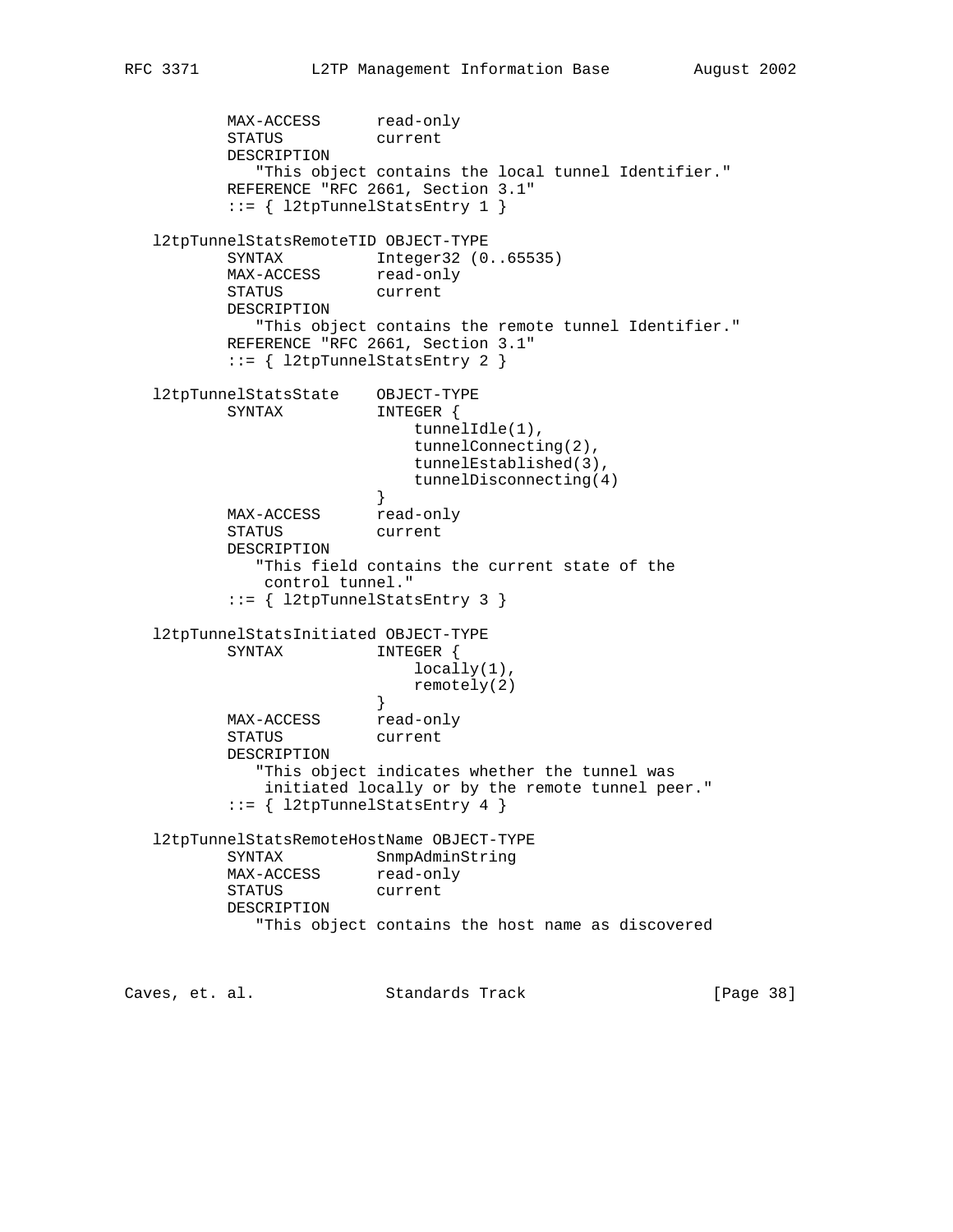```
 during the tunnel establishment phase (via the Host
              Name AVP) of the L2TP peer. If the tunnel is idle
              this object should maintain its value from the last
              time it was connected."
          ::= { l2tpTunnelStatsEntry 5 }
   l2tpTunnelStatsRemoteVendorName OBJECT-TYPE
 SYNTAX SnmpAdminString
MAX-ACCESS read-only
          STATUS current
          DESCRIPTION
             "This object identifies the vendor name of the peer's
              L2TP implementation. If the tunnel is idle this
              object should maintain its value from the last time
              it was connected."
           ::= { l2tpTunnelStatsEntry 6 }
   l2tpTunnelStatsRemoteFirmwareRev OBJECT-TYPE
          SYNTAX Integer32
MAX-ACCESS read-only
 STATUS current
          DESCRIPTION
             "This object contains the tunnel peer's firmware
              revision number. If the tunnel is idle this object
              should maintain its value from the last time it
              was connected."
           ::= { l2tpTunnelStatsEntry 7 }
   l2tpTunnelStatsRemoteProtocolVer OBJECT-TYPE
SYNTAX OCTET STRING (SIZE(2))
MAX-ACCESS read-only
 STATUS current
          DESCRIPTION
             "This object describes the protocol version and
              revision of the tunnel peers implementation. The
              first octet contains the protocol version. The
              second octet contains the protocol revision."
           ::= { l2tpTunnelStatsEntry 8 }
   l2tpTunnelStatsInitialRemoteRWS OBJECT-TYPE
          SYNTAX Integer32 (0..65535)
MAX-ACCESS read-only
 STATUS current
          DESCRIPTION
             "This object contains the initial remote peer's
              receive window size as indicated by the tunnel peer
              (in the RWS AVP) during the tunnel establishment
              phase. If the tunnel is idle this object should
```
Caves, et. al. Standards Track [Page 39]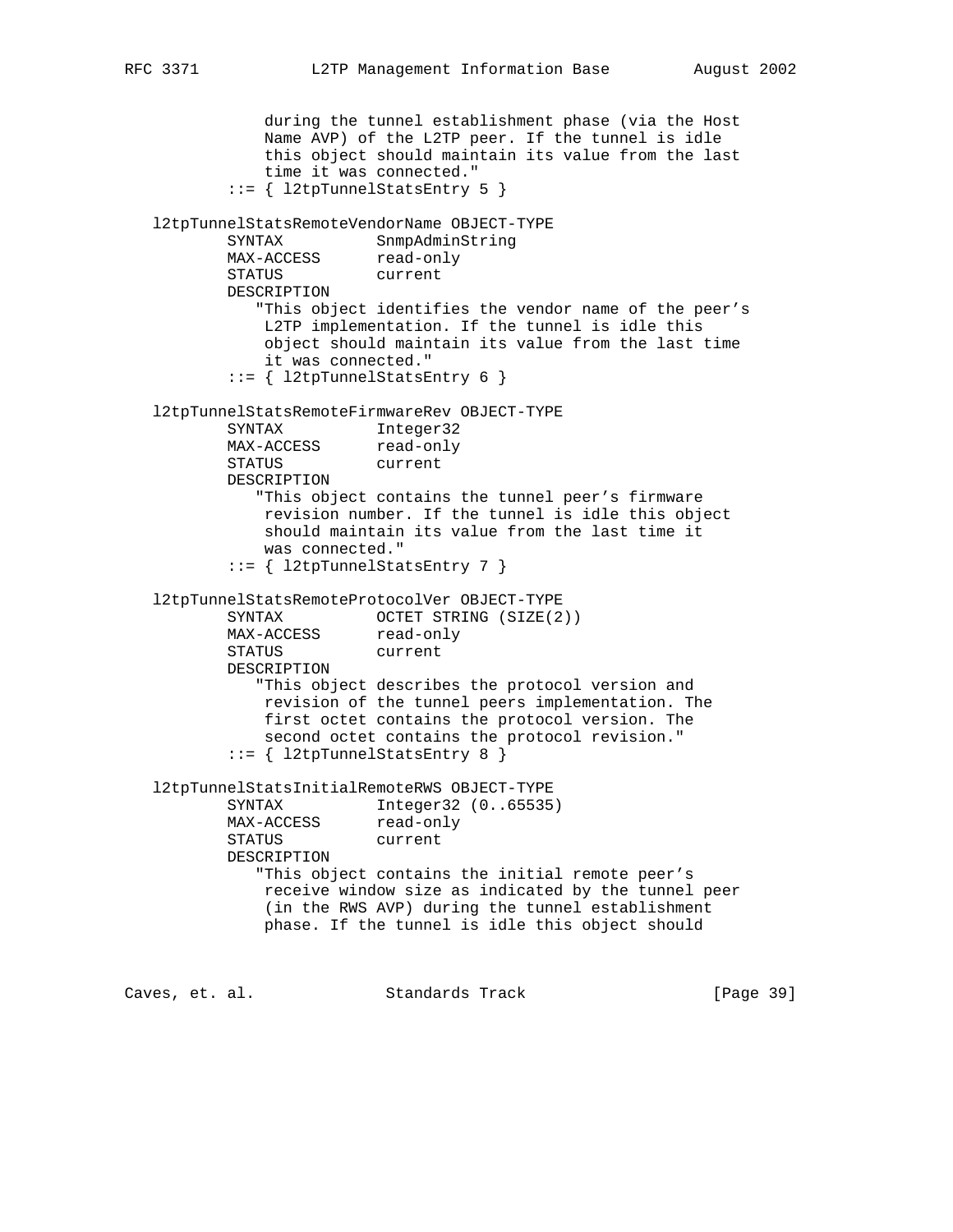```
 maintain its value from the last time it was
              connected."
           ::= { l2tpTunnelStatsEntry 9 }
   l2tpTunnelStatsBearerCaps OBJECT-TYPE
         SYNTAX INTEGER {
                           none(1),
                            digital(2),
                            analog(3),
                        digitalAnalog(4)<br>}
 }
MAX-ACCESS read-only
          STATUS current
          DESCRIPTION
             "This object describes the Bearer Capabilities of
              the tunnel peer. If the tunnel is idle this object
              should maintain its value from the last time it was
              connected."
          ::= { l2tpTunnelStatsEntry 10 }
   l2tpTunnelStatsFramingCaps OBJECT-TYPE
          SYNTAX INTEGER {
                           none(1),
                           sync(2),
                            async(3),
                        syncAsync(4)<br>}
 }
         MAX-ACCESS read-only
          STATUS current
          DESCRIPTION
             "This object describes the Framing Capabilities of
              the tunnel peer. If the tunnel is idle this object
              should maintain its value from the last time it was
              connected."
           ::= { l2tpTunnelStatsEntry 11 }
   l2tpTunnelStatsControlRxPkts OBJECT-TYPE
          SYNTAX Counter32
MAX-ACCESS read-only
 STATUS current
          DESCRIPTION
             "This object contains the number of control packets
             received on the tunnel."
          ::= { l2tpTunnelStatsEntry 12 }
   l2tpTunnelStatsControlRxZLB OBJECT-TYPE
          SYNTAX Counter32
         MAX-ACCESS read-only
Caves, et. al. Standards Track [Page 40]
```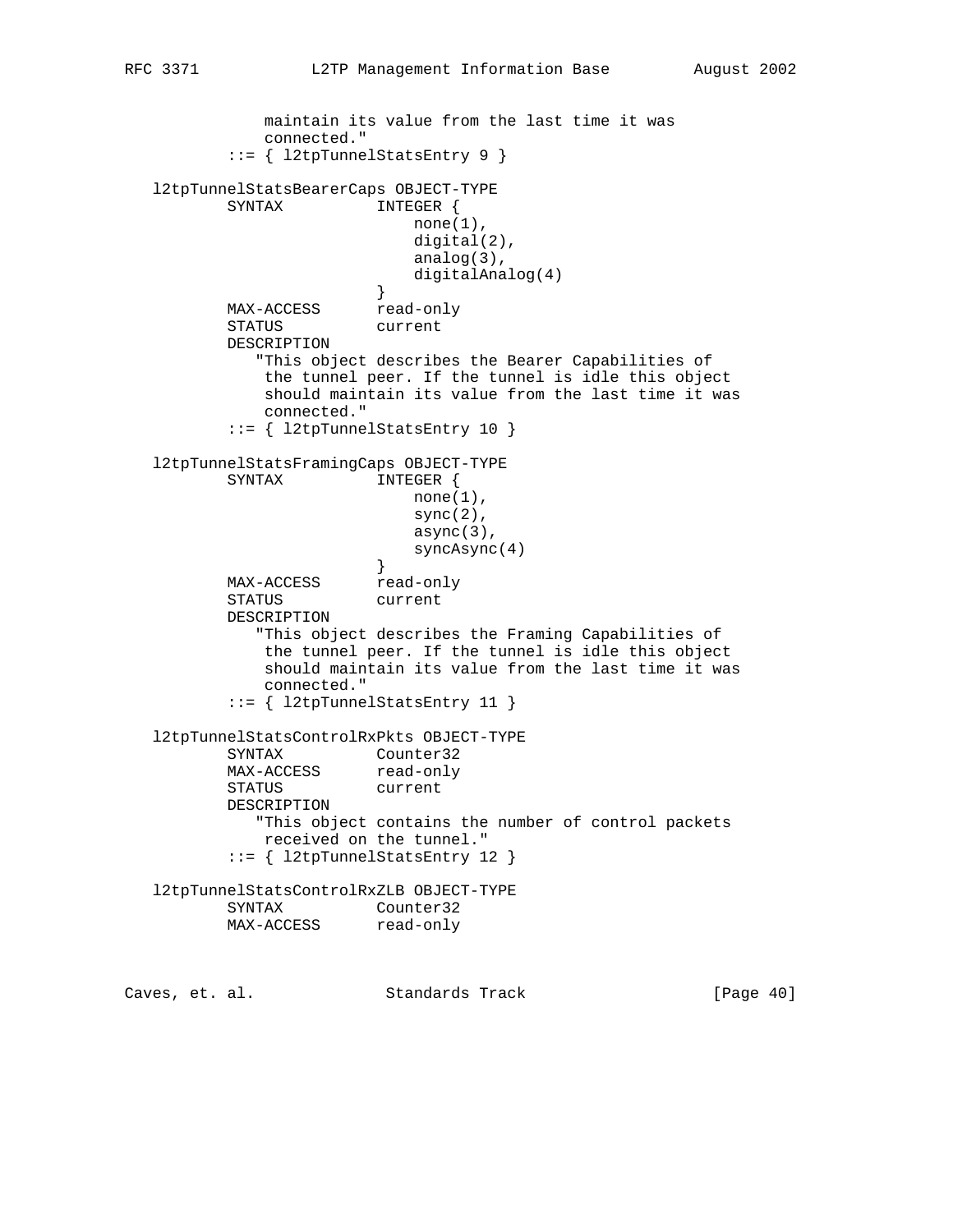STATUS current DESCRIPTION "This object returns a count of the number of Zero Length Body control packet acknowledgement packets that were received." ::= { l2tpTunnelStatsEntry 13 } l2tpTunnelStatsControlOutOfSeq OBJECT-TYPE SYNTAX Counter32<br>MAX-ACCESS read-only MAX-ACCESS read-only STATUS current DESCRIPTION "This object returns a count of the number of control packets that were not received in the correct order (as per the sequence number) on this tunnel including out of window packets." ::= { l2tpTunnelStatsEntry 14 } l2tpTunnelStatsControlOutOfWin OBJECT-TYPE SYNTAX Counter32 MAX-ACCESS read-only STATUS current DESCRIPTION "This object contains the number of control packets that were received outside of the offered receive window. It is implementation specific as to whether these packets are queued or discarded." ::= { l2tpTunnelStatsEntry 15 } l2tpTunnelStatsControlTxPkts OBJECT-TYPE SYNTAX Counter32 MAX-ACCESS read-only STATUS current DESCRIPTION "This object contains the number of control packets that were transmitted to the tunnel peer." ::= { l2tpTunnelStatsEntry 16 } l2tpTunnelStatsControlTxZLB OBJECT-TYPE SYNTAX Counter32 MAX-ACCESS read-only STATUS current DESCRIPTION "This object contains the number of Zero Length Body control packets transmitted to the tunnel

Caves, et. al. Standards Track [Page 41]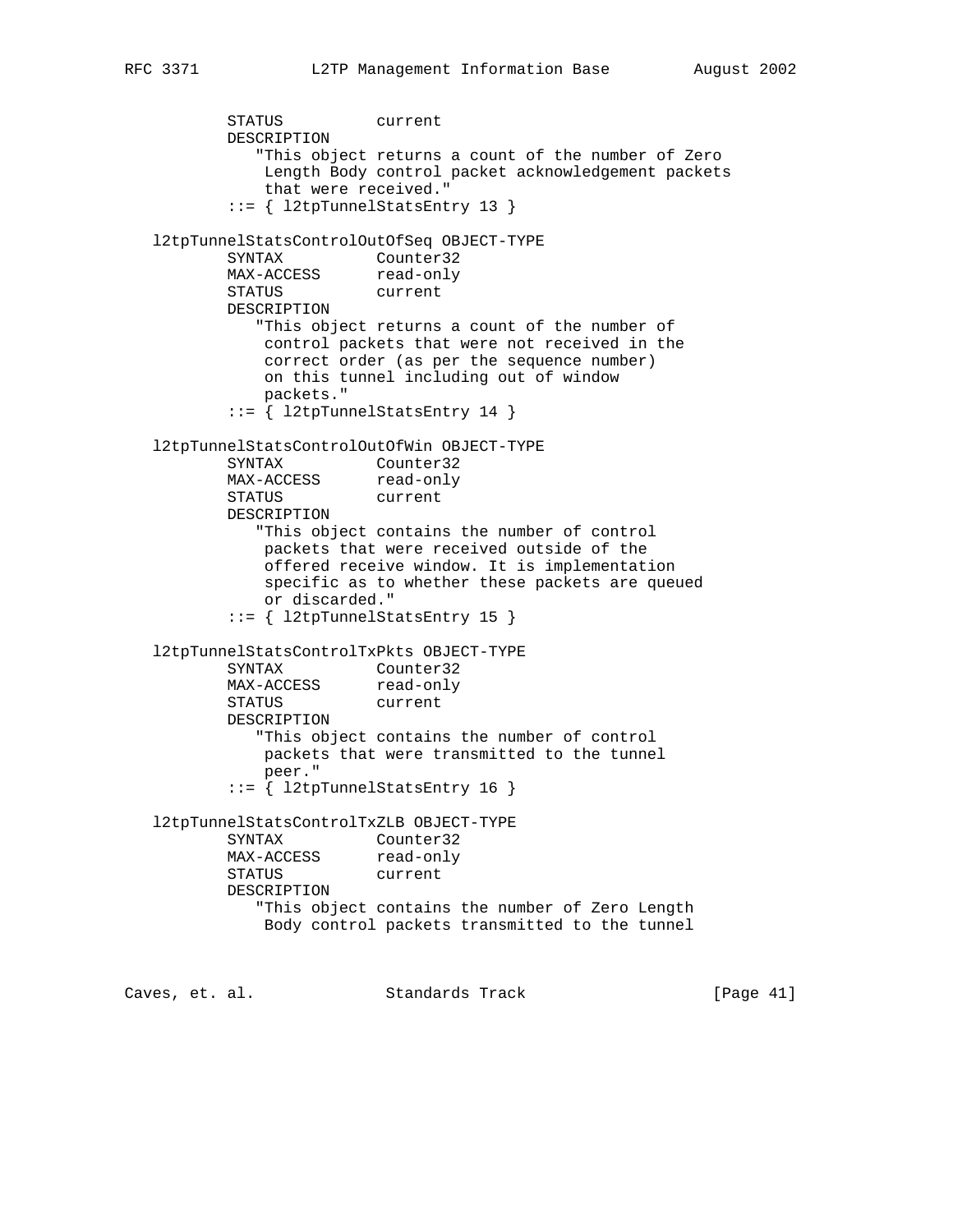peer." ::= { l2tpTunnelStatsEntry 17 } l2tpTunnelStatsControlAckTO OBJECT-TYPE SYNTAX Counter32 MAX-ACCESS read-only STATUS current DESCRIPTION "This object returns a count of the number of control packet timeouts due to the lack of a timely acknowledgement from the tunnel peer." ::= { l2tpTunnelStatsEntry 18 } l2tpTunnelStatsCurrentRemoteRWS OBJECT-TYPE SYNTAX Gauge32 (0..65535) MAX-ACCESS read-only STATUS current DESCRIPTION "This object contains the current remote receive window size as determined by the local flow control mechanism employed." ::= { l2tpTunnelStatsEntry 19 } l2tpTunnelStatsTxSeq OBJECT-TYPE SYNTAX Integer32 (0..65535) MAX-ACCESS read-only STATUS current DESCRIPTION "This object contains the next send sequence number for the control channel." ::= { l2tpTunnelStatsEntry 20 } l2tpTunnelStatsTxSeqAck OBJECT-TYPE SYNTAX Integer32 (0..65535) MAX-ACCESS read-only STATUS current DESCRIPTION "This object contains the send sequence number that the tunnel peer has acknowledged for the control channel. The flow control state can be determined by subtracting the l2tpTunnelStatsTxSeq from l2tpTunnelStatsTxSeqAck and comparing this value to l2tpTunnelStatsCurrentRemoteRWS (taking into consideration sequence number wraps)." ::= { l2tpTunnelStatsEntry 21 } l2tpTunnelStatsRxSeq OBJECT-TYPE SYNTAX Integer32 (0..65535)

Caves, et. al. Standards Track [Page 42]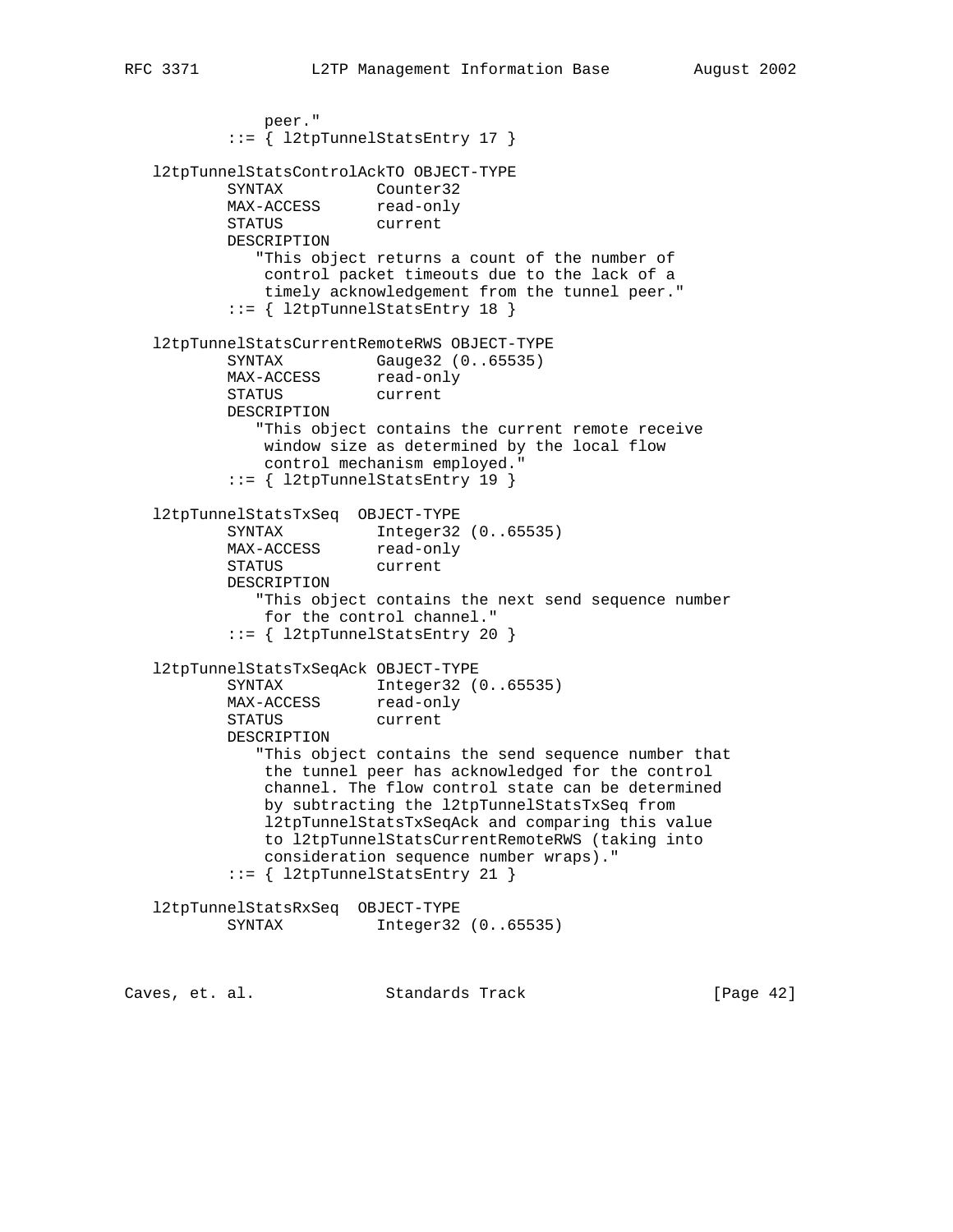MAX-ACCESS read-only STATUS current DESCRIPTION "This object contains the next receive sequence number expected to be received on this control channel." ::= { l2tpTunnelStatsEntry 22 } l2tpTunnelStatsRxSeqAck OBJECT-TYPE SYNTAX Integer32 (0..65535) MAX-ACCESS read-only STATUS current DESCRIPTION "This object contains the last receive sequence number that was acknowledged back to the tunnel peer for the control channel." ::= { l2tpTunnelStatsEntry 23 } l2tpTunnelStatsTotalSessions OBJECT-TYPE SYNTAX Counter32 MAX-ACCESS read-only STATUS current DESCRIPTION "This object contains the total number of sessions that this tunnel has successfully connected through to its tunnel peer since this tunnel was created." ::= { l2tpTunnelStatsEntry 24 } l2tpTunnelStatsFailedSessions OBJECT-TYPE SYNTAX Counter32 MAX-ACCESS read-only STATUS current DESCRIPTION "This object contains the total number of sessions that were initiated but failed to reach the established phase." ::= { l2tpTunnelStatsEntry 25 } l2tpTunnelStatsActiveSessions OBJECT-TYPE SYNTAX Gauge32 MAX-ACCESS read-only STATUS current DESCRIPTION "This object contains the total number of sessions in the established state for this tunnel." ::= { l2tpTunnelStatsEntry 26 } l2tpTunnelStatsLastResultCode OBJECT-TYPE

Caves, et. al. Standards Track [Page 43]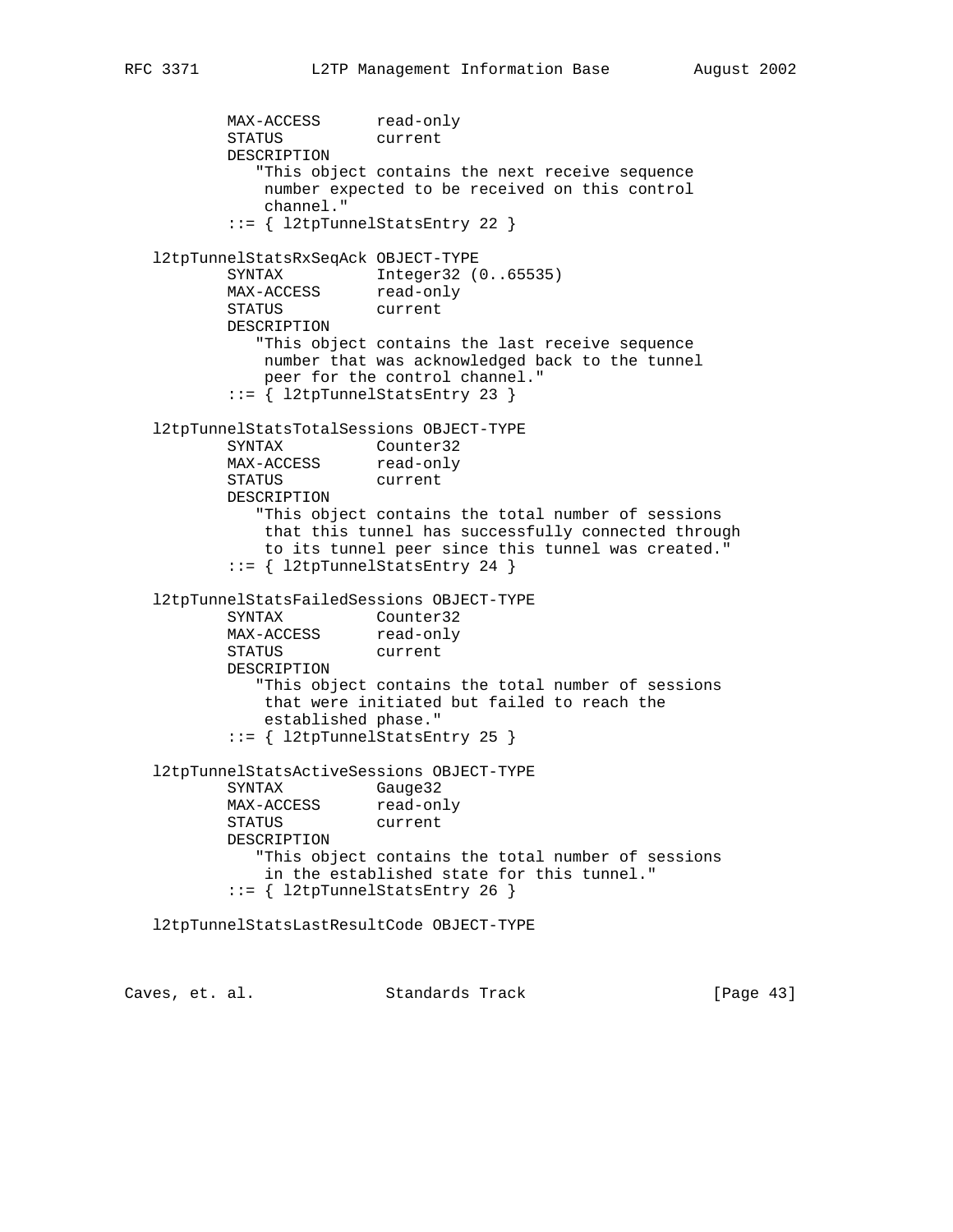```
SYNTAX Integer32 (0..65535)<br>MAX-ACCESS read-only
         MAX-ACCESS
          STATUS current
          DESCRIPTION
             "This object contains the last value of the result
              code as described in the Result Code AVP which
              caused the tunnel to disconnect."
           ::= { l2tpTunnelStatsEntry 27 }
   l2tpTunnelStatsLastErrorCode OBJECT-TYPE
 SYNTAX Integer32 (0..65535)
MAX-ACCESS read-only
 STATUS current
          DESCRIPTION
             "This object contains the last value of the error
              code as described in the Result Code AVP which
              caused the tunnel to disconnect."
           ::= { l2tpTunnelStatsEntry 28 }
   l2tpTunnelStatsLastErrorMessage OBJECT-TYPE
          SYNTAX SnmpAdminString
MAX-ACCESS read-only
 STATUS current
          DESCRIPTION
             "This object contains the last value of the optional
              message as described in the Result Code AVP which
              caused the tunnel to disconnect."
           ::= { l2tpTunnelStatsEntry 29 }
   l2tpTunnelStatsDrainingTunnel OBJECT-TYPE
SYNTAX TruthValue
MAX-ACCESS read-only
 STATUS current
          DESCRIPTION
             "This object indicates if this tunnel is draining
              off sessions. This object will return false(2) when
              the tunnel is not draining sessions or after the
              last session has disconnected when the tunnel is in
              the draining state."
          ::= { l2tpTunnelStatsEntry 30 }
 --
   -- { l2tpObjects 6 } reserved for future use
  - - --
   -- The L2TP Session Status and Statistics Table
 --
```
Caves, et. al. Standards Track [Page 44]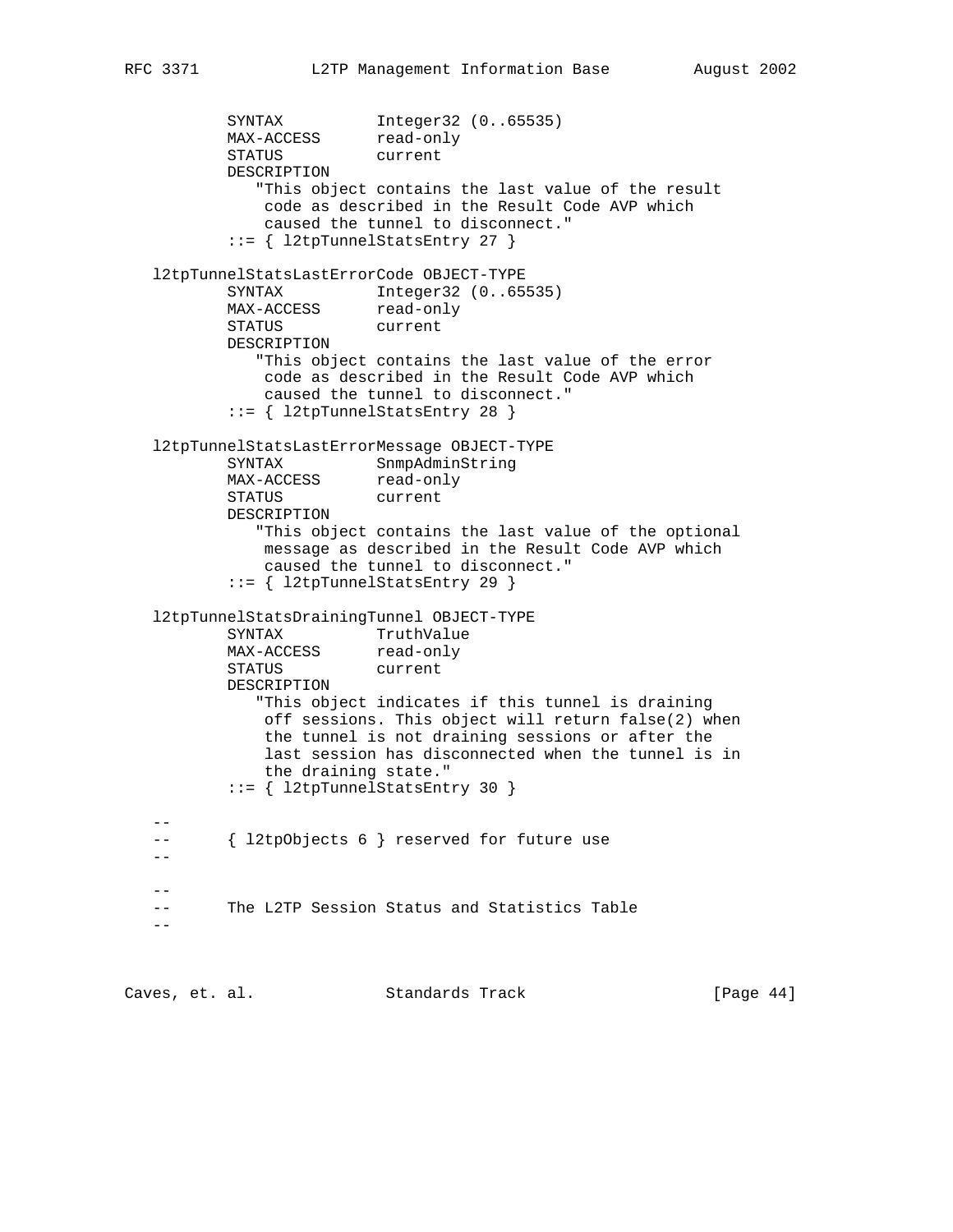l2tpSessionStatsTable OBJECT-TYPE SYNTAX SEQUENCE OF L2tpSessionStatsEntry MAX-ACCESS not-accessible STATUS current DESCRIPTION "The L2TP session status and statistics table. This table contains the objects that can be used to describe the current status and statistics of a single L2TP tunneled session."  $::= \{ 12tpObjects 7 \}$  l2tpSessionStatsEntry OBJECT-TYPE SYNTAX L2tpSessionStatsEntry MAX-ACCESS not-accessible STATUS current DESCRIPTION "An L2TP session interface stats entry." INDEX { l2tpSessionStatsTunnelIfIndex, l2tpSessionStatsLocalSID } ::= { l2tpSessionStatsTable 1 } L2tpSessionStatsEntry ::= SEQUENCE { l2tpSessionStatsTunnelIfIndex InterfaceIndex, l2tpSessionStatsIfIndex InterfaceIndex, l2tpSessionStatsLocalSID Integer32, l2tpSessionStatsRemoteSID Integer32, l2tpSessionStatsUserName SnmpAdminString, l2tpSessionStatsState INTEGER, l2tpSessionStatsCallType INTEGER, l2tpSessionStatsCallSerialNumber Unsigned32, l2tpSessionStatsTxConnectSpeed Unsigned32, l2tpSessionStatsRxConnectSpeed Unsigned32, l2tpSessionStatsCallBearerType INTEGER, l2tpSessionStatsFramingType INTEGER, l2tpSessionStatsPhysChanId

Caves, et. al. Standards Track [Page 45]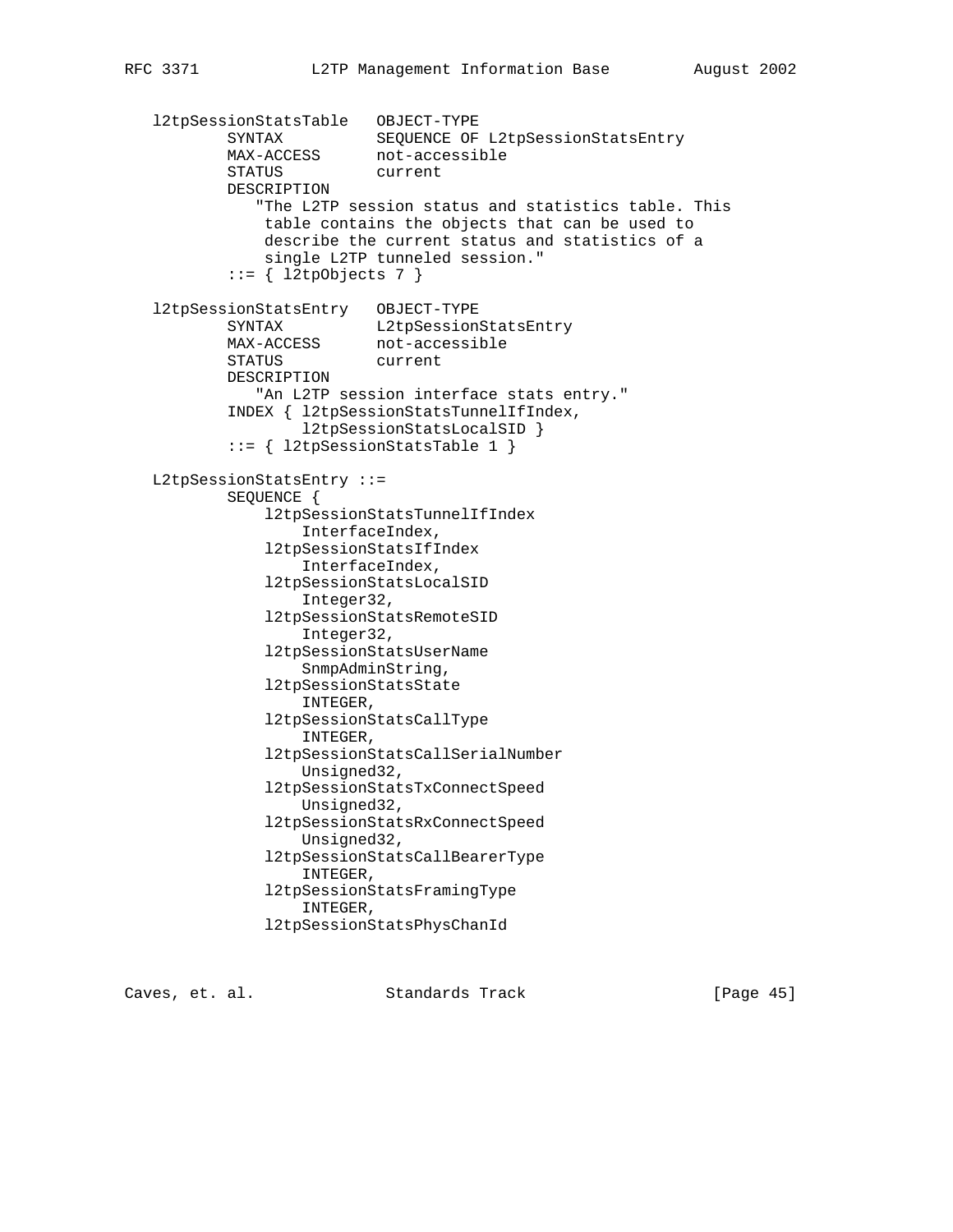```
 Unsigned32,
              l2tpSessionStatsDNIS
                  SnmpAdminString,
              l2tpSessionStatsCLID
                  SnmpAdminString,
              l2tpSessionStatsSubAddress
                  SnmpAdminString,
              l2tpSessionStatsPrivateGroupID
                  SnmpAdminString,
              l2tpSessionStatsProxyLcp
                  TruthValue,
              l2tpSessionStatsAuthMethod
                  INTEGER,
              l2tpSessionStatsSequencingState
                  INTEGER,
              l2tpSessionStatsOutSequence
                  Counter32,
              l2tpSessionStatsReassemblyTO
                  Counter32,
              l2tpSessionStatsTxSeq
                  Integer32,
              l2tpSessionStatsRxSeq
          Integer32
 }
   l2tpSessionStatsTunnelIfIndex OBJECT-TYPE
 SYNTAX InterfaceIndex
MAX-ACCESS not-accessible
          STATUS current
          DESCRIPTION
             "This object identifies the session's associated
              L2TP tunnel ifIndex value."
           ::= { l2tpSessionStatsEntry 1 }
   l2tpSessionStatsIfIndex OBJECT-TYPE
          SYNTAX InterfaceIndex
MAX-ACCESS read-only
 STATUS current
          DESCRIPTION
             "This object identifies the ifIndex value of the
              interface from which PPP packets are being tunneled.
              For example this could be a DS0 ifIndex on a
              LAC or it would be the PPP ifIndex on the LNS."
           ::= { l2tpSessionStatsEntry 2 }
   l2tpSessionStatsLocalSID OBJECT-TYPE
 SYNTAX Integer32 (1..65535)
MAX-ACCESS not-accessible
Caves, et. al. Standards Track [Page 46]
```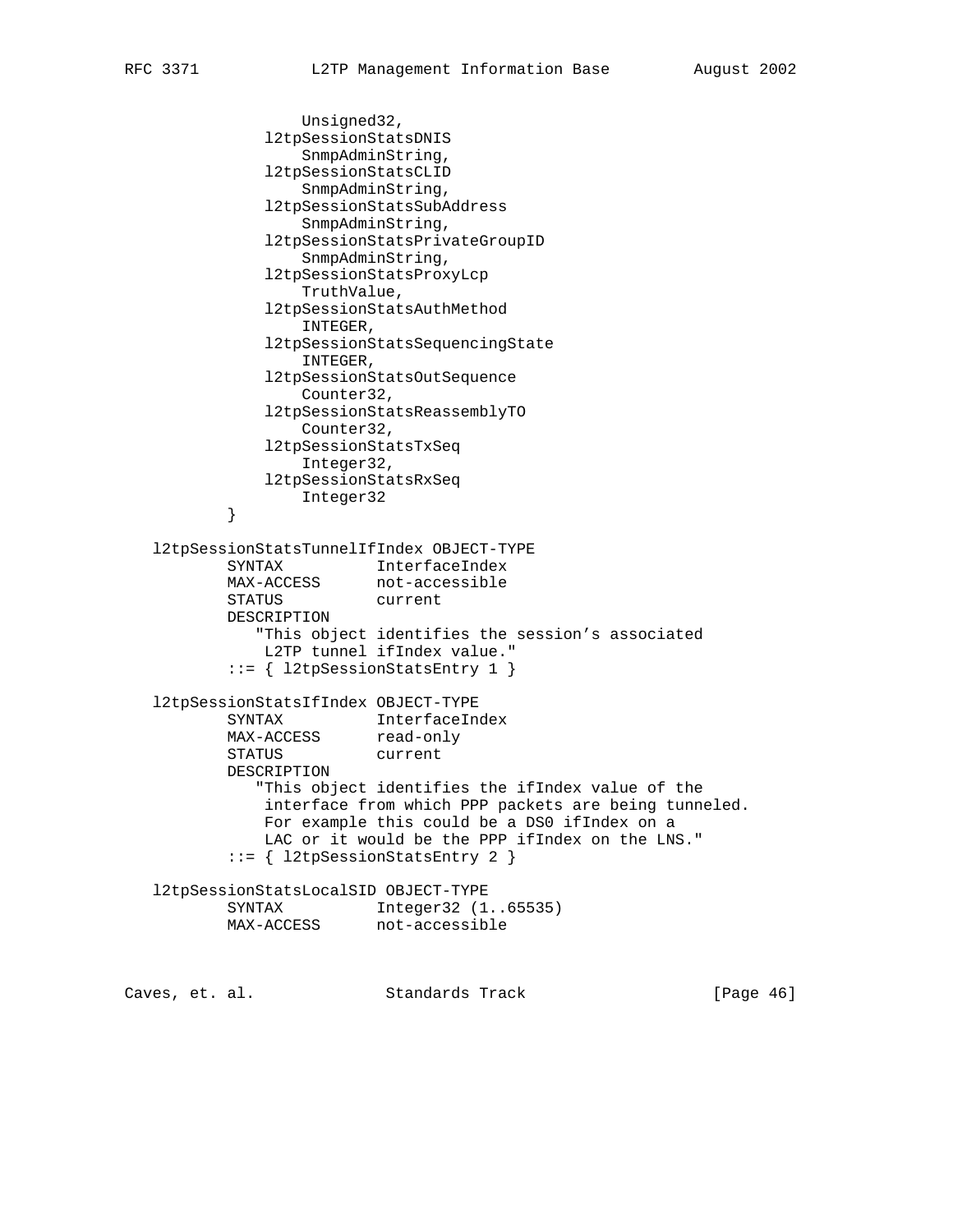STATUS current DESCRIPTION "This object contains the local assigned session identifier for this session." REFERENCE "RFC 2661, Section 3.1" ::= { l2tpSessionStatsEntry 3 } l2tpSessionStatsRemoteSID OBJECT-TYPE SYNTAX Integer32 (0..65535) MAX-ACCESS read-only STATUS current DESCRIPTION "This object contains the remote assigned session identifier for this session. When a session is starting this value may be zero until the remote tunnel endpoint has responded." REFERENCE "RFC 2661, Section 3.1" ::= { l2tpSessionStatsEntry 4 } l2tpSessionStatsUserName OBJECT-TYPE SYNTAX SnmpAdminString MAX-ACCESS read-only STATUS current DESCRIPTION "This object identifies the peer session name on this interface. This is typically the login name of the remote user. If the user name is unknown to the local tunnel peer then this object will contain a null string." ::= { l2tpSessionStatsEntry 5 } l2tpSessionStatsState OBJECT-TYPE SYNTAX INTEGER { sessionIdle(1), sessionConnecting(2), sessionEstablished(3), sessionDisconnecting(4)<br>} } MAX-ACCESS read-only STATUS current DESCRIPTION "This object contains the current state of the session." ::= { l2tpSessionStatsEntry 6 } l2tpSessionStatsCallType OBJECT-TYPE SYNTAX INTEGER { lacIncoming(1),

Caves, et. al. Standards Track [Page 47]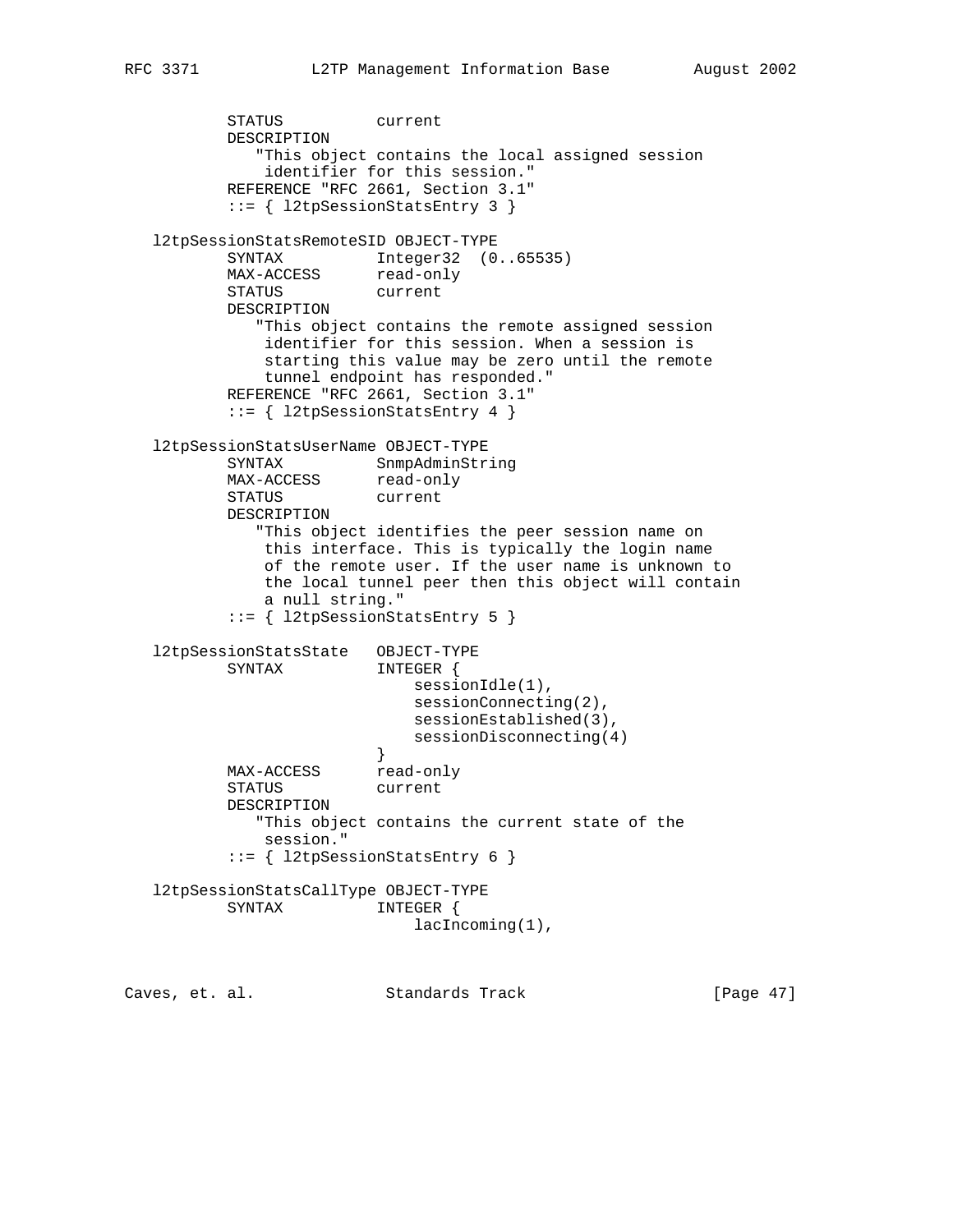lnsIncoming(2), lacOutgoing(3), lnsOutgoing(4) } MAX-ACCESS read-only STATUS current DESCRIPTION "This object indicates the type of call and the role this tunnel peer is providing for this session. For example, lacIncoming(1) indicates that this tunnel peer is acting as a LAC and generated a Incoming-Call-Request to the tunnel peer (the LNS). Note that tunnel peers can be both LAC and LNS simultaneously." ::= { l2tpSessionStatsEntry 7 } l2tpSessionStatsCallSerialNumber OBJECT-TYPE SYNTAX Unsigned32 MAX-ACCESS read-only STATUS current DESCRIPTION "This object contains the serial number that has been assigned to this session." ::= { l2tpSessionStatsEntry 8 } l2tpSessionStatsTxConnectSpeed OBJECT-TYPE SYNTAX Unsigned32<br>UNITS "bits per second" UNITS "bits per second" MAX-ACCESS read-only STATUS current DESCRIPTION "This object returns the last known transmit baud rate for this session." ::= { l2tpSessionStatsEntry 9 } l2tpSessionStatsRxConnectSpeed OBJECT-TYPE SYNTAX Unsigned32<br>UNITS "bits per second" UNITS "bits per second" MAX-ACCESS read-only STATUS current DESCRIPTION "This object returns the last known receive baud rate for this session established." ::= { l2tpSessionStatsEntry 10 } l2tpSessionStatsCallBearerType OBJECT-TYPE SYNTAX INTEGER {  $none(1)$ ,

Caves, et. al. Standards Track [Page 48]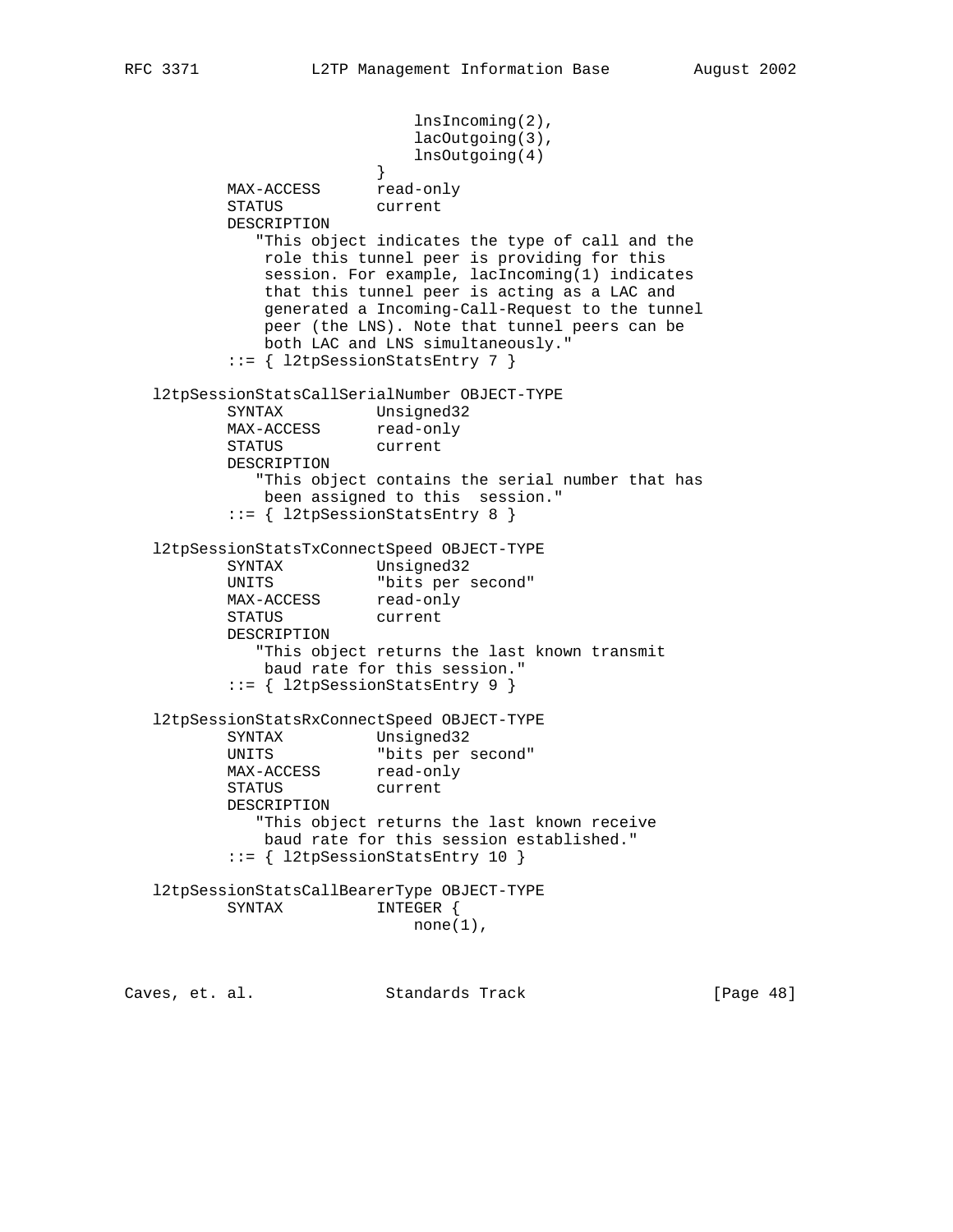digital(2), analog(3)<br>} } MAX-ACCESS read-only STATUS current DESCRIPTION "This object describes the bearer type of this session." ::= { l2tpSessionStatsEntry 11 } l2tpSessionStatsFramingType OBJECT-TYPE SYNTAX INTEGER { none(1),  $sync(2)$ , async(3)<br>} } MAX-ACCESS read-only STATUS current DESCRIPTION "This object describes the framing type of this session." ::= { l2tpSessionStatsEntry 12 } l2tpSessionStatsPhysChanId OBJECT-TYPE SYNTAX Unsigned32 MAX-ACCESS read-only STATUS current DESCRIPTION "This object contains the physical channel identifier for the session." ::= { l2tpSessionStatsEntry 13 } l2tpSessionStatsDNIS OBJECT-TYPE SYNTAX SnmpAdminString MAX-ACCESS read-only STATUS current DESCRIPTION "This object identifies the Dialed Number Information String that the LAC obtained from the network for the session. If no DNIS was provided then a null string will be returned." ::= { l2tpSessionStatsEntry 14 } l2tpSessionStatsCLID OBJECT-TYPE SYNTAX SnmpAdminString MAX-ACCESS read-only STATUS current DESCRIPTION

Caves, et. al. Standards Track [Page 49]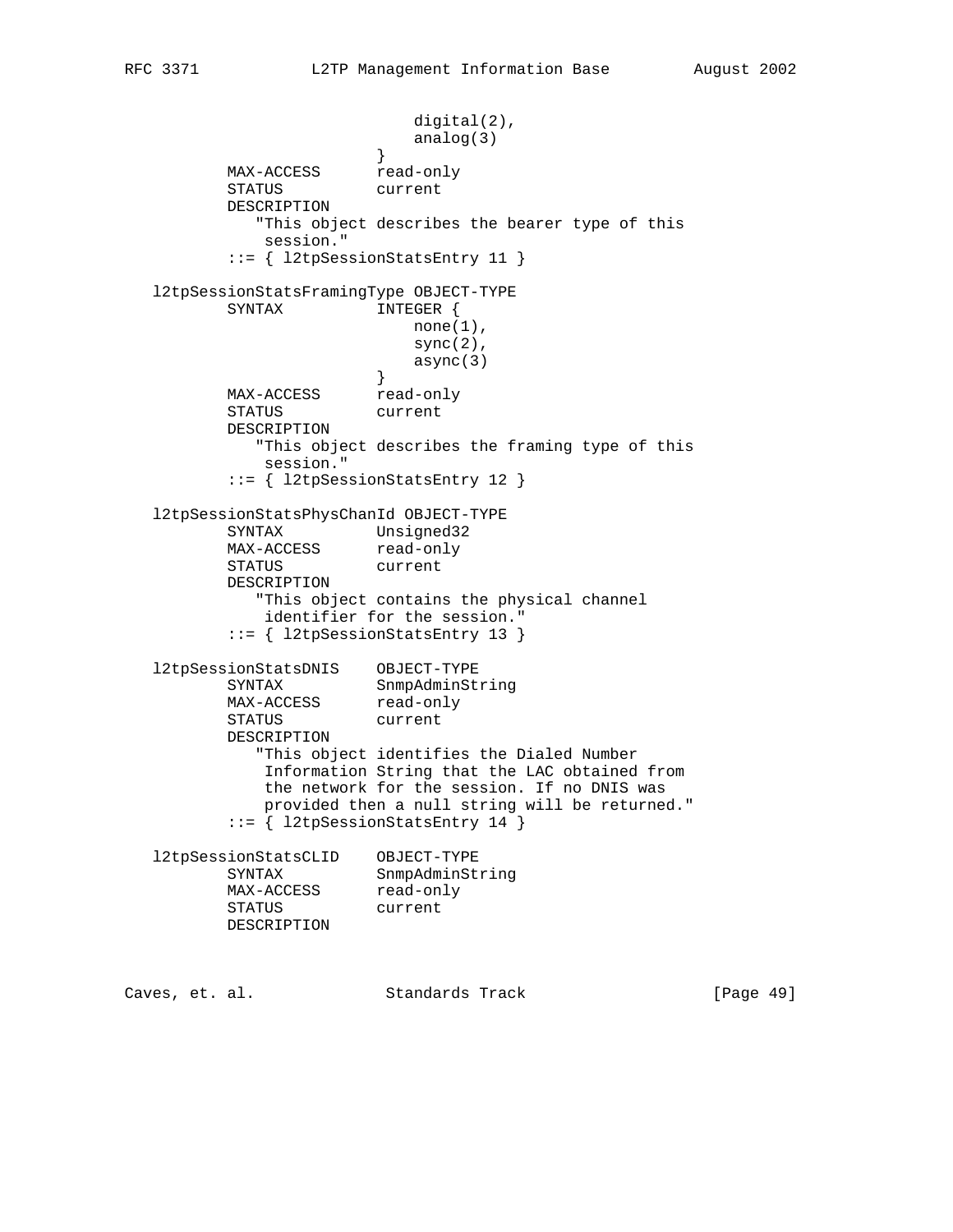"This object identifies the Calling Line ID that the LAC obtained from the network for the session. If no CLID was provided then a null string will be returned." ::= { l2tpSessionStatsEntry 15 } l2tpSessionStatsSubAddress OBJECT-TYPE SYNTAX SnmpAdminString MAX-ACCESS read-only STATUS current DESCRIPTION "This object identifies the Sub Address that the LAC obtained from the network for the session. If no Sub Address was provided then a null string will be returned." ::= { l2tpSessionStatsEntry 16 } l2tpSessionStatsPrivateGroupID OBJECT-TYPE SYNTAX SnmpAdminString MAX-ACCESS read-only STATUS current DESCRIPTION "This object identifies the Private Group Identifier used for this tunneled session. If no Private Group Identifier was provided then a null string will be returned." ::= { l2tpSessionStatsEntry 17 } l2tpSessionStatsProxyLcp OBJECT-TYPE SYNTAX TruthValue MAX-ACCESS read-only STATUS current DESCRIPTION "Indicates whether the LAC performed proxy LCP for this session." ::= { l2tpSessionStatsEntry 18 } l2tpSessionStatsAuthMethod OBJECT-TYPE SYNTAX INTEGER {  $none(1)$ , text(2), pppChap(3), pppPap(4), pppEap(5), pppMsChapV1(6), pppMsChapV2(7),  $other(8)$ }

Caves, et. al. Standards Track [Page 50]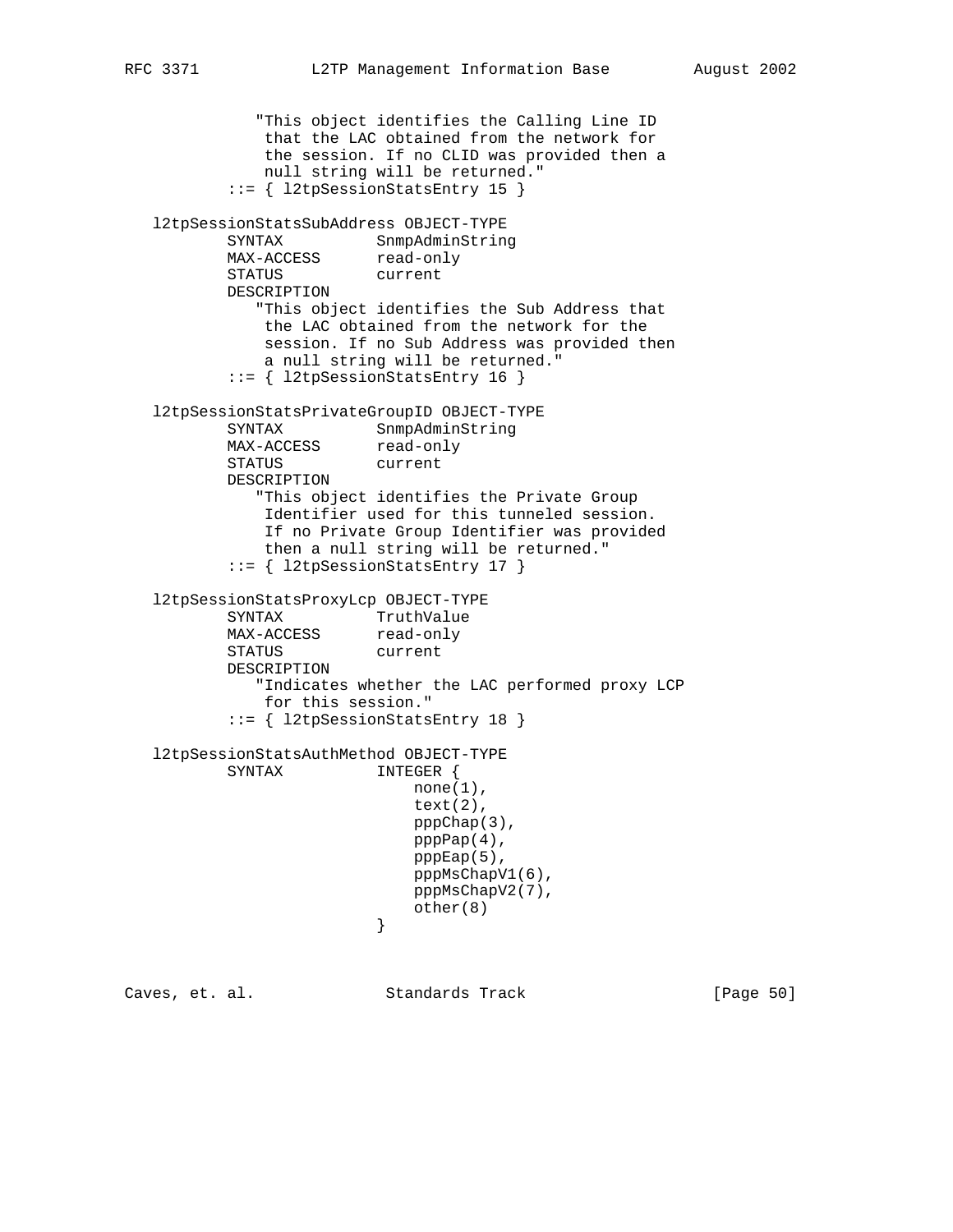MAX-ACCESS read-only STATUS current DESCRIPTION "This object contains the proxy authentication method employed by the LAC for the session. If l2tpSessionProxyLcp is false(2) this object should not be interpreted." ::= { l2tpSessionStatsEntry 19 } l2tpSessionStatsSequencingState OBJECT-TYPE SYNTAX INTEGER { none(1), remote(2), local(3),  $\text{both}(4)$  } MAX-ACCESS read-only STATUS current DESCRIPTION "This object defines which tunnel peers have requested payload sequencing. The value of both(4) indicates that both peers have requested payload sequencing." ::= { l2tpSessionStatsEntry 20 } l2tpSessionStatsOutSequence OBJECT-TYPE SYNTAX Counter32 MAX-ACCESS read-only STATUS current DESCRIPTION "This object returns the total number of packets received for this session which were received out of sequence." ::= { l2tpSessionStatsEntry 21 } l2tpSessionStatsReassemblyTO OBJECT-TYPE SYNTAX Counter32 MAX-ACCESS read-only STATUS current DESCRIPTION "This object returns the number of reassembly timeouts that have occurred for this session." ::= { l2tpSessionStatsEntry 22 } l2tpSessionStatsTxSeq OBJECT-TYPE SYNTAX Integer32 (0..65535) MAX-ACCESS read-only STATUS current

Caves, et. al. Standards Track [Page 51]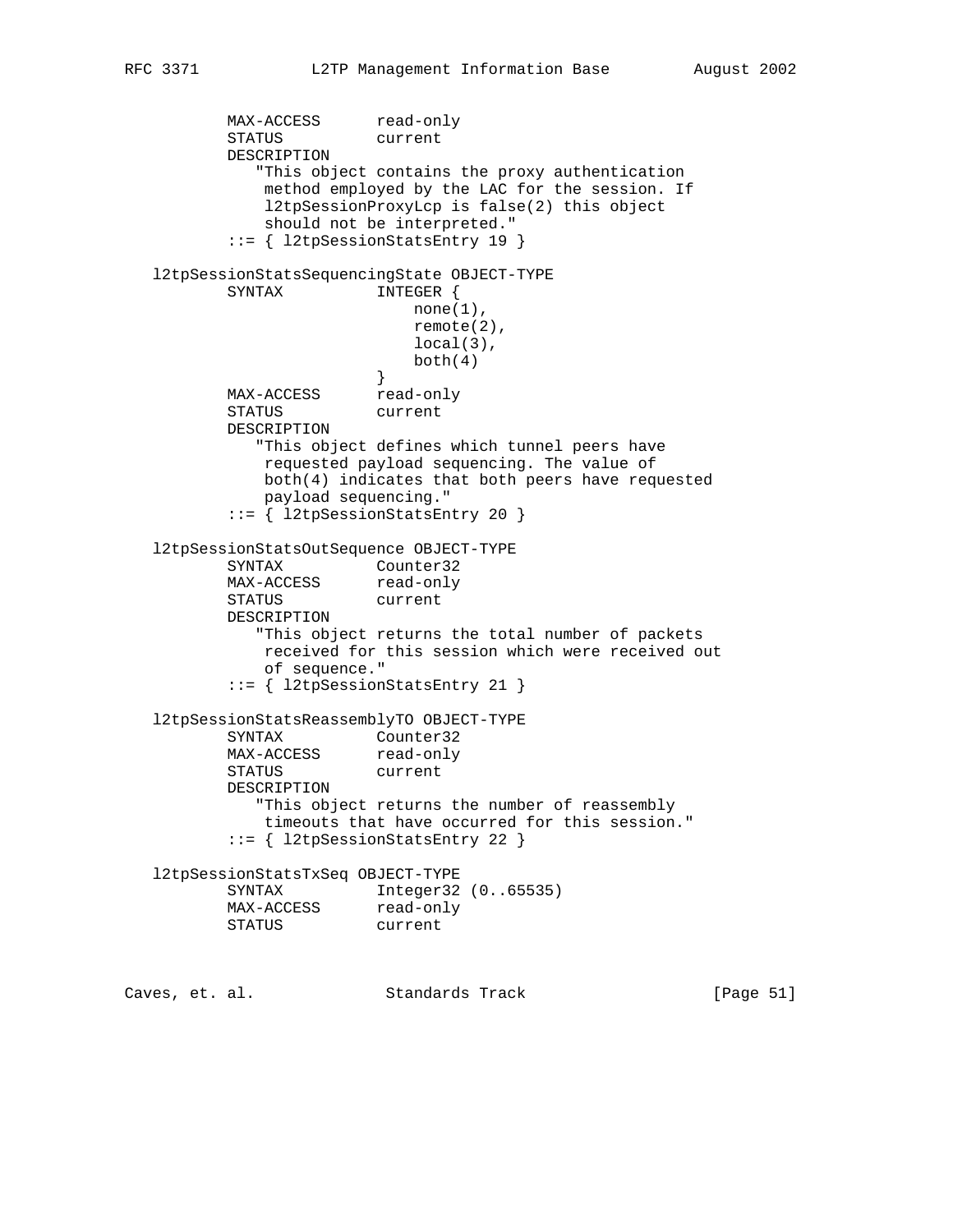```
 DESCRIPTION
             "This object contains the next send sequence number
             for for this session."
          ::= { l2tpSessionStatsEntry 23 }
   l2tpSessionStatsRxSeq OBJECT-TYPE
 SYNTAX Integer32 (0..65535)
MAX-ACCESS read-only
 STATUS current
          DESCRIPTION
             "This object contains the next receive sequence
             number expected to be received on this session."
          ::= { l2tpSessionStatsEntry 24 }
 --
   -- The L2TP Tunnel Mapping Table
 --
 l2tpTunnelMapTable OBJECT-TYPE
 SYNTAX SEQUENCE OF L2tpTunnelMapEntry
MAX-ACCESS not-accessible
 STATUS current
          DESCRIPTION
             "The L2TP Tunnel index mapping table. This table
             is intended to assist management applications
             to quickly determine what the ifIndex value is
              for a given local tunnel identifier."
          ::= \{ 12tpObjects 8 \} l2tpTunnelMapEntry OBJECT-TYPE
SYNTAX L2tpTunnelMapEntry
MAX-ACCESS not-accessible
          STATUS current
          DESCRIPTION
             "An L2TP tunnel index map entry."
          INDEX { l2tpTunnelMapLocalTID }
          ::= { l2tpTunnelMapTable 1 }
   L2tpTunnelMapEntry ::=
          SEQUENCE {
             l2tpTunnelMapLocalTID
                 Integer32,
             l2tpTunnelMapIfIndex
         InterfaceIndex }
 }
   l2tpTunnelMapLocalTID OBJECT-TYPE
          SYNTAX Integer32 (1..65535)
Caves, et. al. Standards Track [Page 52]
```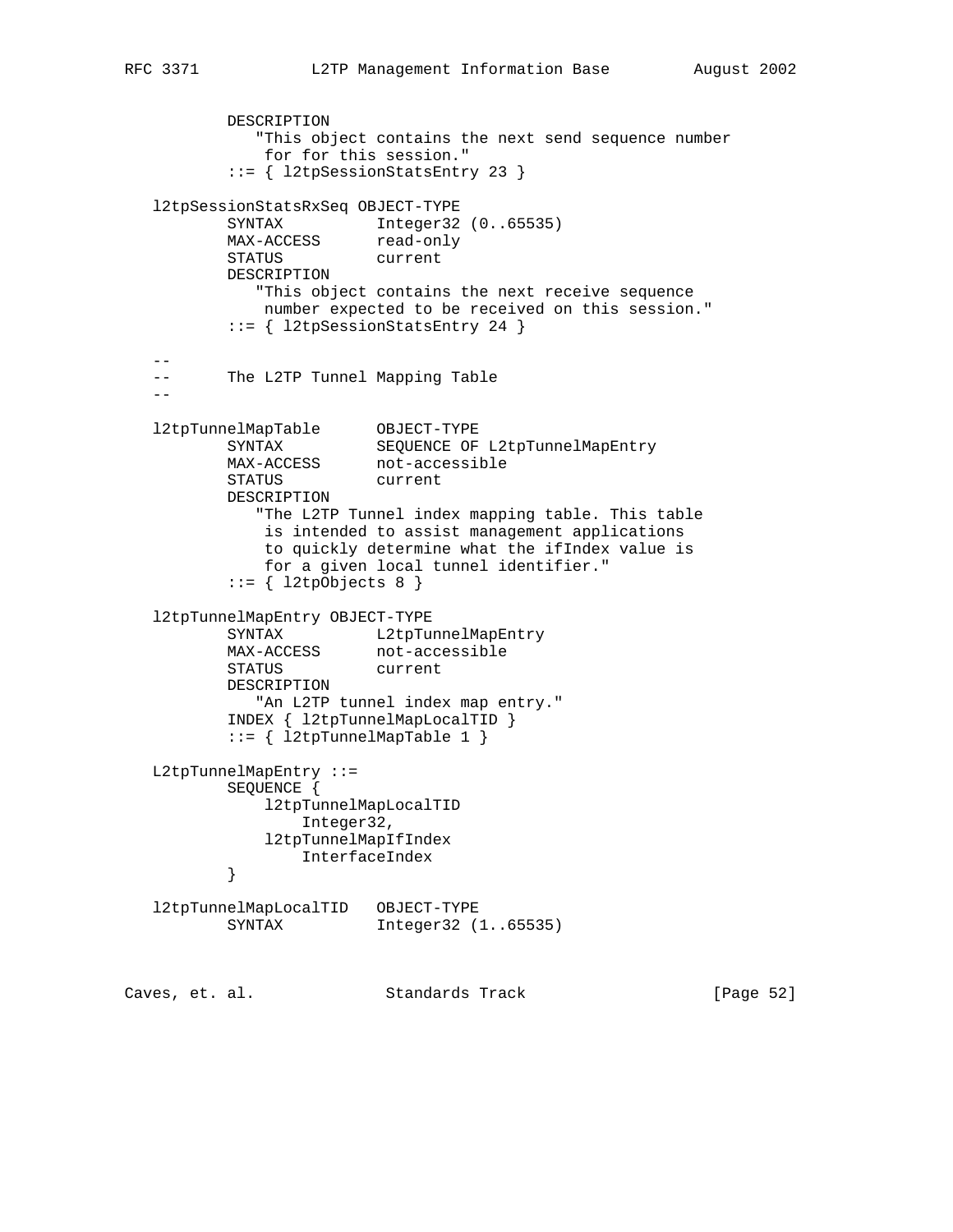```
MAX-ACCESS not-accessible
          STATUS current
          DESCRIPTION
             "This object contains the local tunnel Identifier."
          REFERENCE "RFC 2661, Section 3.1"
          ::= { l2tpTunnelMapEntry 1 }
   l2tpTunnelMapIfIndex OBJECT-TYPE
 SYNTAX InterfaceIndex
MAX-ACCESS read-only
 STATUS current
          DESCRIPTION
             "This value for this object is equal to the value
             of ifIndex of the Interfaces MIB for tunnel
             interfaces of type L2TP."
          ::= { l2tpTunnelMapEntry 2 }
 --
   -- The L2TP Session Mapping Table
  - - l2tpSessionMapTable OBJECT-TYPE
 SYNTAX SEQUENCE OF L2tpSessionMapEntry
MAX-ACCESS not-accessible
 STATUS current
          DESCRIPTION
             "The L2TP Session index mapping table. This table
              is intended to assist management applications
              to map interfaces to a tunnel and session
              identifier."
         ::= \{ 12tpObjects 9 \} l2tpSessionMapEntry OBJECT-TYPE
 SYNTAX L2tpSessionMapEntry
MAX-ACCESS not-accessible
 STATUS current
          DESCRIPTION
            "An L2TP Session index map entry."
          INDEX { l2tpSessionMapIfIndex }
          ::= { l2tpSessionMapTable 1 }
   L2tpSessionMapEntry ::=
          SEQUENCE {
              l2tpSessionMapIfIndex
                 InterfaceIndex,
              l2tpSessionMapTunnelIfIndex
                 InterfaceIndex,
              l2tpSessionMapLocalSID
```
Caves, et. al. Standards Track [Page 53]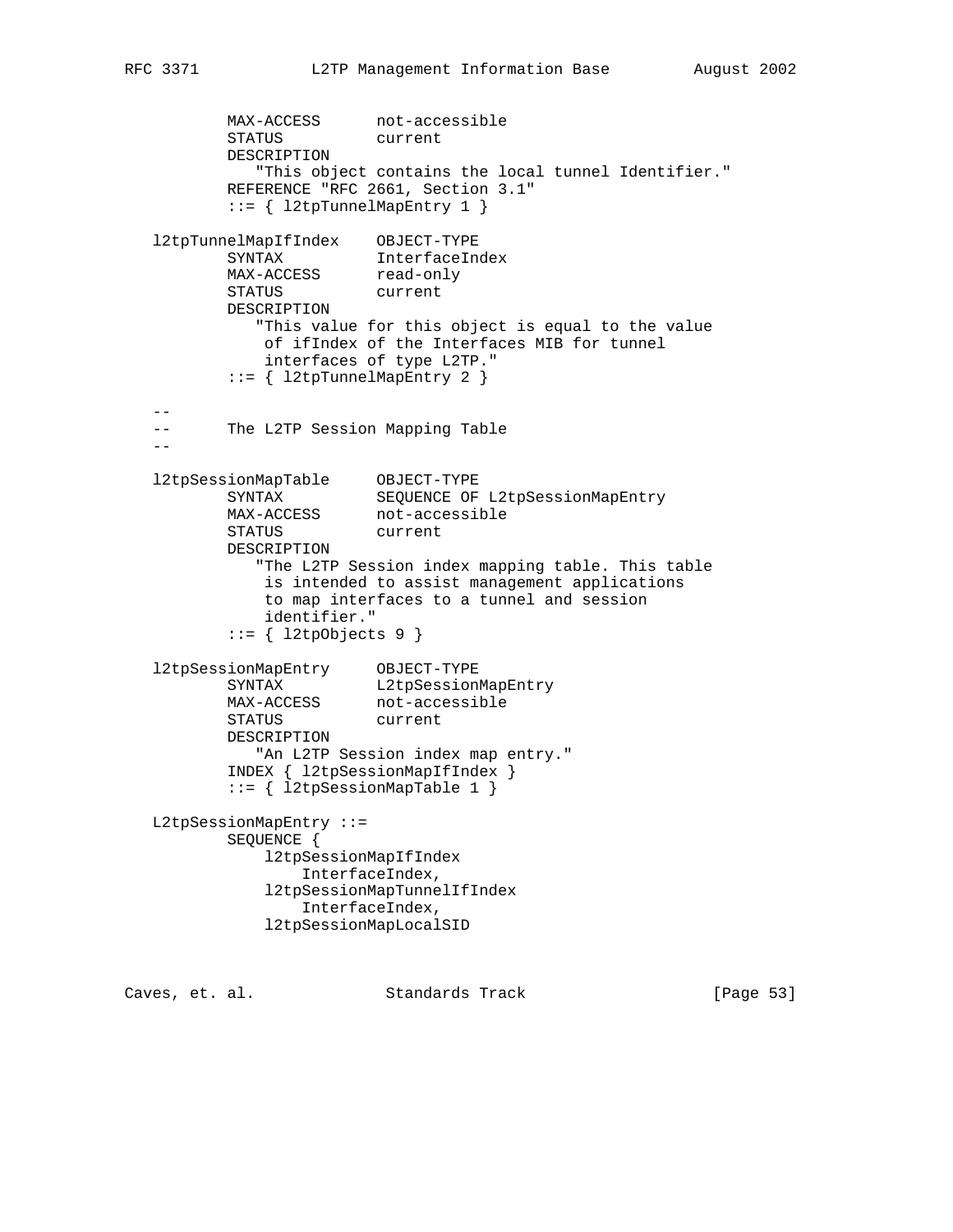Integer32, l2tpSessionMapStatus RowStatus<br>} } l2tpSessionMapIfIndex OBJECT-TYPE SYNTAX InterfaceIndex MAX-ACCESS not-accessible STATUS current DESCRIPTION "This object identifies the ifIndex value of the interface which is receiving or sending its packets over an L2TP tunnel. For example this could be a DS0 ifIndex on a LAC or a PPP ifIndex on the LNS." ::= { l2tpSessionMapEntry 1 } l2tpSessionMapTunnelIfIndex OBJECT-TYPE SYNTAX InterfaceIndex MAX-ACCESS read-create STATUS current DESCRIPTION "This object identifies the sessions associated L2TP tunnel ifIndex value. When this object is set it provides a binding between a particular interface identified by l2tpSessionMapIfIndex to a particular tunnel." ::= { l2tpSessionMapEntry 2 } l2tpSessionMapLocalSID OBJECT-TYPE SYNTAX Integer32 (1..65535) MAX-ACCESS read-only STATUS current DESCRIPTION "This object contains the local assigned session identifier for this session." REFERENCE "RFC 2661, Section 3.1" ::= { l2tpSessionMapEntry 3 } l2tpSessionMapStatus OBJECT-TYPE SYNTAX RowStatus MAX-ACCESS read-create STATUS current DESCRIPTION "The status of this session map entry." ::= { l2tpSessionMapEntry 4 } -- -- { l2tpIpUdpObjects 1 } reserved for future use

Caves, et. al. Standards Track [Page 54]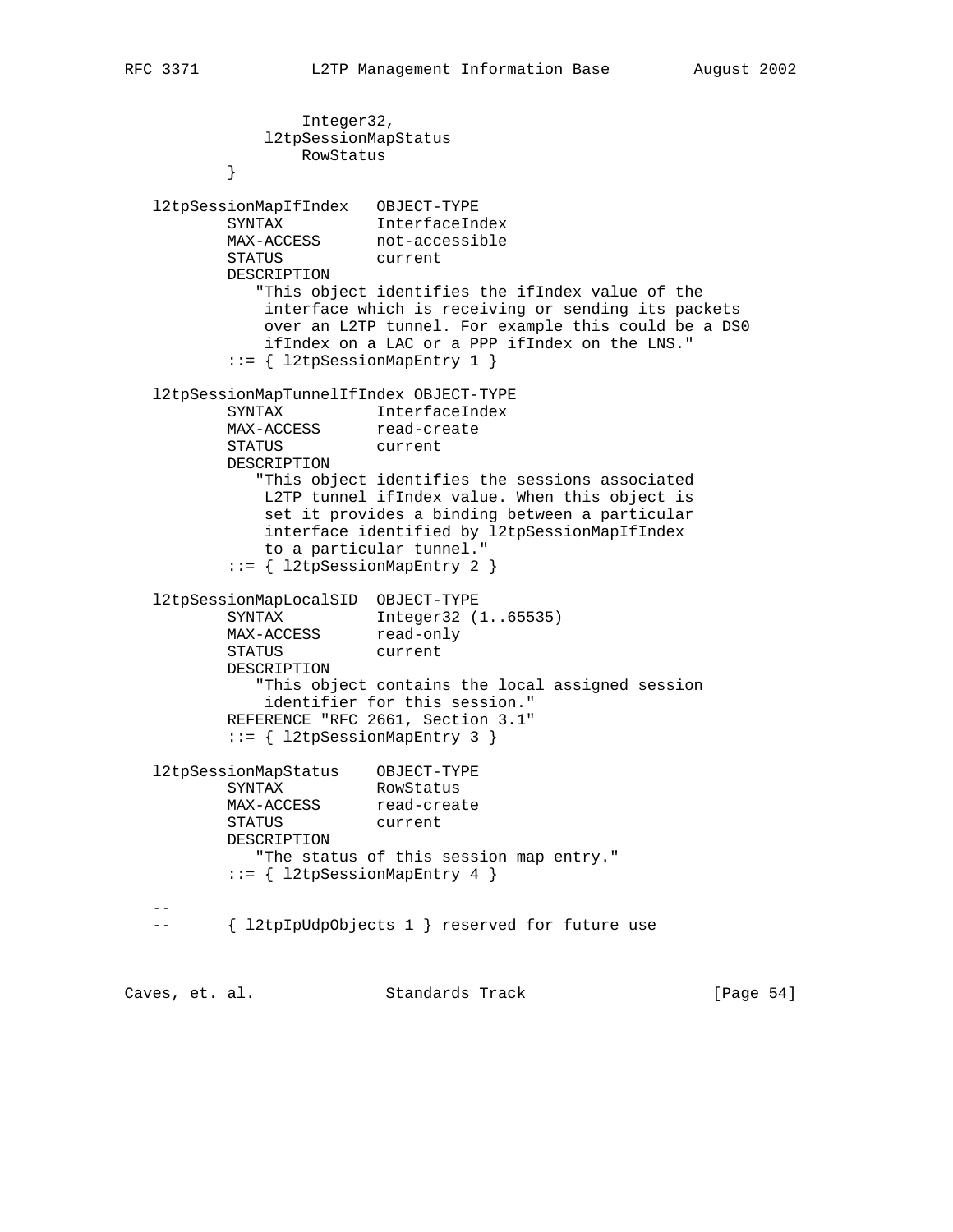```
- -- The L2TP UDP/IP Transport Status and Statistics Table
 --
   l2tpUdpStatsTable OBJECT-TYPE
 SYNTAX SEQUENCE OF L2tpUdpStatsEntry
MAX-ACCESS not-accessible
 STATUS current
          DESCRIPTION
            "The L2TP UDP/IP transport stats table. This table
             contains objects that can be used to describe the
             current status and statistics of the UDP/IP L2TP
             tunnel transport."
          ::= { l2tpIpUdpObjects 2 }
 l2tpUdpStatsEntry OBJECT-TYPE
SYNTAX L2tpUdpStatsEntry
 MAX-ACCESS not-accessible
 STATUS current
          DESCRIPTION
            "An L2TP UDP/IP transport stats entry."
          INDEX { l2tpUdpStatsIfIndex }
         ::= { l2tpUdpStatsTable 1 }
   L2tpUdpStatsEntry ::=
```

```
 SEQUENCE {
```

```
 l2tpUdpStatsIfIndex
        InterfaceIndex,
    l2tpUdpStatsPeerPort
        Integer32,
    l2tpUdpStatsLocalPort
Integer32
```

```
 }
```

```
 l2tpUdpStatsIfIndex OBJECT-TYPE
 SYNTAX InterfaceIndex
MAX-ACCESS not-accessible
 STATUS current
          DESCRIPTION
            "This value for this object is equal to the
             value of ifIndex of the Interfaces MIB for
             tunnel interfaces of type L2TP and which have
             a L2TP transport of UDP/IP."
         ::= { 12tpUdpStatsEntry 1 }
```

```
 l2tpUdpStatsPeerPort OBJECT-TYPE
 SYNTAX Integer32 (0..65535)
MAX-ACCESS read-only
```

| Caves, et. al. |  | Standards Track | [Page 55] |  |
|----------------|--|-----------------|-----------|--|
|                |  |                 |           |  |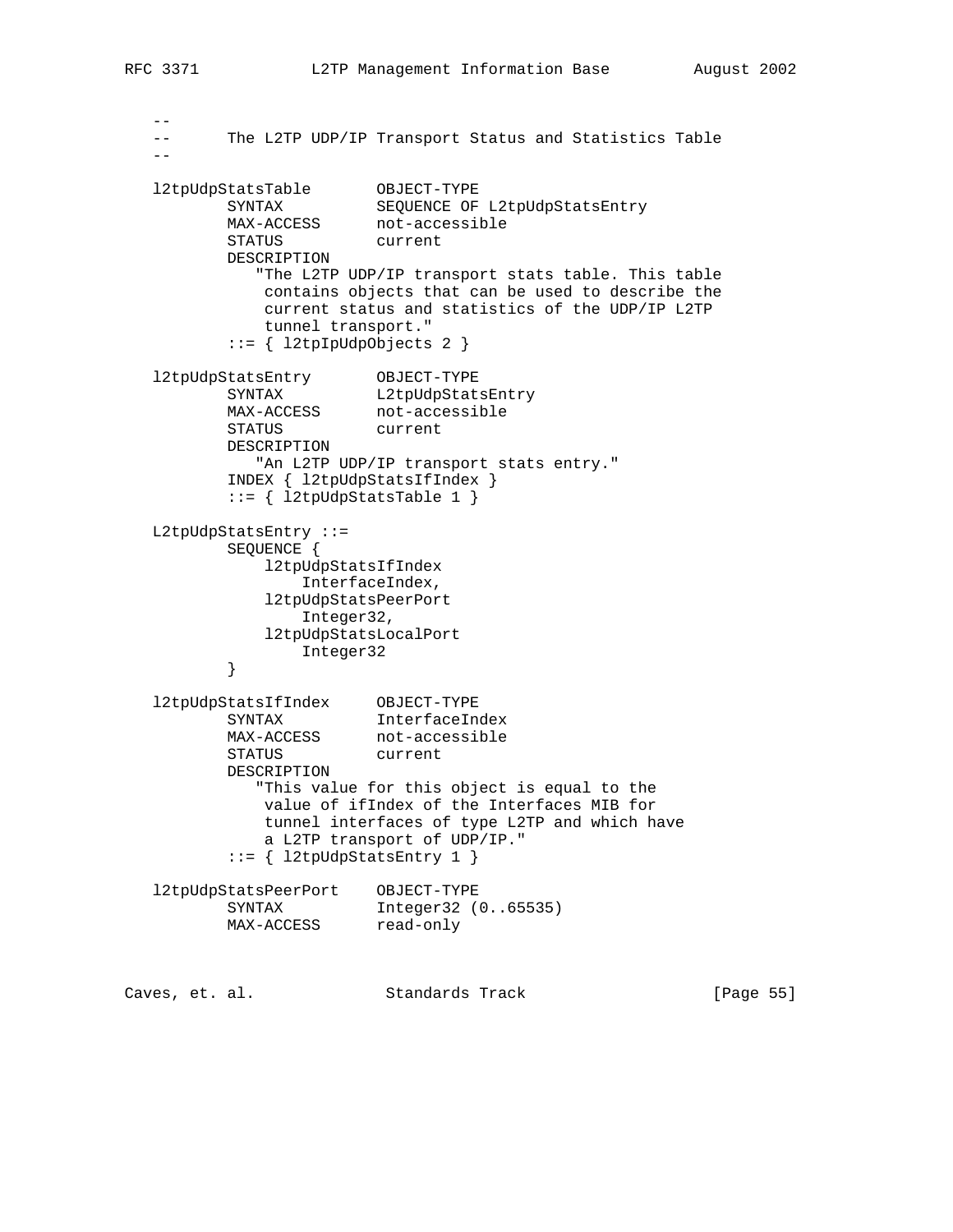```
 STATUS current
          DESCRIPTION
             "This object reflects the peer's UDP port number
              used for this tunnel. When not known a value of
              zero should be returned."
          ::= { 12tpUdpStatsEntry 2 }
   l2tpUdpStatsLocalPort OBJECT-TYPE
 SYNTAX Integer32 (0..65535)
MAX-ACCESS read-only
 STATUS current
          DESCRIPTION
             "This object reflects the local UDP port number
              that this tunnel is bound to."
          ::= { l2tpUdpStatsEntry 3 }
 --
   -- Definition of generic L2TP notifications
  - l2tpTunnelAuthFailure NOTIFICATION-TYPE
         OBJECTS
                         l2tpTunnelStatsInitiated,
                         l2tpTunnelStatsRemoteHostName
 }
          STATUS current
          DESCRIPTION
             "A l2tpTunnelAuthFailure trap signifies that an
              attempt to establish a tunnel to a remote peer
              has failed authentication."
           ::= { l2tpNotifications 1 }
  - - -- conformance information
 --
   l2tpGroups OBJECT IDENTIFIER ::= { l2tpConformance 1 }
  l2tpCompliances OBJECT IDENTIFIER ::= { l2tpConformance 2 }
 --
   -- compliance statements
 --
   l2tpMIBFullCompliance MODULE-COMPLIANCE
          STATUS current
          DESCRIPTION
             "When this MIB is implemented with support for
              read-create and read-write, then such an
```
Caves, et. al. Standards Track [Page 56]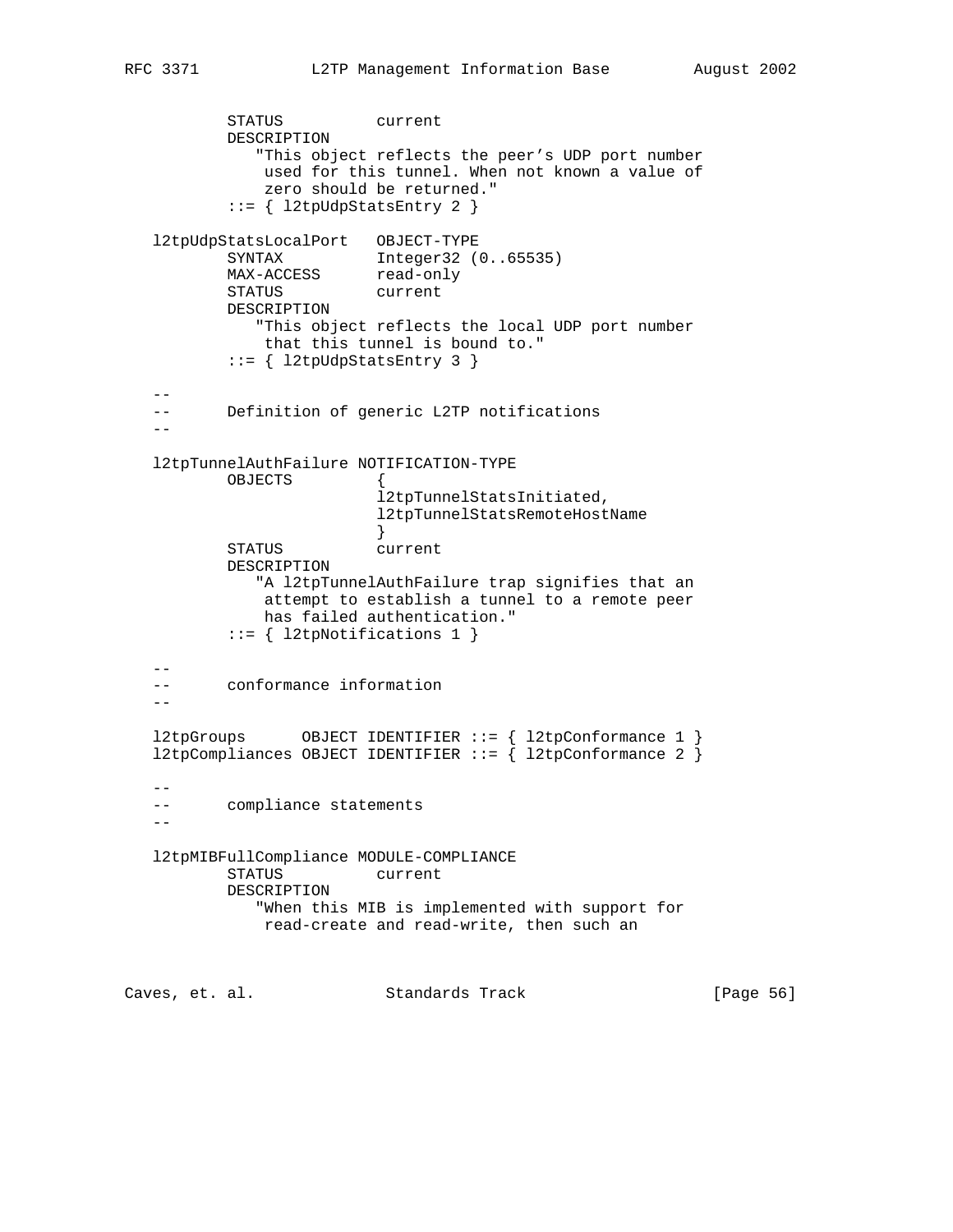```
 implementation can claim full compliance. Such
               an implementation can then be both monitored
               and configured with this MIB."
          MODULE -- this module
        -- unconditionally mandatory groups
           MANDATORY-GROUPS {
                              l2tpConfigGroup,
                              l2tpStatsGroup,
                           l2tpTrapGroup<br>}
 }
        -- conditionally mandatory groups
          GROUP l2tpIpUdpGroup
           DESCRIPTION
              "This group is mandatory for implementations that
               support L2TP over UDP/IP."
        -- optional groups
          GROUP 12tpDomainGroup
           DESCRIPTION
              "This group is optional for L2TP devices that
               group tunnel endpoints into tunnel domains."
        -- optional Mapping Group
          GROUP l2tpMappingGroup
           DESCRIPTION
              "This group is optional for L2TP devices that
               provide index mapping."
        -- optional Security Group
          GROUP 12tpSecurityGroup
           DESCRIPTION
              "This group is optional for SNMP agents which support
              both authentication and privacy of SNMP messages for
               the management of L2TP keys."
        -- optional High Capacity Group
          GROUP 12tpHCPacketGroup
           DESCRIPTION
              "This group is mandatory for implementations that
               support the l2tpDomainGroup AND could potentially
               overflow the L2TP Domain 32-bit counters is less
               than one hour."
          ::= { l2tpCompliances 1 }
   l2tpMIBReadOnlyCompliance MODULE-COMPLIANCE
```
Caves, et. al. Standards Track [Page 57]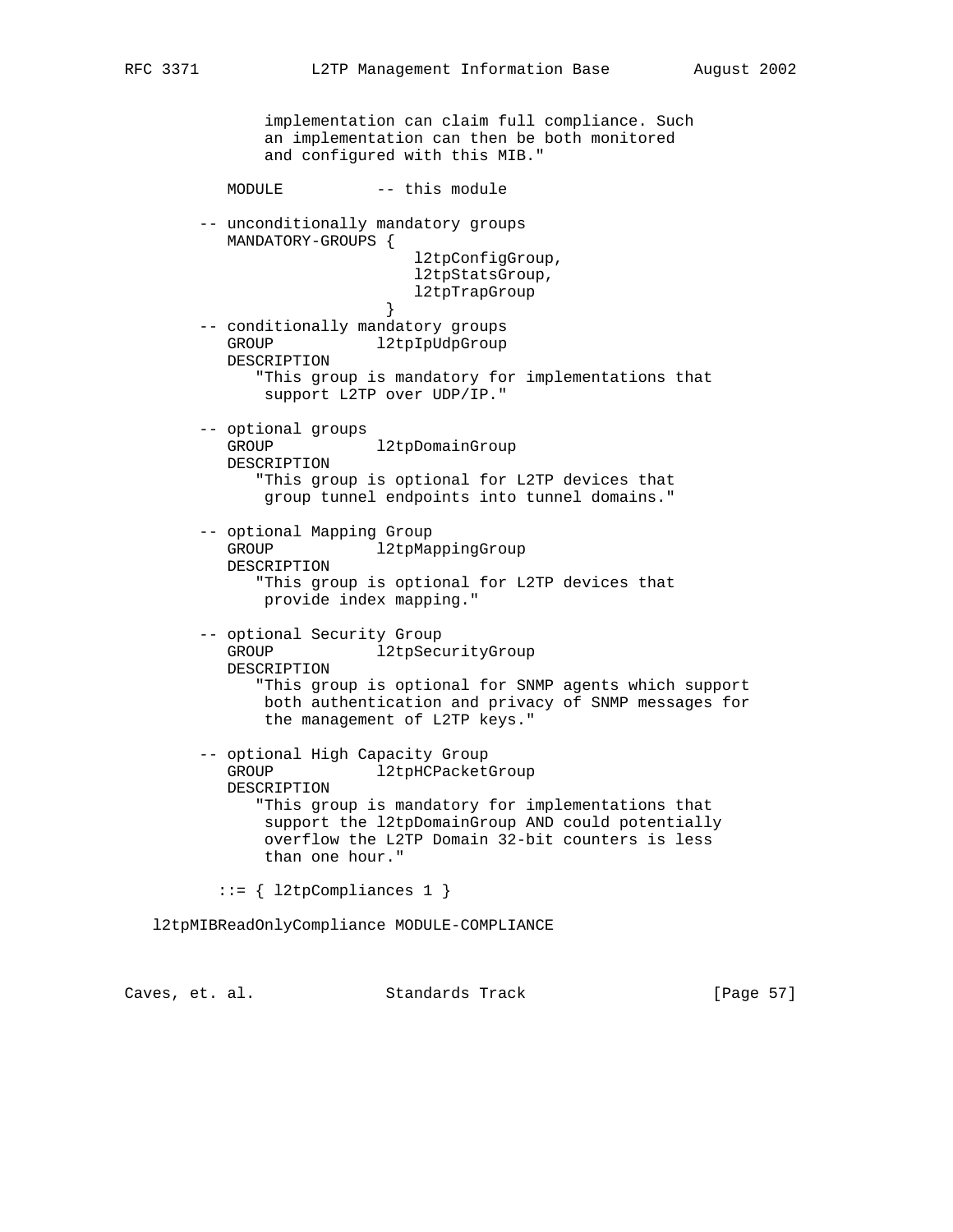STATUS current DESCRIPTION "When this MIB is implemented without support for read-create and read-write (i.e. in read-only mode), then such an implementation can claim read-only compliance. Such an implementation can then be monitored but can not be configured with this MIB." MODULE -- this module -- unconditionally mandatory groups MANDATORY-GROUPS { l2tpConfigGroup, l2tpStatsGroup, l2tpTrapGroup } OBJECT l2tpAdminState MIN-ACCESS read-only DESCRIPTION "Write access is not required." OBJECT l2tpDrainTunnels MIN-ACCESS read-only DESCRIPTION "Write access is not required." OBJECT l2tpTunnelConfigDomainId MIN-ACCESS read-only DESCRIPTION "Write access is not required." OBJECT l2tpTunnelConfigHelloInterval MIN-ACCESS read-only DESCRIPTION "Write access is not required." OBJECT l2tpTunnelConfigIdleTimeout MIN-ACCESS read-only DESCRIPTION "Write access is not required." OBJECT l2tpTunnelConfigControlRWS MIN-ACCESS read-only DESCRIPTION "Write access is not required." OBJECT l2tpTunnelConfigControlMaxRetx

Caves, et. al. Standards Track [Page 58]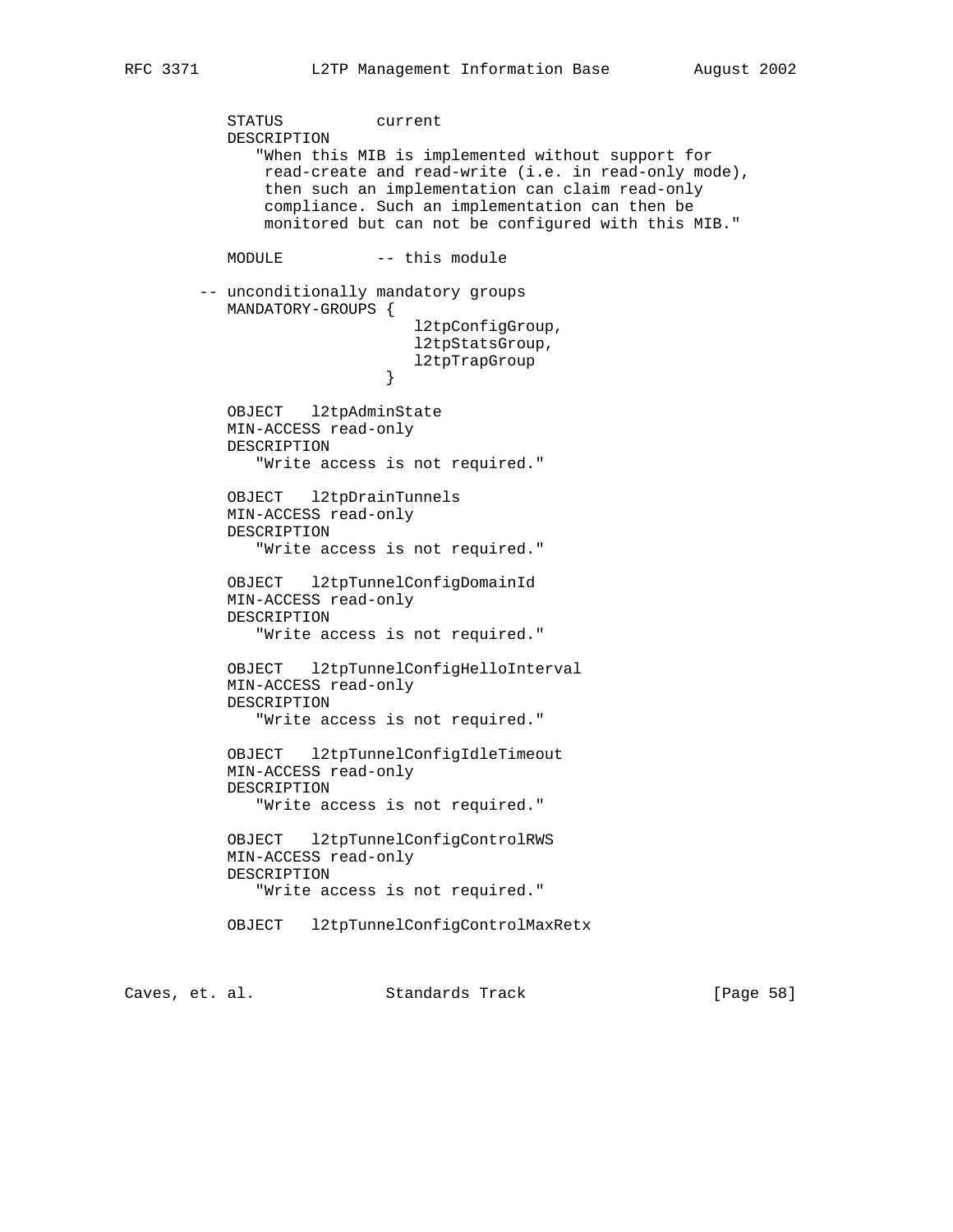MIN-ACCESS read-only DESCRIPTION "Write access is not required." OBJECT l2tpTunnelConfigControlMaxRetxTO MIN-ACCESS read-only DESCRIPTION "Write access is not required." OBJECT l2tpTunnelConfigPayloadSeq MIN-ACCESS read-only DESCRIPTION "Write access is not required." OBJECT l2tpTunnelConfigReassemblyTO MIN-ACCESS read-only DESCRIPTION "Write access is not required." OBJECT l2tpTunnelConfigTransport MIN-ACCESS read-only DESCRIPTION "Write access is not required." OBJECT l2tpTunnelConfigDrainTunnel MIN-ACCESS read-only DESCRIPTION "Write access is not required." OBJECT l2tpTunnelConfigProxyPPPAuth MIN-ACCESS read-only DESCRIPTION "Write access is not required." -- conditionally mandatory groups GROUP l2tpIpUdpGroup DESCRIPTION "This group is mandatory for implementations that support L2TP over UDP/IP." -- optional groups GROUP l2tpDomainGroup DESCRIPTION "This group is optional for L2TP devices that group tunnel endpoints into tunnel domains." OBJECT l2tpDomainConfigAdminState MIN-ACCESS read-only

Caves, et. al. Standards Track [Page 59]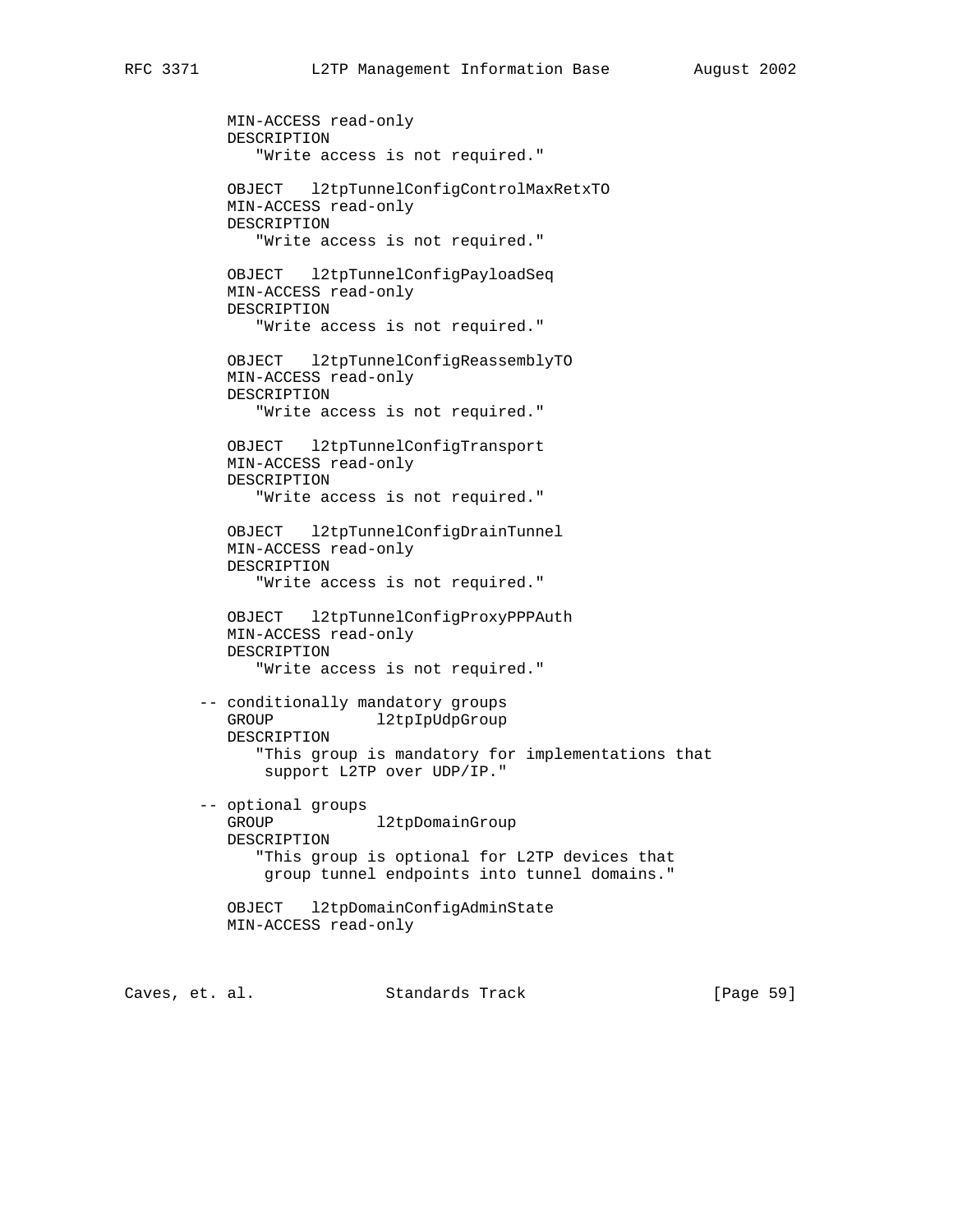DESCRIPTION "Write access is not required." OBJECT l2tpDomainConfigDrainTunnels MIN-ACCESS read-only DESCRIPTION "Write access is not required." OBJECT l2tpDomainConfigTunnelHelloInt MIN-ACCESS read-only DESCRIPTION "Write access is not required." OBJECT l2tpDomainConfigTunnelIdleTO MIN-ACCESS read-only DESCRIPTION "Write access is not required." OBJECT l2tpDomainConfigControlRWS MIN-ACCESS read-only DESCRIPTION "Write access is not required." OBJECT l2tpDomainConfigControlMaxRetx MIN-ACCESS read-only DESCRIPTION "Write access is not required." OBJECT l2tpDomainConfigControlMaxRetxTO MIN-ACCESS read-only DESCRIPTION "Write access is not required." OBJECT l2tpDomainConfigPayloadSeq MIN-ACCESS read-only DESCRIPTION "Write access is not required." OBJECT l2tpDomainConfigReassemblyTO MIN-ACCESS read-only DESCRIPTION "Write access is not required." OBJECT l2tpDomainConfigProxyPPPAuth MIN-ACCESS read-only DESCRIPTION "Write access is not required."

Caves, et. al. Standards Track [Page 60]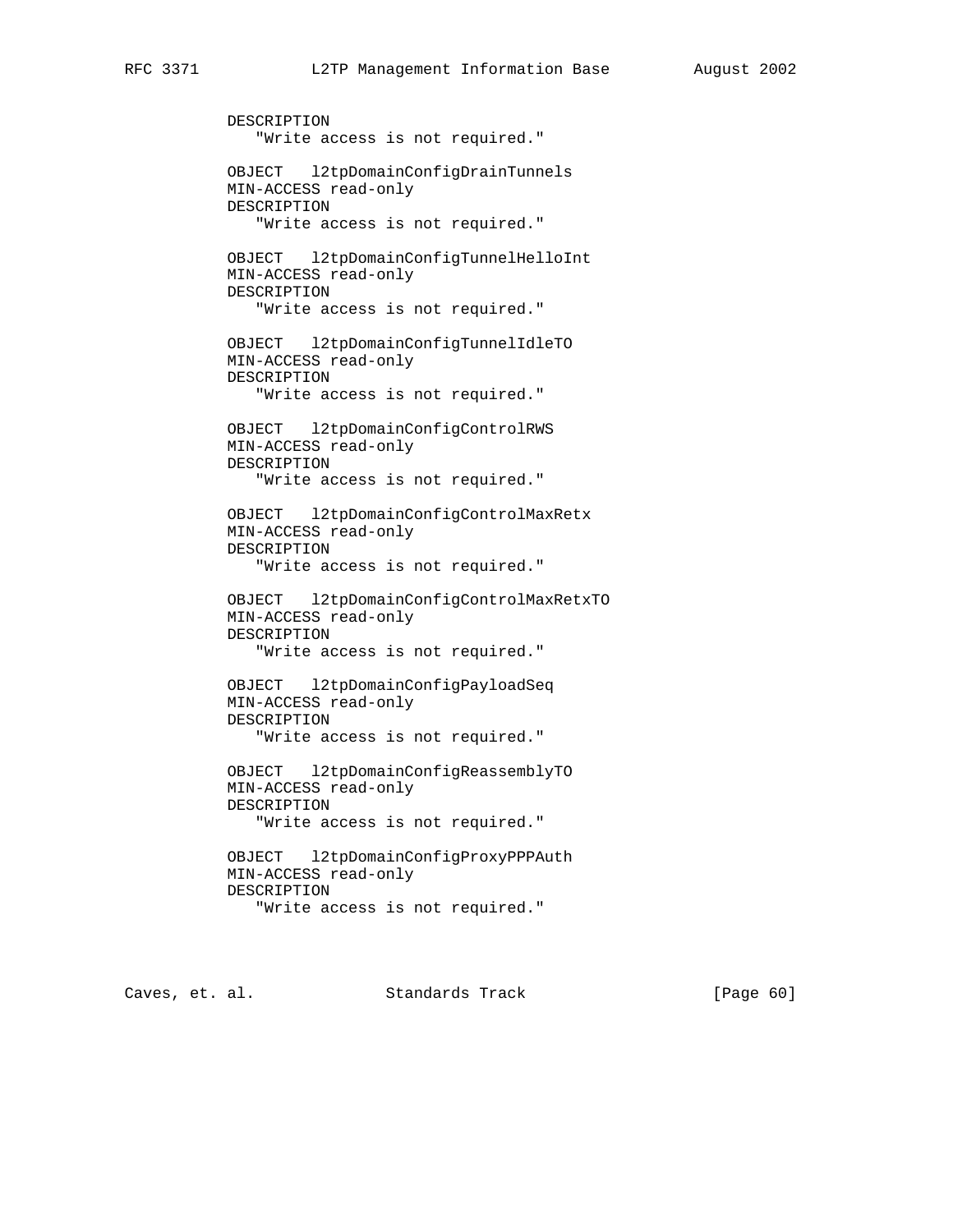OBJECT l2tpDomainConfigStorageType MIN-ACCESS read-only DESCRIPTION "Write access is not required." OBJECT l2tpDomainConfigStatus MIN-ACCESS read-only DESCRIPTION "Write access is not required." -- optional Mapping Group GROUP l2tpMappingGroup DESCRIPTION "This group is optional for L2TP devices that provide index mapping." OBJECT l2tpSessionMapTunnelIfIndex MIN-ACCESS read-only DESCRIPTION "Write access is not required." OBJECT l2tpSessionMapStatus MIN-ACCESS read-only DESCRIPTION "Write access is not required." -- optional Security Group GROUP l2tpSecurityGroup DESCRIPTION "This group is optional for SNMP agents which support both authentication and privacy of SNMP messages for the management of L2TP keys." OBJECT l2tpDomainConfigAuth MIN-ACCESS read-only DESCRIPTION "Write access is not required." OBJECT l2tpDomainConfigSecret MIN-ACCESS read-only DESCRIPTION "Write access is not required." OBJECT l2tpDomainConfigTunnelSecurity MIN-ACCESS read-only DESCRIPTION "Write access is not required."

Caves, et. al. Standards Track [Page 61]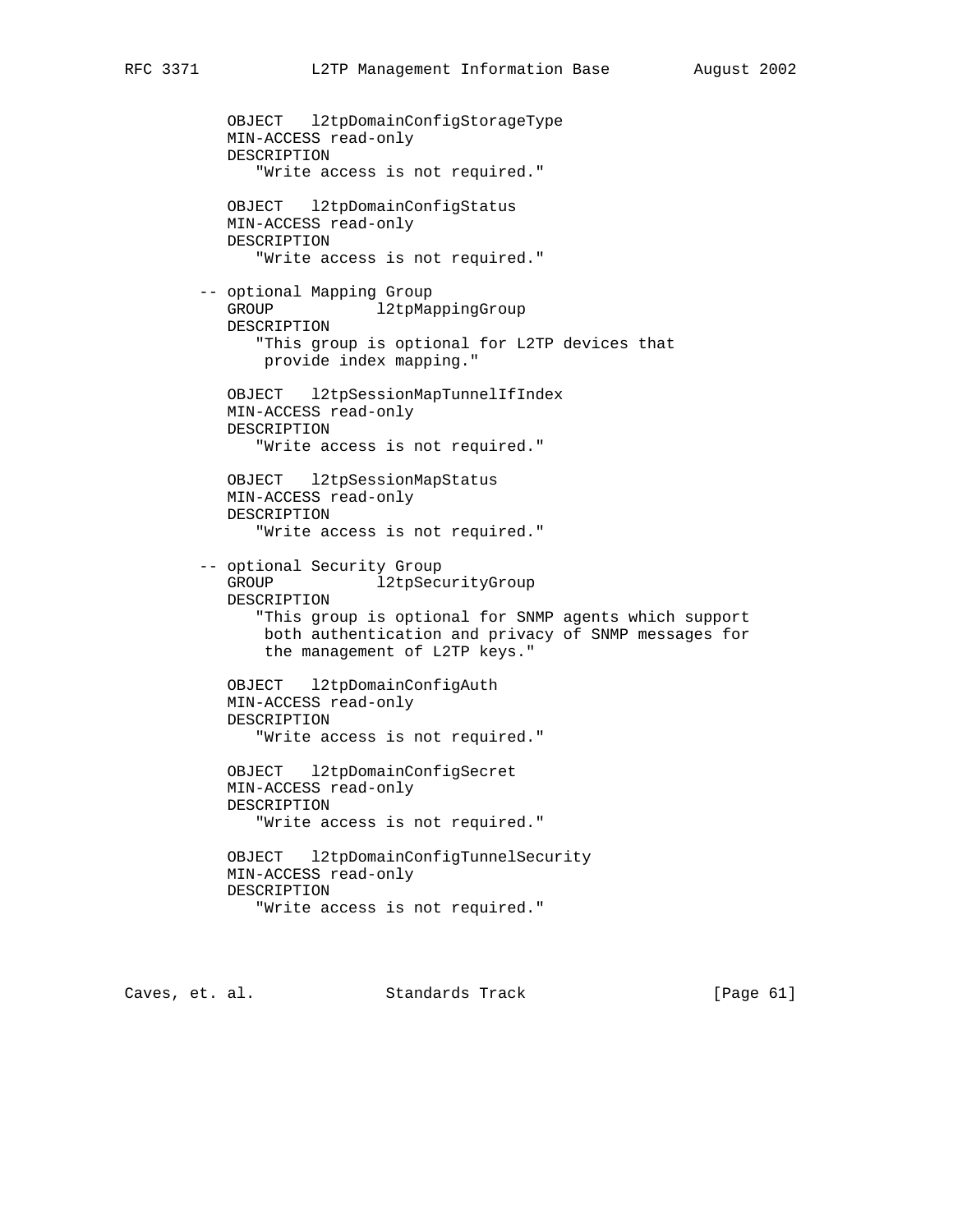OBJECT l2tpTunnelConfigAuth MIN-ACCESS read-only DESCRIPTION "Write access is not required." OBJECT l2tpTunnelConfigSecret MIN-ACCESS read-only DESCRIPTION "Write access is not required." OBJECT l2tpTunnelConfigSecurity MIN-ACCESS read-only DESCRIPTION "Write access is not required." -- optional High Capacity Group GROUP 12tpHCPacketGroup DESCRIPTION "This group is mandatory for implementations that support the l2tpDomainGroup AND could potentially overflow the L2TP Domain 32-bit counters is less than one hour."  $::=$  {  $12tpCompliances 2$  } -- units of conformance l2tpConfigGroup OBJECT-GROUP OBJECTS { l2tpAdminState, l2tpDrainTunnels, l2tpTunnelConfigDomainId, l2tpTunnelConfigHelloInterval, l2tpTunnelConfigIdleTimeout, l2tpTunnelConfigControlRWS, l2tpTunnelConfigControlMaxRetx, l2tpTunnelConfigControlMaxRetxTO, l2tpTunnelConfigPayloadSeq, l2tpTunnelConfigReassemblyTO, l2tpTunnelConfigTransport, l2tpTunnelConfigDrainTunnel, l2tpTunnelConfigProxyPPPAuth } STATUS current DESCRIPTION "A collection of objects providing configuration information of the L2TP protocol, tunnels and sessions."

Caves, et. al. Standards Track [Page 62]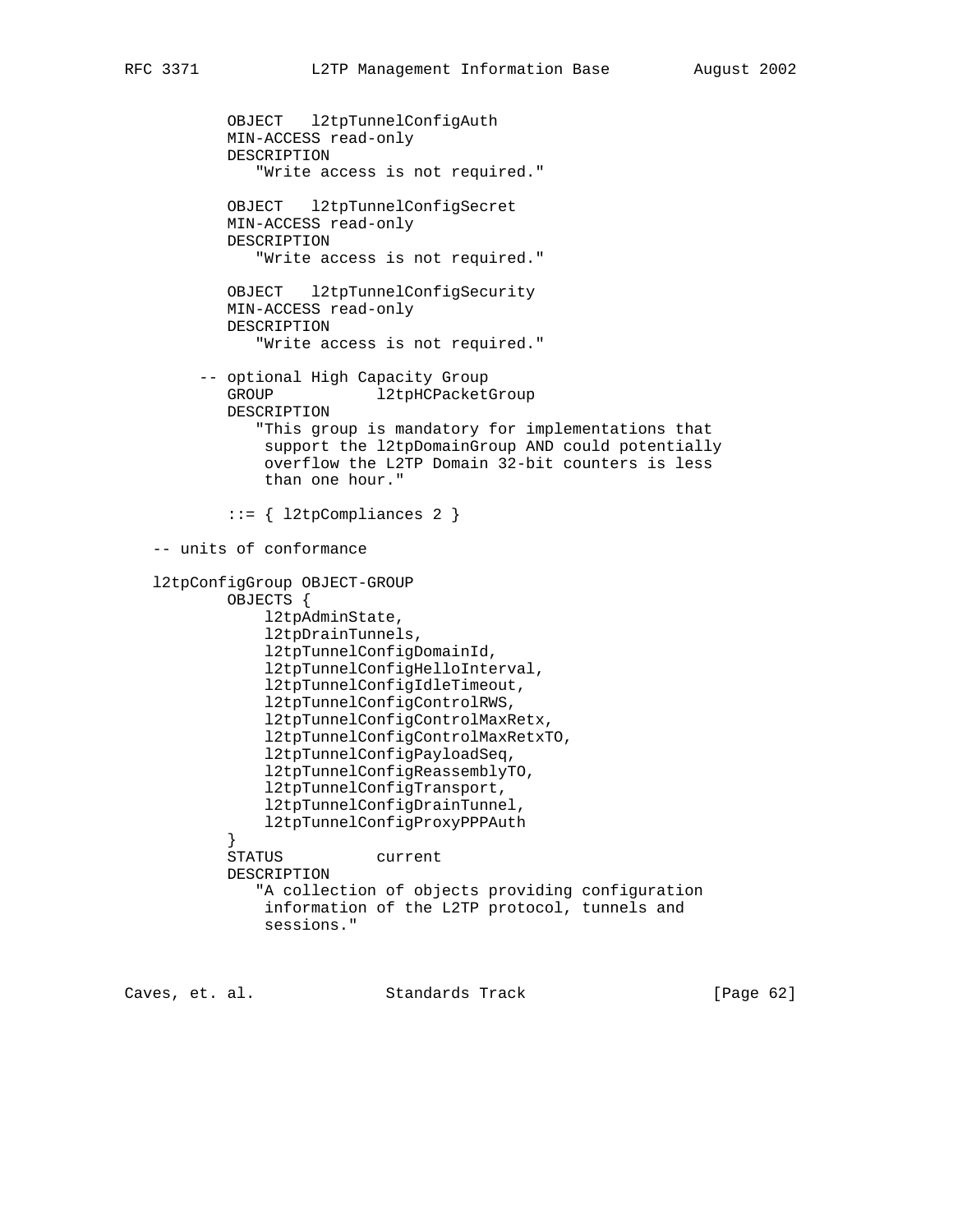::= { l2tpGroups 1 }

 l2tpStatsGroup OBJECT-GROUP OBJECTS { l2tpProtocolVersions, l2tpVendorName, l2tpFirmwareRev, l2tpDrainingTunnels, l2tpTunnelStatsLocalTID, l2tpTunnelStatsRemoteTID, l2tpTunnelStatsState, l2tpTunnelStatsInitiated, l2tpTunnelStatsRemoteHostName, l2tpTunnelStatsRemoteVendorName, l2tpTunnelStatsRemoteFirmwareRev, l2tpTunnelStatsRemoteProtocolVer, l2tpTunnelStatsInitialRemoteRWS, l2tpTunnelStatsBearerCaps, l2tpTunnelStatsFramingCaps, l2tpTunnelStatsControlRxPkts, l2tpTunnelStatsControlRxZLB, l2tpTunnelStatsControlOutOfSeq, l2tpTunnelStatsControlOutOfWin, l2tpTunnelStatsControlTxPkts, l2tpTunnelStatsControlTxZLB, l2tpTunnelStatsControlAckTO, l2tpTunnelStatsCurrentRemoteRWS, l2tpTunnelStatsTxSeq, l2tpTunnelStatsTxSeqAck, l2tpTunnelStatsRxSeq, l2tpTunnelStatsRxSeqAck, l2tpTunnelStatsTotalSessions, l2tpTunnelStatsFailedSessions, l2tpTunnelStatsActiveSessions, l2tpTunnelStatsLastResultCode, l2tpTunnelStatsLastErrorCode, l2tpTunnelStatsLastErrorMessage, l2tpTunnelStatsDrainingTunnel, l2tpSessionStatsIfIndex, l2tpSessionStatsRemoteSID, l2tpSessionStatsUserName, l2tpSessionStatsState, l2tpSessionStatsCallType, l2tpSessionStatsCallSerialNumber, l2tpSessionStatsTxConnectSpeed, l2tpSessionStatsRxConnectSpeed, l2tpSessionStatsCallBearerType, l2tpSessionStatsFramingType,

Caves, et. al. Standards Track [Page 63]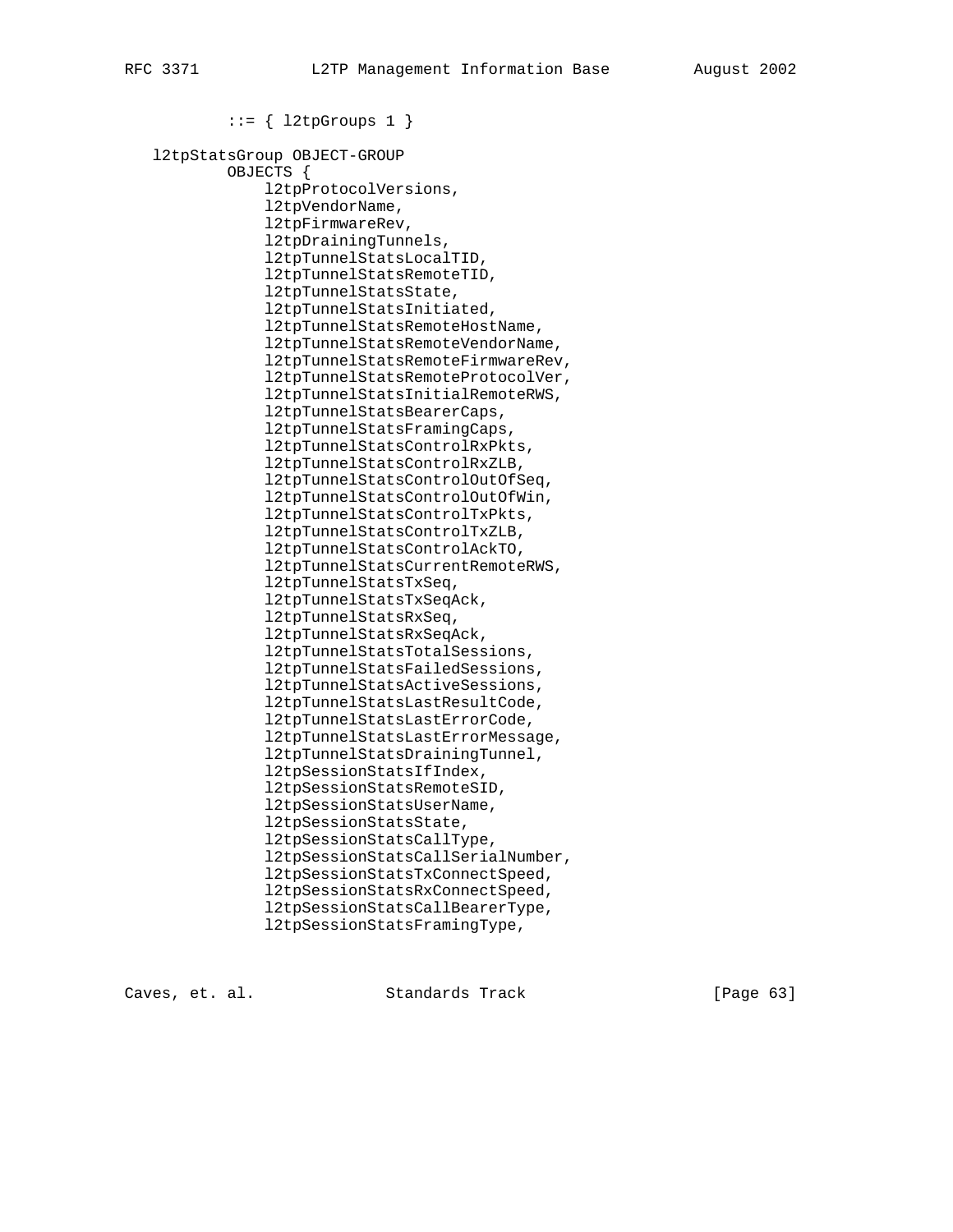```
 l2tpSessionStatsPhysChanId,
                l2tpSessionStatsDNIS,
                l2tpSessionStatsCLID,
                l2tpSessionStatsSubAddress,
                l2tpSessionStatsPrivateGroupID,
                l2tpSessionStatsProxyLcp,
                l2tpSessionStatsAuthMethod,
                l2tpSessionStatsSequencingState,
                l2tpSessionStatsOutSequence,
                l2tpSessionStatsReassemblyTO,
                l2tpSessionStatsTxSeq,
            l2tpSessionStatsRxSeq
 }
            STATUS current
           DESCRIPTION
               "A collection of objects providing status and
                statistics of the L2TP protocol, tunnels and
                sessions."
            ::= { l2tpGroups 2 }
   l2tpIpUdpGroup OBJECT-GROUP
           OBJECTS {
                l2tpUdpStatsPeerPort,
            l2tpUdpStatsLocalPort
 }
           STATUS current
           DESCRIPTION
               "A collection of objects providing status and
                statistics of the L2TP UDP/IP transport layer."
           ::= \{ 12tpGroups 3 \} l2tpDomainGroup OBJECT-GROUP
           OBJECTS {
                l2tpDomainConfigAdminState,
                l2tpDomainConfigDrainTunnels,
                l2tpDomainConfigTunnelHelloInt,
                l2tpDomainConfigTunnelIdleTO,
                l2tpDomainConfigControlRWS,
                l2tpDomainConfigControlMaxRetx,
                l2tpDomainConfigControlMaxRetxTO,
                l2tpDomainConfigPayloadSeq,
                l2tpDomainConfigReassemblyTO,
                l2tpDomainConfigProxyPPPAuth,
                l2tpDomainConfigStorageType,
                l2tpDomainConfigStatus,
                l2tpDomainStatsTotalTunnels,
                l2tpDomainStatsFailedTunnels,
                l2tpDomainStatsFailedAuths,
```
Caves, et. al. Standards Track [Page 64]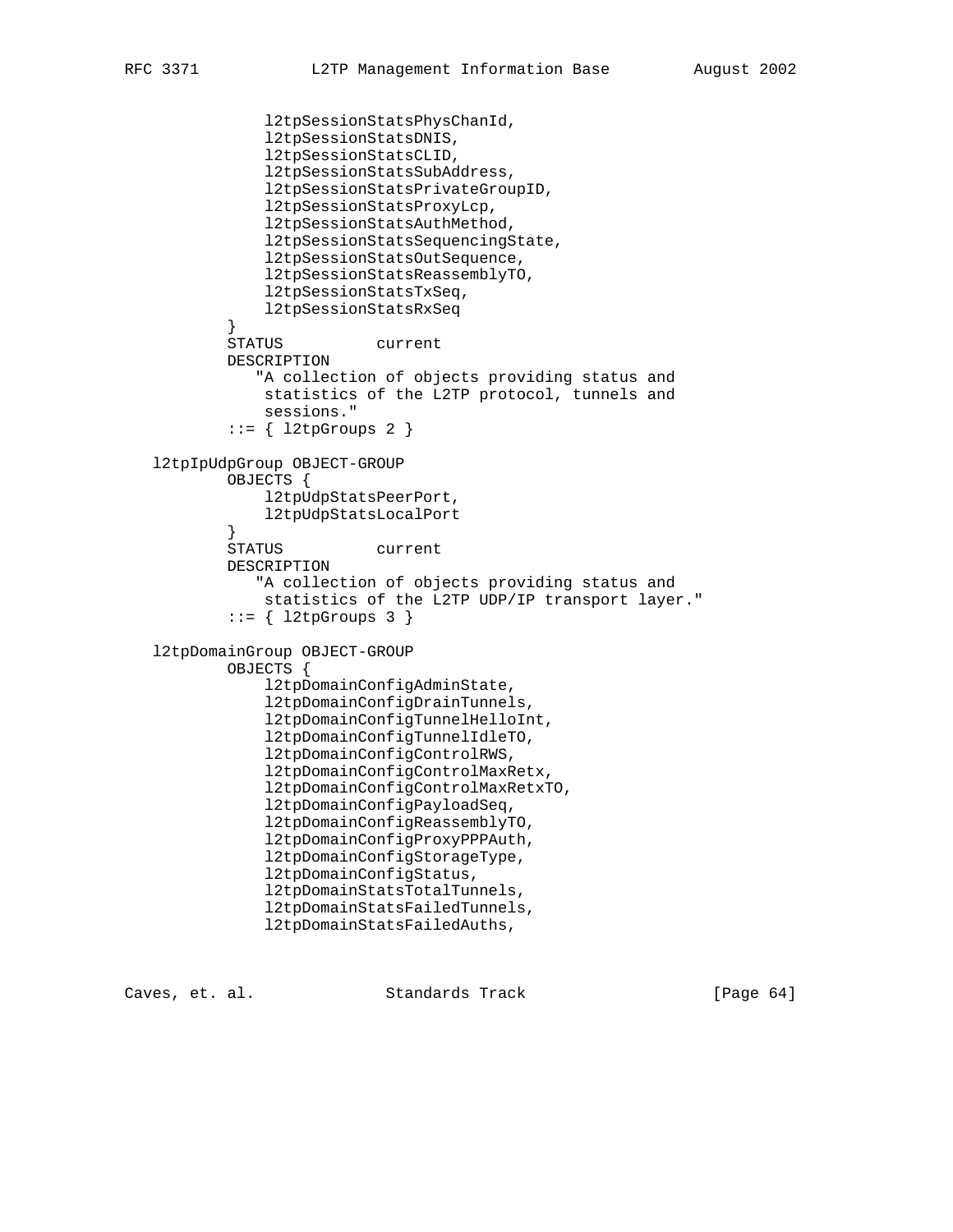```
 l2tpDomainStatsActiveTunnels,
               l2tpDomainStatsTotalSessions,
               l2tpDomainStatsFailedSessions,
               l2tpDomainStatsActiveSessions,
               l2tpDomainStatsDrainingTunnels,
               l2tpDomainStatsControlRxOctets,
               l2tpDomainStatsControlRxPkts,
               l2tpDomainStatsControlTxOctets,
               l2tpDomainStatsControlTxPkts,
               l2tpDomainStatsPayloadRxOctets,
               l2tpDomainStatsPayloadRxPkts,
               l2tpDomainStatsPayloadRxDiscs,
               l2tpDomainStatsPayloadTxOctets,
            l2tpDomainStatsPayloadTxPkts
 }
           STATUS current
           DESCRIPTION
              "A collection of objects providing configuration,
               status and statistics of L2TP tunnel domains."
           ::= \{ 12tpGroups 4 \} l2tpMappingGroup OBJECT-GROUP
           OBJECTS {
               l2tpTunnelMapIfIndex,
               l2tpSessionMapTunnelIfIndex,
               l2tpSessionMapLocalSID,
               l2tpSessionMapStatus
 }
           STATUS current
           DESCRIPTION
               "A collection of objects providing index mapping."
           ::= \{ 12tpGroups 5 \} l2tpSecurityGroup OBJECT-GROUP
           OBJECTS {
               l2tpDomainConfigAuth,
               l2tpDomainConfigSecret,
               l2tpDomainConfigTunnelSecurity,
               l2tpTunnelConfigAuth,
               l2tpTunnelConfigSecret,
               l2tpTunnelConfigSecurity
 }
           STATUS current
           DESCRIPTION
              "A collection of objects providing L2TP security
               configuration."
           ::= \{ 12tpGroups 6 \}
```
Caves, et. al. Standards Track [Page 65]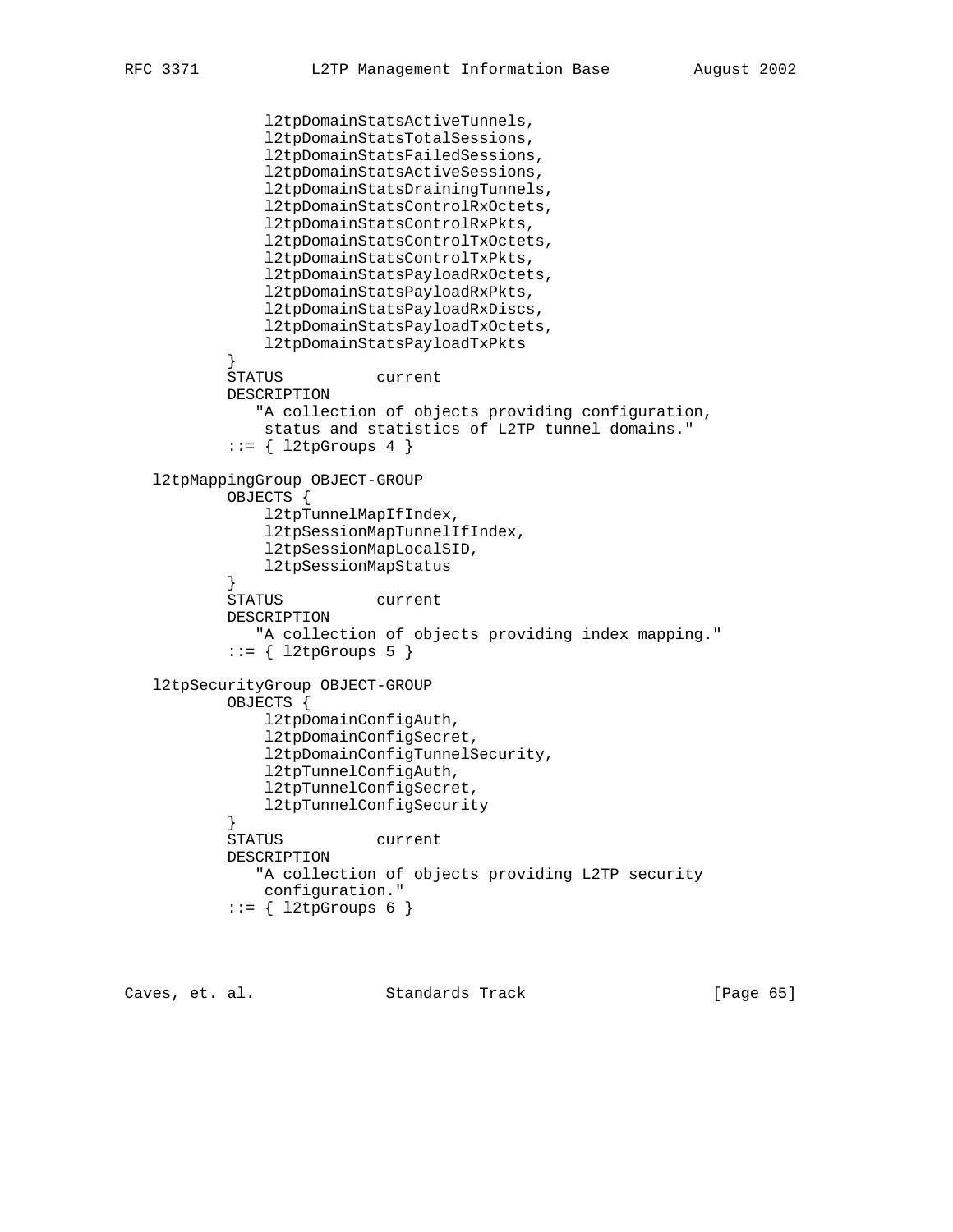```
 l2tpTrapGroup NOTIFICATION-GROUP
           NOTIFICATIONS {
               l2tpTunnelAuthFailure
 }
           STATUS current
           DESCRIPTION
              "A collection of L2TP trap events as specified
               in NOTIFICATION-TYPE constructs."
          ::= \{ 12tpGroups 7 \} l2tpHCPacketGroup OBJECT-GROUP
           OBJECTS {
               l2tpDomainStatsControlHCRxOctets,
               l2tpDomainStatsControlHCRxPkts,
               l2tpDomainStatsControlHCTxOctets,
               l2tpDomainStatsControlHCTxPkts,
               l2tpDomainStatsPayloadHCRxOctets,
               l2tpDomainStatsPayloadHCRxPkts,
               l2tpDomainStatsPayloadHCRxDiscs,
               l2tpDomainStatsPayloadHCTxOctets,
               l2tpDomainStatsPayloadHCTxPkts
 }
           STATUS current
           DESCRIPTION
              "A collection of objects providing High Capacity
               64-bit counter objects."
           ::= \{ 12tpGroups 8 \}
```
END

```
5.0 Security Considerations
```
 This MIB contains readable objects whose values provide information related to L2TP tunnel interfaces. There are also a number of objects that have a MAX-ACCESS clause of read-write and/or read create, such as those which allow an administrator to dynamically configure tunnels.

 While unauthorized access to the readable objects is relatively innocuous, unauthorized access to the write-able objects could cause a denial of service, or could cause unauthorized creation and/or manipulation of tunnels. Hence, the support for SET operations in a non-secure environment without proper protection can have a negative effect on network operations.

Caves, et. al. Standards Track [Page 66]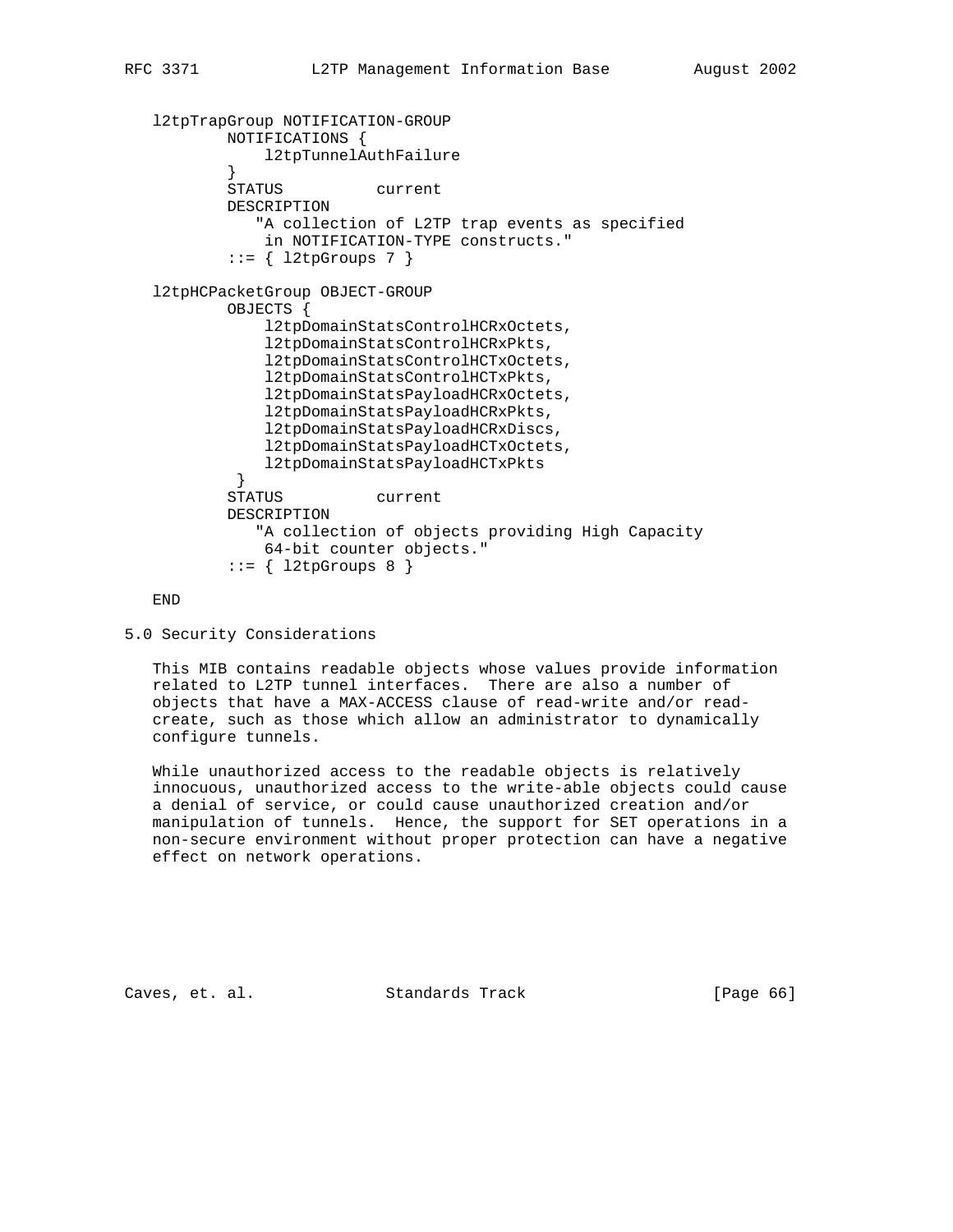SNMPv1 by itself is such an insecure environment. Even if the network itself is secure (for example by using IPSec [RFC2401]), even then, there is no control as to who on the secure network is allowed to access and SET (change/create/delete) the objects in this MIB.

 If the agent allows configuring keys (for example the l2tpDomainConfigSecret object) via SNMP, for use by L2TP, then the security of L2TP is at best only as secure as SNMP. For this reason, all objects in the l2tpSecurityGroup MUST NOT be accessible via unencrypted messages. It is also recommended that keys not be made visible through SNMP GET (or GET-NEXT or GET-BULK) messages, even if encryption is used.

 It is recommended that the implementers consider the security features as provided by the SNMPv3 framework. Specifically, the use of the User-based Security Model RFC 2574 [RFC2574] and the View based Access Control Model RFC 2575 [RFC2575] is recommended.

 It is then a customer/user responsibility to ensure that the SNMP entity giving access to this MIB, is properly configured to give access to those objects only to those principals (users) that have legitimate rights to access them.

6.0 Acknowledgements

 Many thanks to the L2TP working group members who provided valuable input into the content and structure of this MIB.

- 7.0 References
	- [RFC2571] Harrington, D., Presuhn, R. and B. Wijnen, "An Architecture for Describing SNMP Management Frameworks", RFC 2571, April 1999.
	- [RFC1155] Rose, M. and K. McCloghrie, "Structure and Identification of Management Information for TCP/IP-based Internets", STD 16, RFC 1155, May 1990.
	- [RFC1212] Rose, M. and K. McCloghrie, "Concise MIB Definitions", STD 16, RFC 1212, March 1991.
	- [RFC1215] Rose, M., "A Convention for Defining Traps for use with the SNMP", RFC 1215, March 1991.
	- [RFC2578] McCloghrie, K., Perkins, D., Schoenwaelder, J., Case, J., Rose, M. and S. Waldbusser, "Structure of Management Information Version 2 (SMIv2)", STD 58, RFC 2578, April 1999.

Caves, et. al. Standards Track [Page 67]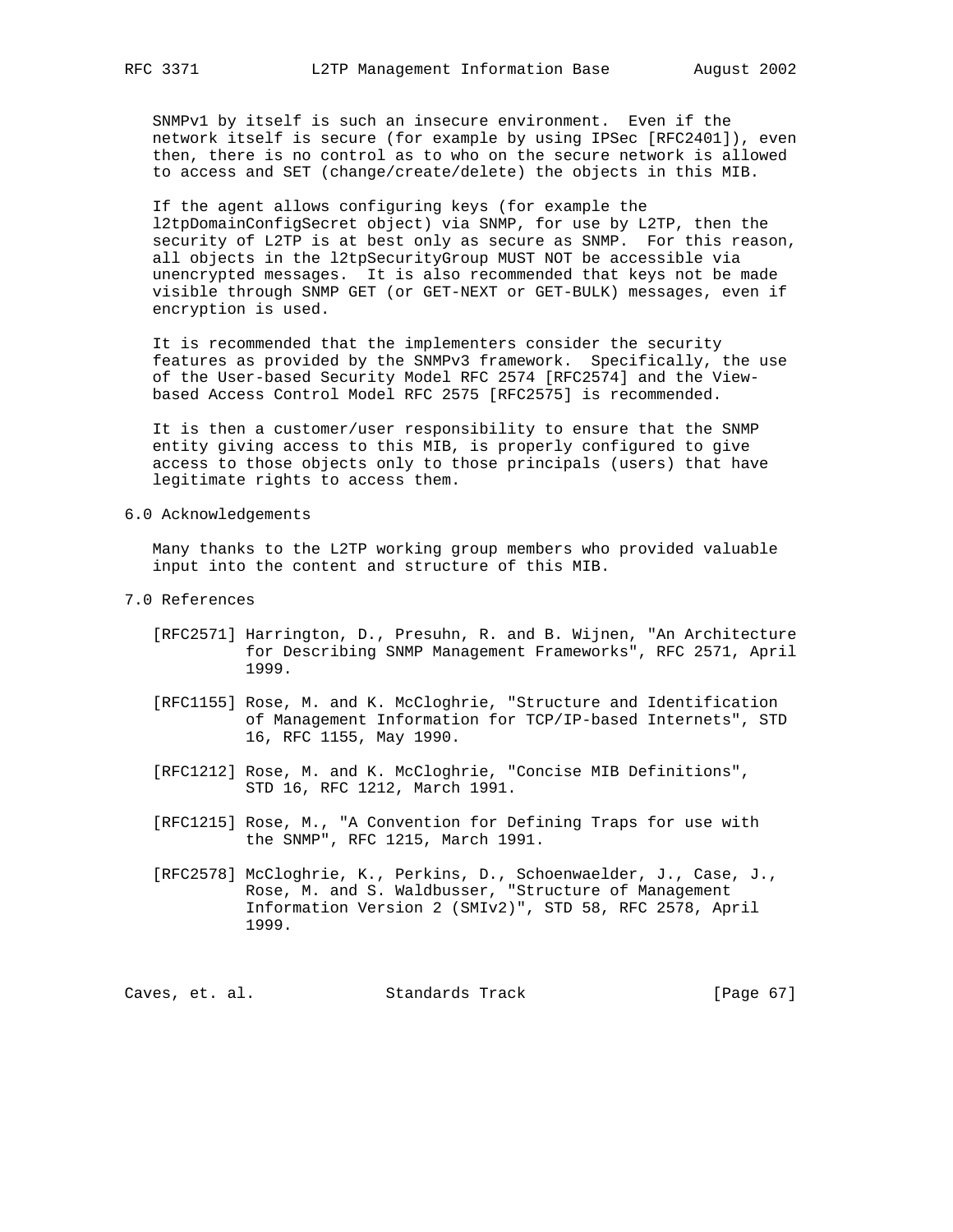- [RFC2579] McCloghrie, K., Perkins, D., Schoenwaelder, J., Case, J., Rose, M. and S. Waldbusser, "Textual Conventions for SMIv2", STD 58, RFC 2579, April 1999.
	- [RFC2580] McCloghrie, K., Perkins, D., Schoenwaelder, J., Case, J., Rose, M. and S. Waldbusser, "Conformance Statements for SMIv2", STD 58, RFC 2580, April 1999.
	- [RFC1157] Case, J., Fedor, M., Schoffstall, M. and J. Davin, "Simple Network Management Protocol", STD 15, RFC 1157, May 1990.
	- [RFC1901] Case, J., McCloghrie, K., Rose, M. and S. Waldbusser, "Introduction to Community-based SNMPv2", RFC 1901, January 1996.
	- [RFC1906] Case, J., McCloghrie, K., Rose, M. and S. Waldbusser, "Transport Mappings for Version 2 of the Simple Network Management Protocol (SNMPv2)", RFC 1906, January 1996.
	- [RFC2572] Case, J., Harrington D., Presuhn R. and B. Wijnen, "Message Processing and Dispatching for the Simple Network Management Protocol (SNMP)", RFC 2572, April 1999.
	- [RFC2574] Blumenthal, U. and B. Wijnen, "User-based Security Model (USM) for version 3 of the Simple Network Management Protocol (SNMPv3)", RFC 2574, April 1999.
	- [RFC1905] Case, J., McCloghrie, K., Rose, M. and S. Waldbusser, "Protocol Operations for Version 2 of the Simple Network Management Protocol (SNMPv2)", RFC 1905, January 1996.
	- [RFC2573] Levi, D., Meyer, P. and B. Stewart, "SNMPv3 Applications", RFC 2573, April 1999.
	- [RFC2575] Wijnen, B., Presuhn, R. and K. McCloghrie, "View-based Access Control Model (VACM) for the Simple Network Management Protocol (SNMP)", RFC 2575, April 1999.
	- [RFC2570] Case, J., Mundy, R., Partain, D. and B. Stewart, "Introduction to Version 3 of the Internet-standard Network Management Framework", RFC 2570, April 1999.
	- [RFC2661] Townsley, W., Valencia, A., Rubens, A., Pall, G., Zorn, G. and B. Palter, "Layer Two Tunneling Protocol - L2TP", RFC 2661, August 1999.

Caves, et. al. Standards Track [Page 68]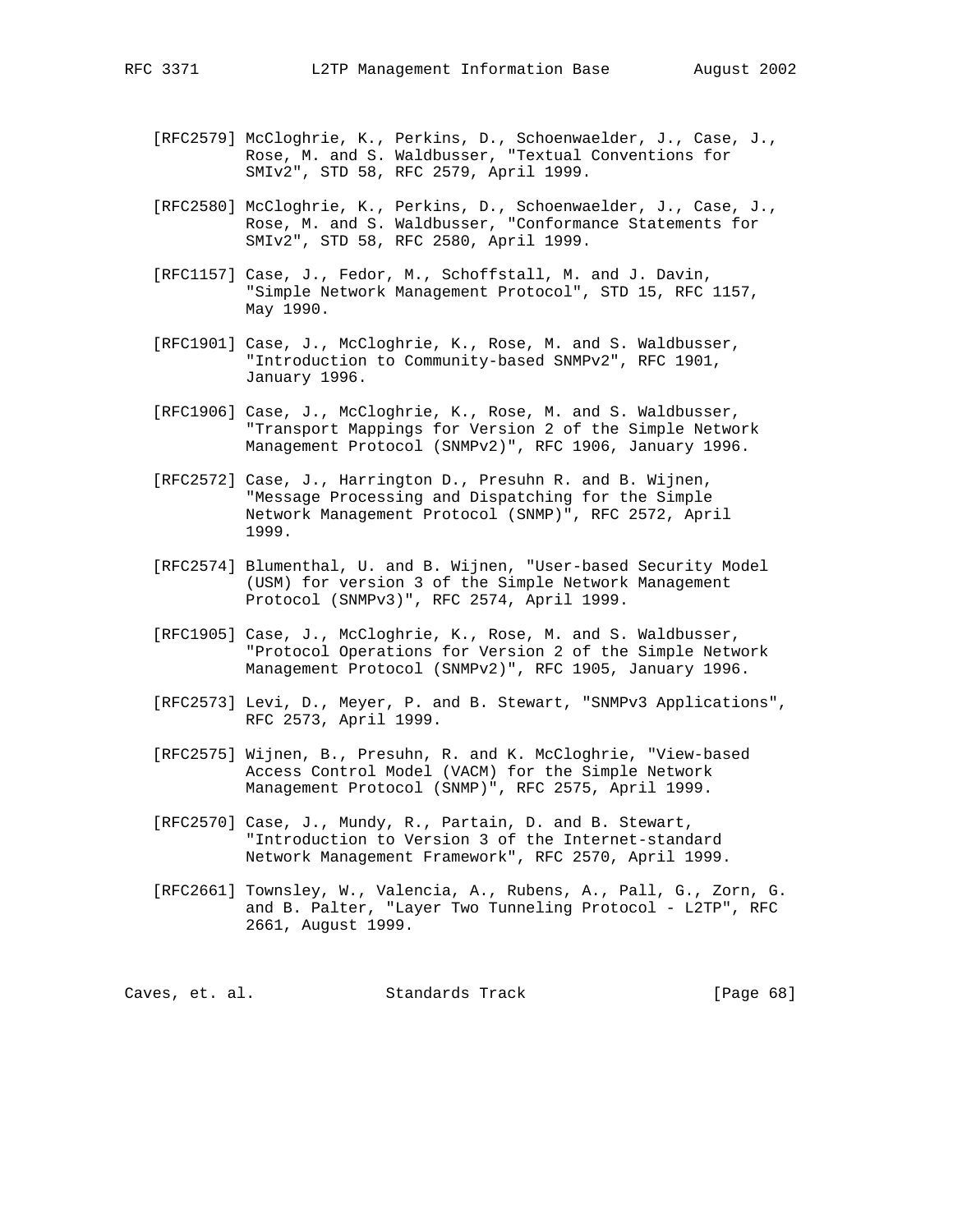[RFC2863] McCloghrie, K. and F. Kastenholz, "The Interfaces Group MIB", RFC 2863, June 2000.

[RFC2667] Thaler, D., "IP Tunnel MIB", RFC 2667, August 1999.

 [RFC2401] Kent, S. and R. Atkinson, "Security Architecture for the Internet Protocol", RFC 2401, November 1998.

8.0 Authors' Addresses

 Evan Caves Occam Networks Inc. 77 Robin Hill Road Santa Barbara, CA 93117

EMail: evan@occamnetworks.com

 Pat Calhoun Black Storm Networks 110 Nortech Parkway San Jose, CA 95134

EMail: pcalhoun@bstormnetworks.com

 Ross Wheeler DoubleWide Software, Inc. 2953 Bunker Hill Lane Suite 101 Santa Clara, CA 95054

Email: ross@doublewidesoft.com

Caves, et. al. Standards Track [Page 69]